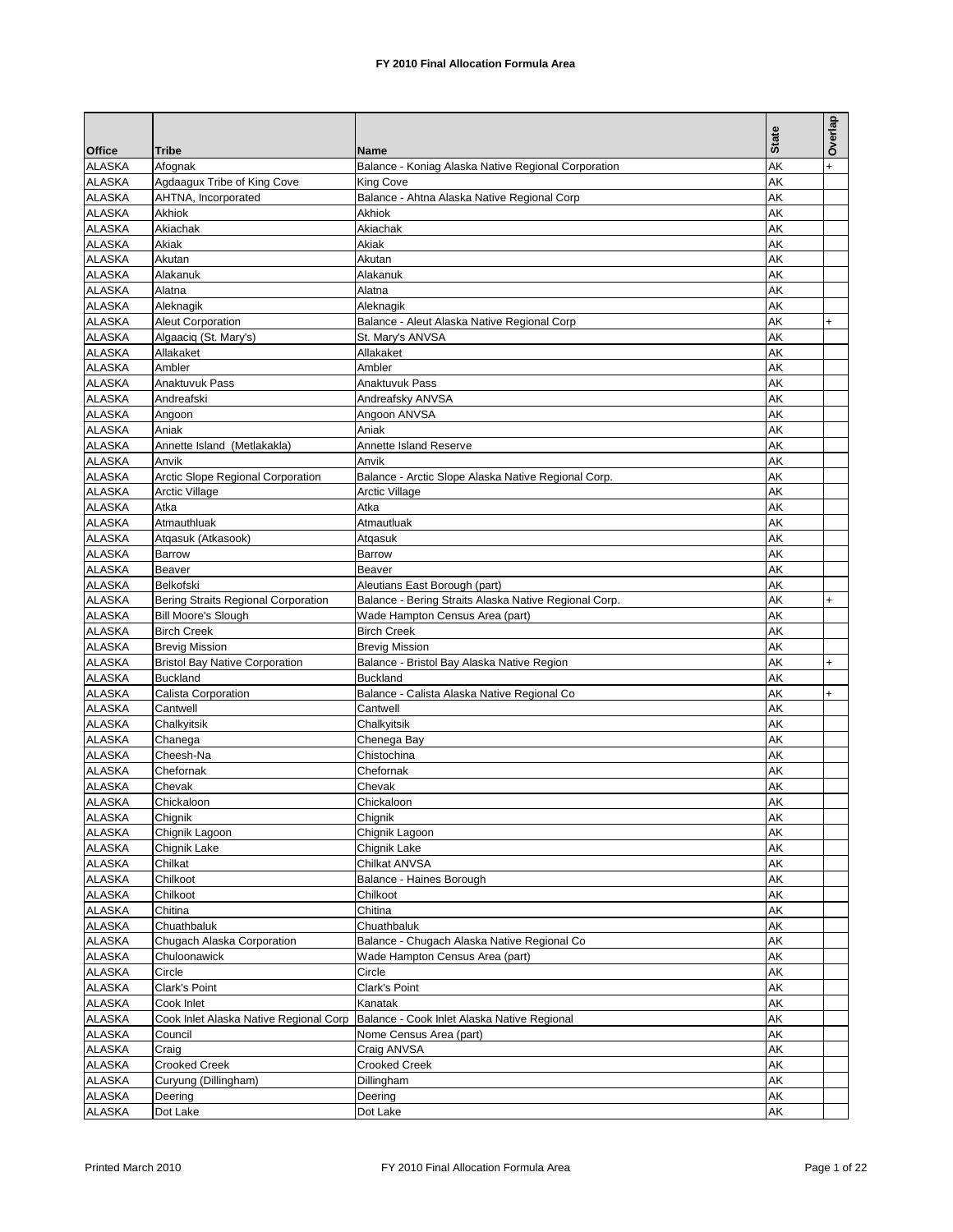|                                |                                    |                                                                   |              | Overlap   |
|--------------------------------|------------------------------------|-------------------------------------------------------------------|--------------|-----------|
|                                |                                    |                                                                   | <b>State</b> |           |
| <b>Office</b><br><b>ALASKA</b> | <b>Tribe</b><br>Douglas            | Name<br>Douglas City                                              | AK           |           |
| <b>ALASKA</b>                  | Doyon, Ltd.                        | Balance - Doyon Alaska Native Regional Corp                       | AK           | $\ddot{}$ |
| <b>ALASKA</b>                  | Eagle                              | Eagle                                                             | AK           |           |
| <b>ALASKA</b>                  | Eek                                | Eek                                                               | AK           |           |
| <b>ALASKA</b>                  | Egegik                             | Egegik                                                            | AK           |           |
| <b>ALASKA</b>                  | Eklutna                            | Eklutna                                                           | AK           |           |
| <b>ALASKA</b>                  | Ekuk                               | Dillingham Census Area (part)                                     | AK           |           |
| <b>ALASKA</b>                  | Ekwok                              | Ekwok                                                             | AK           |           |
| <b>ALASKA</b>                  | Elim                               | Balance - Nome Census Area                                        | AK           | $\ddot{}$ |
| <b>ALASKA</b>                  | Emmonak                            | Emmonak                                                           | AK           |           |
| <b>ALASKA</b>                  | Evansville (Bettles Field)         | Evansville                                                        | AK           |           |
| <b>ALASKA</b>                  | Eyak                               | City of Cordova                                                   | AK           |           |
| <b>ALASKA</b>                  | Eyak                               | Eyak ANVSA                                                        | AK           |           |
| <b>ALASKA</b>                  | <b>False Pass</b>                  | False Pass                                                        | AΚ           |           |
| <b>ALASKA</b>                  | Fort Yukon                         | Fort Yukon                                                        | AK           |           |
| <b>ALASKA</b><br><b>ALASKA</b> | Gakona                             | Gakona ANVSA                                                      | AK           |           |
| <b>ALASKA</b>                  | Galena                             | Galena<br>Gambell                                                 | AK<br>AK     |           |
| <b>ALASKA</b>                  | Gambell                            | Georgetown                                                        | AK           |           |
| <b>ALASKA</b>                  | Georgetown<br>Golovin (Chinik)     | Golovin                                                           | AΚ           |           |
| <b>ALASKA</b>                  | Goodnews Bay                       | Goodnews Bay                                                      | AK           |           |
| <b>ALASKA</b>                  | Grayling                           | Grayling                                                          | AK           |           |
| <b>ALASKA</b>                  | Gulkana                            | Gulkana                                                           | AK           |           |
| <b>ALASKA</b>                  | Hamilton                           | Wade Hampton Census Area (part)                                   | AK           |           |
| <b>ALASKA</b>                  | <b>Healy Lake</b>                  | <b>Healy Lake</b>                                                 | AK           |           |
| <b>ALASKA</b>                  | <b>Holy Cross</b>                  | <b>Holy Cross</b>                                                 | AK           |           |
| <b>ALASKA</b>                  | Hoonah                             | Hoonah                                                            | AΚ           |           |
| <b>ALASKA</b>                  | Hooper Bay                         | Hooper Bay                                                        | AK           |           |
| ALASKA                         | Hughes                             | Hughes                                                            | AK           |           |
| <b>ALASKA</b>                  | Huslia                             | Huslia                                                            | AΚ           |           |
| ALASKA                         | Hydaburg                           | Hydaburg                                                          | AK           |           |
| ALASKA                         | Igiugig                            | Igiugig                                                           | AK           |           |
| <b>ALASKA</b>                  | lliamna                            | Iliamna                                                           | AK           |           |
| <b>ALASKA</b>                  | Inalik (Diomede)                   | <b>Inalik</b>                                                     | AK           |           |
| <b>ALASKA</b>                  | lqurmuit                           | Russian Mission                                                   | AK           |           |
| <b>ALASKA</b>                  | Ivanof Bay                         | Ivanof Bay                                                        | AK           |           |
| ALASKA                         | Kaguyak                            | Balance - Koniag Alaska Native Regional Corporation               | AΚ           | $\ddot{}$ |
| <b>ALASKA</b>                  | Kake<br>Kaktovik                   | Kake ANVSA<br>Kaktovik                                            | AΚ<br>AK     |           |
| ALASKA<br><b>ALASKA</b>        | Kalskag                            | Kalskag                                                           | AK           |           |
| <b>ALASKA</b>                  | Kaltag                             | Kaltag                                                            | AΚ           |           |
| <b>ALASKA</b>                  | Kanatak                            | <b>Minimum Needs</b>                                              | AK           |           |
| <b>ALASKA</b>                  | Karluk                             | Karluk                                                            | AK           |           |
| <b>ALASKA</b>                  | Kasigluk                           | Kasigluk                                                          | AΚ           |           |
| ALASKA                         | Kassan                             | Kasaan ANVSA                                                      | АK           |           |
| <b>ALASKA</b>                  | Kenaitze                           | Kenaitze                                                          | AK           |           |
| <b>ALASKA</b>                  | Ketchikan                          | Balance - Ketchikan Gateway Borough                               | AΚ           |           |
| <b>ALASKA</b>                  | Kiana                              | Kiana                                                             | AK           |           |
| <b>ALASKA</b>                  | King Island                        | Balance - Nome Census Area                                        | AΚ           | $\ddot{}$ |
| ALASKA                         | King Salmon                        | Balance - Bristol Bay Alaska Native Regional Corporation          | AΚ           | $\ddot{}$ |
| <b>ALASKA</b>                  | Kipnuk                             | Kipnuk                                                            | AK           |           |
| <b>ALASKA</b>                  | Kivalina                           | Kivalina                                                          | AΚ           |           |
| <b>ALASKA</b>                  | Klawock                            | Klawock ANVSA                                                     | AΚ           |           |
| <b>ALASKA</b>                  | Kluti Kaah (Copper Center)         | Copper Center                                                     | AK           |           |
| <b>ALASKA</b>                  | Knik                               | Knik ANVSA                                                        | AK           |           |
| <b>ALASKA</b>                  | Kobuk                              | Kobuk                                                             | AK           |           |
| <b>ALASKA</b><br><b>ALASKA</b> | Kokhanok                           | Kokhanok                                                          | AK           |           |
|                                | Koliganek                          | New Koliganek                                                     | AΚ           |           |
| <b>ALASKA</b><br><b>ALASKA</b> | Kongiganak<br>Koniag, Incorporated | Kongiganak<br>Balance - Koniag Alaska Native Regional Corporation | AΚ<br>AK     | $\ddot{}$ |
| <b>ALASKA</b>                  | Kotlik                             | Kotlik                                                            | AK           |           |
| <b>ALASKA</b>                  | Kotzebue                           | Kotzebue                                                          | AK           |           |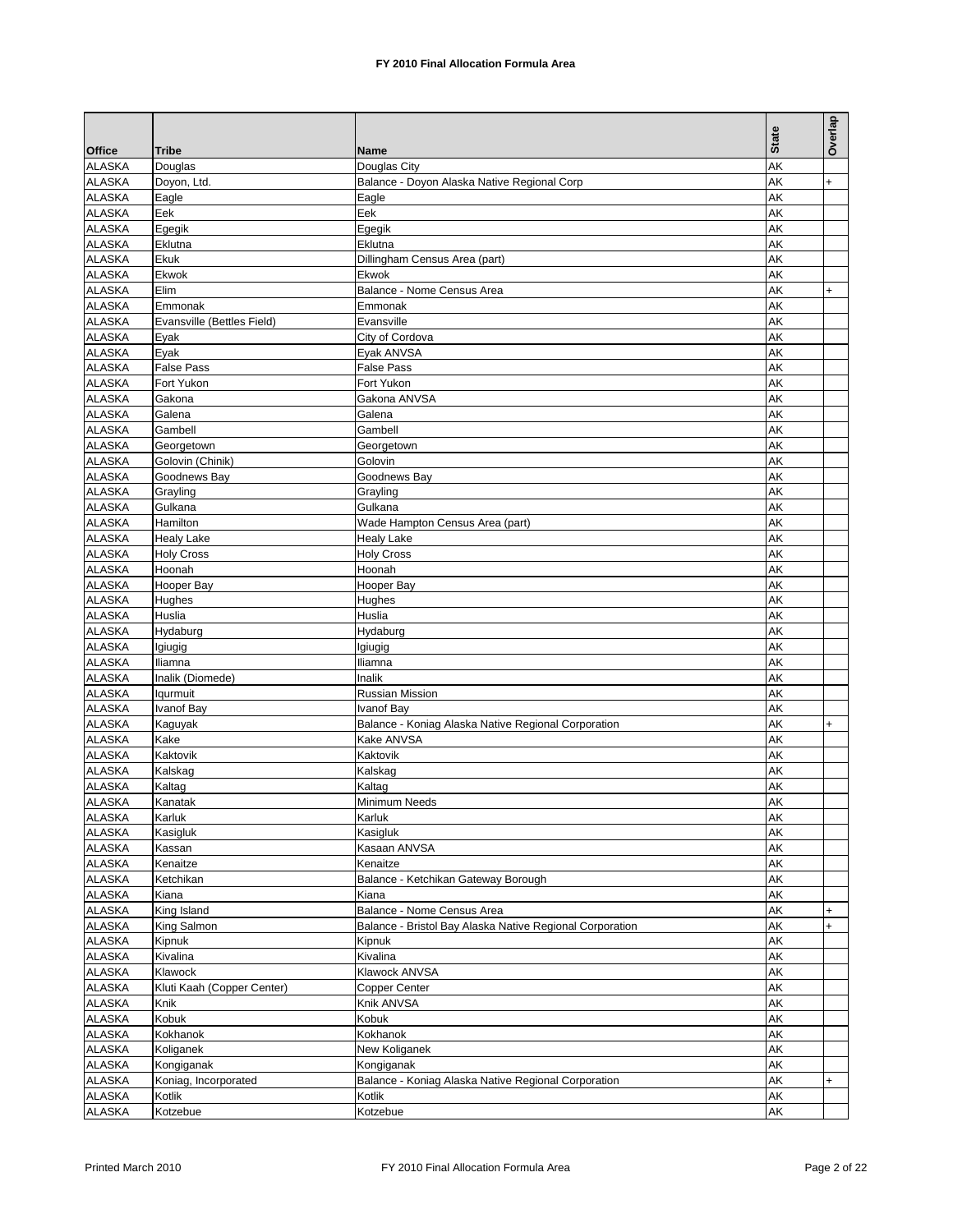|                                |                                   |                                                     | <b>State</b> | Overlap   |
|--------------------------------|-----------------------------------|-----------------------------------------------------|--------------|-----------|
| <b>Office</b><br><b>ALASKA</b> | <b>Tribe</b><br>Koyuk             | Name<br>Koyuk                                       | AK           |           |
| <b>ALASKA</b>                  | Koyukuk                           | Koyukuk                                             | AK           |           |
| <b>ALASKA</b>                  | Kwethluk                          | Kwethluk                                            | AK           |           |
| <b>ALASKA</b>                  | Kwigillingok                      | Kwigillingok                                        | AK           |           |
| <b>ALASKA</b>                  | Kwinhagak (Quinhagak)             | Kwinhagak                                           | AK           |           |
| <b>ALASKA</b>                  | Larsen Bay                        | Larsen Bay                                          | AK           |           |
| <b>ALASKA</b>                  | Lesnoi (Woody Island)             | Balance - Koniag Alaska Native Regional Corporation | AK           | $\ddot{}$ |
| <b>ALASKA</b>                  | Levelock                          | Levelock                                            | AK           |           |
| <b>ALASKA</b>                  | Lime Village                      | Bethel Census Area (part)                           | AΚ           |           |
| <b>ALASKA</b>                  | Lower.Kalskag                     | Lower Kalskag                                       | AK           |           |
| <b>ALASKA</b>                  | Manley Hot Springs                | <b>Manley Hot Springs</b>                           | AΚ           |           |
| <b>ALASKA</b>                  | Manokotak                         | Manokotak                                           | AΚ           |           |
| <b>ALASKA</b>                  | Marshall                          | Marshall                                            | AK           |           |
| ALASKA                         | Mary's Igloo                      | Nome Census Area (part)                             | AΚ           |           |
| <b>ALASKA</b>                  | McGrath                           | McGrath                                             | AK           |           |
| <b>ALASKA</b>                  | Mekoryuk                          | Mekoryuk                                            | AK           |           |
| <b>ALASKA</b>                  | Mentasta                          | Mentasta Lake                                       | AK           |           |
| <b>ALASKA</b>                  | Minto                             | Minto                                               | AK           |           |
| <b>ALASKA</b>                  | Mountain Village (Asa'Carsarmiut) | Mountain Village                                    | AK           |           |
| <b>ALASKA</b>                  | Naknek                            | Naknek                                              | AΚ           |           |
| <b>ALASKA</b>                  | <b>NANA Corporation</b>           | Balance - NANA Alaska Native Regional Corpo         | AK           |           |
| <b>ALASKA</b>                  | Nanwelek (English Bay)            | Nanwalek                                            | AK           |           |
| <b>ALASKA</b>                  | Napaimute                         | Bethel Census Area (part)                           | AΚ           |           |
| <b>ALASKA</b>                  | Napakiak                          | Napakiak                                            | AK           |           |
| <b>ALASKA</b>                  | Napaskiak                         | Napaskiak                                           | AK           |           |
| <b>ALASKA</b>                  | Nelson Lagoon                     | Nelson Lagoon                                       | AK           |           |
| ALASKA                         | Nenana                            | Nenana                                              | AΚ           |           |
| <b>ALASKA</b>                  | New Stuyahok                      | New Stuyahok                                        | AK           |           |
| ALASKA                         | Newhalen                          | Newhalen                                            | AK           |           |
| <b>ALASKA</b>                  | Newtok                            | Newtok                                              | AΚ           |           |
| <b>ALASKA</b>                  | Nightmute                         | Nightmute                                           | AK           |           |
| <b>ALASKA</b>                  | Nikolai                           | Nikolai                                             | AK           |           |
| <b>ALASKA</b>                  | Nikolski                          | Nikolski                                            | AΚ           |           |
| <b>ALASKA</b>                  | Ninilchik                         | Ninilchik                                           | AK           |           |
| <b>ALASKA</b>                  | Noatak                            | Noatak                                              | AK           |           |
| <b>ALASKA</b>                  | Nome                              | Balance - Nome Census Area                          | AΚ           | $+$       |
| ALASKA                         | Nondalton                         | Nondalton                                           | AΚ           |           |
| <b>ALASKA</b>                  | Noorvik                           | Noorvik                                             | AK           |           |
| <b>ALASKA</b>                  | Northway                          | Balance - Doyon Alaska Native Regional Corp         | AK           | $\ddot{}$ |
| <b>ALASKA</b>                  | Northway                          | Northway                                            | AK           | $\ddot{}$ |
| <b>ALASKA</b>                  | Nuiqsut                           | Nuiqsut                                             | AΚ           |           |
| <b>ALASKA</b>                  | Nulato                            | Nulato                                              | AK           |           |
| <b>ALASKA</b>                  | Nunapitchuk                       | Nunapitchuk                                         | AK           |           |
| ALASKA                         | Ohogamiut                         | Wade Hampton Census Area (part)                     | AΚ           |           |
| ALASKA                         | Old Harbor                        | Old Harbor                                          | AΚ           |           |
| <b>ALASKA</b>                  | Orutsararmuit (Bethel)            | Bethel                                              | AK           |           |
| <b>ALASKA</b>                  | Oscarville                        | Oscarville                                          | AΚ           |           |
| <b>ALASKA</b>                  | Ouzinkie                          | Ouzinkie                                            | AK           |           |
| <b>ALASKA</b>                  | Paimiut                           | Wade Hampton Census Area (part)                     | AΚ           |           |
| <b>ALASKA</b>                  | Pauloff Harbor Village            | Balance - Aleut Alaska Native Regional Corporation  | AK           | $+$       |
| <b>ALASKA</b>                  | Pedro Bay                         | Pedro Bay                                           | AK           |           |
| <b>ALASKA</b>                  | Perryville                        | Perryville                                          | AΚ           |           |
| <b>ALASKA</b>                  | Petersburg                        | Petersburg Census Area                              | AK           |           |
| <b>ALASKA</b>                  | <b>Pilot Point</b>                | Pilot Point ANVSA                                   | AK           |           |
| <b>ALASKA</b>                  | <b>Pilot Station</b>              | <b>Pilot Station</b>                                | AΚ           |           |
| <b>ALASKA</b>                  | Pitka's Point                     | Pitkas Point                                        | AK           |           |
| <b>ALASKA</b>                  | Platinum                          | Platinum                                            | AK           |           |
| <b>ALASKA</b>                  | Point Hope                        | Point Hope                                          | AK           |           |
| <b>ALASKA</b>                  | Point Lay                         | Point Lay                                           | AΚ           |           |
| <b>ALASKA</b>                  | Port Graham                       | Port Graham                                         | AK           |           |
| <b>ALASKA</b>                  | Port Heiden                       | Port Heiden                                         | AK           |           |
| <b>ALASKA</b>                  | Port Lions                        | Port Lions                                          | AK           |           |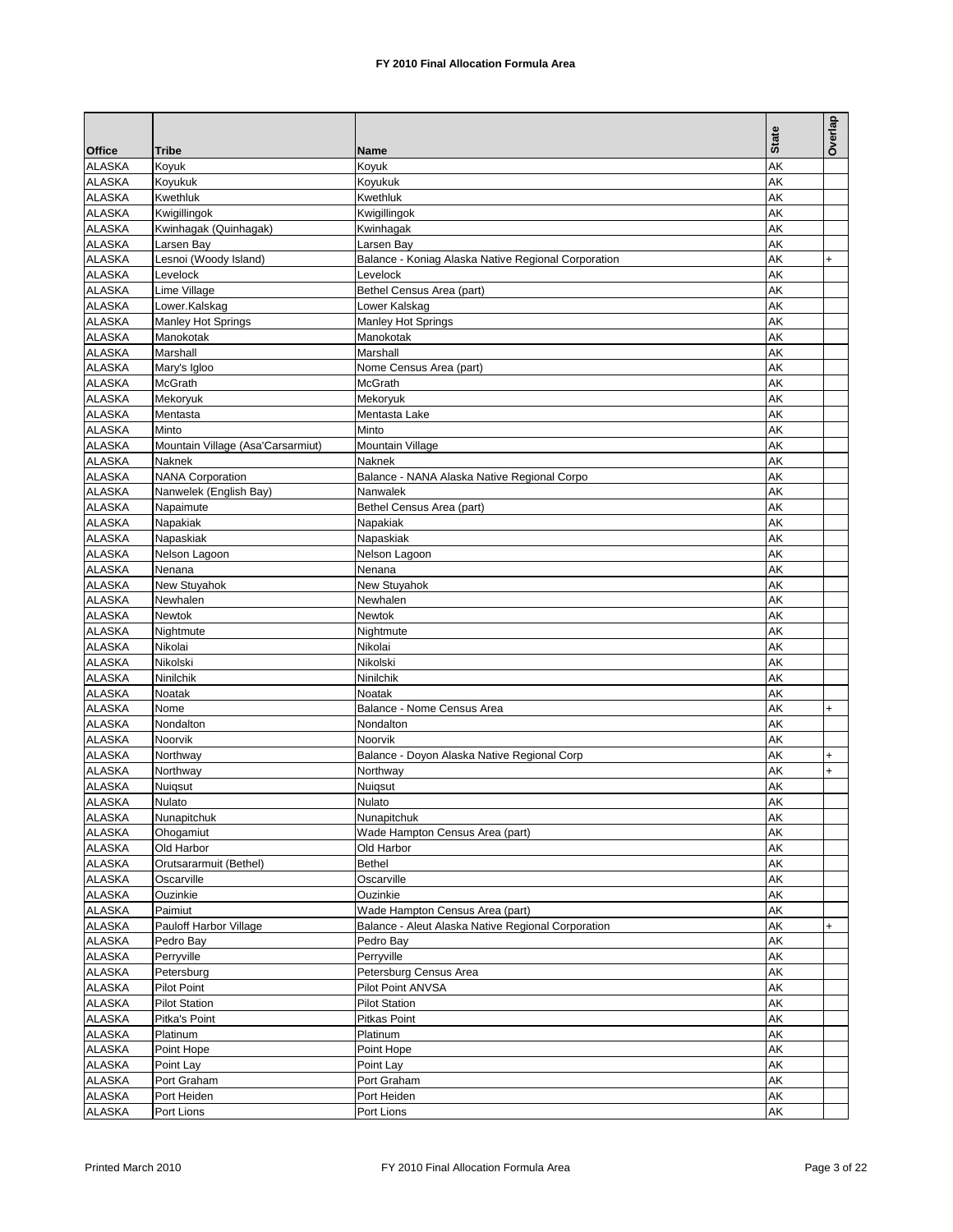|               |                                  |                                                       | <b>State</b> | Overlap   |
|---------------|----------------------------------|-------------------------------------------------------|--------------|-----------|
| <b>Office</b> | <b>Tribe</b>                     | Name                                                  |              |           |
| <b>ALASKA</b> | Portage Creek                    | Portage Creek                                         | AK           |           |
| <b>ALASKA</b> | Qagan Tayagungin (Sand Point)    | Sand Point                                            | AK           |           |
| <b>ALASKA</b> | Qawalangin (Unalaska)            | Unalaska                                              | AΚ           |           |
| <b>ALASKA</b> | Rampart                          | Rampart                                               | AK           |           |
| <b>ALASKA</b> | <b>Red Devil</b>                 | <b>Red Devil</b>                                      | AK           |           |
| <b>ALASKA</b> | Ruby                             | Ruby                                                  | AΚ           |           |
| <b>ALASKA</b> | Saint George                     | St. George                                            | AK           |           |
| <b>ALASKA</b> | Saint Michael                    | St. Michael                                           | AK           |           |
| <b>ALASKA</b> | Saint Paul                       | St. Paul ANVSA                                        | AK           |           |
| <b>ALASKA</b> | Salamatoff                       | Salamatof                                             | AK           |           |
| <b>ALASKA</b> | Savoonga                         | Savoonga                                              | AK           |           |
| <b>ALASKA</b> | Saxman                           | Saxman                                                | AK           |           |
| <b>ALASKA</b> | Scammon Bay                      | Scammon Bay                                           | AK           |           |
| <b>ALASKA</b> | Selawik                          | Selawik                                               | AK           |           |
| <b>ALASKA</b> | Seldovia                         | Seldovia                                              | AK           |           |
| <b>ALASKA</b> | Shageluk                         | Shageluk                                              | AK           |           |
| <b>ALASKA</b> | Shaktoolik                       | Shaktoolik                                            | AK           |           |
| <b>ALASKA</b> | Sheldon's Point                  | Nunam Iqua                                            | AK           |           |
| <b>ALASKA</b> | Shishmaref                       | Shishmaref                                            | AK           |           |
| <b>ALASKA</b> | Shungnak                         | Shungnak                                              | AK           |           |
| <b>ALASKA</b> | Sitka Tribe (was Baranof Island) | Balance - Sitka City and Borough                      | AK           |           |
| <b>ALASKA</b> | Skagway                          | Balance - Skagway-Hoonah-Angoon Census Area           | AK           |           |
| <b>ALASKA</b> | Sleetmute                        | Sleetmute                                             | AK           |           |
| <b>ALASKA</b> | Solomon                          | Solomon                                               | AK           |           |
| <b>ALASKA</b> | South Naknek                     | South Naknek                                          | AK           |           |
| <b>ALASKA</b> | <b>Stebbins</b>                  | <b>Stebbins</b>                                       | AK           |           |
| <b>ALASKA</b> | <b>Stevens Village</b>           | <b>Stevens Village</b>                                | AΚ           |           |
| <b>ALASKA</b> | <b>Stony River</b>               | <b>Stony River</b>                                    | AK           |           |
| <b>ALASKA</b> | Sun'ag Tribe of Kodiak           | Balance - Koniag Alaska Native Regional Corporation   | AK           | $+$       |
| <b>ALASKA</b> | Takotna                          | Takotna                                               | AK           |           |
| <b>ALASKA</b> | Tanacross                        | Tanacross                                             | AK           |           |
| <b>ALASKA</b> | Tanana                           | Tanana                                                | AK           |           |
| <b>ALASKA</b> | <b>Tatitlek</b>                  | Tatitlek                                              | AK           |           |
| <b>ALASKA</b> | Tazlina                          | Tazlina                                               | AK           |           |
| <b>ALASKA</b> | Telida                           | Telida                                                | AK           |           |
| <b>ALASKA</b> | Teller                           | Teller                                                | AK           |           |
| <b>ALASKA</b> | Tetlin                           | Tetlin                                                | AK           |           |
| <b>ALASKA</b> | Tlingit-Haida Central Council    | Balance - Sealaska Alaska Native Regional Corporation | AK           |           |
| <b>ALASKA</b> | Togiak                           | Togiak                                                | AK           |           |
| <b>ALASKA</b> | Toksook Bay-Nunakauyarmuit Tribe | <b>Toksook Bay</b>                                    | <b>AK</b>    |           |
| <b>ALASKA</b> | Tuluksak                         | Tuluksak                                              | AΚ           |           |
| <b>ALASKA</b> | Tuntutuliak                      | Tuntutuliak                                           | AK           |           |
| <b>ALASKA</b> | Tununak                          | Tununak                                               | AK           |           |
| <b>ALASKA</b> | Twin Hills                       | Twin Hills                                            | AK           |           |
| ALASKA        | Tyonek                           | Tyonek                                                | AΚ           |           |
| <b>ALASKA</b> | Ugashik                          | Ugashik                                               | AK           |           |
| <b>ALASKA</b> | Umkumiute                        | Balance - Calista Alaska Native Regional Corporation  | AK           | $\ddot{}$ |
| <b>ALASKA</b> | Unalakleet                       | Unalakleet                                            | AΚ           |           |
| <b>ALASKA</b> | Unga                             | Balance - Aleut Alaska Native Regional Corporation    | AK           | +         |
| <b>ALASKA</b> | Venetie                          | Balance Doyon Alaska Native Regional Corporation      | AK           | $\ddot{}$ |
| <b>ALASKA</b> | Wainwright                       | Wainwright                                            | AK           |           |
| <b>ALASKA</b> | Wales                            | Wales                                                 | AK           |           |
| <b>ALASKA</b> | White Mountain                   | White Mountain                                        | AΚ           |           |
| <b>ALASKA</b> | Wrangell                         | Wrangell Census Area                                  | AK           |           |
| <b>ALASKA</b> | Yakutat                          | Yakutat ANVSA                                         | AK           |           |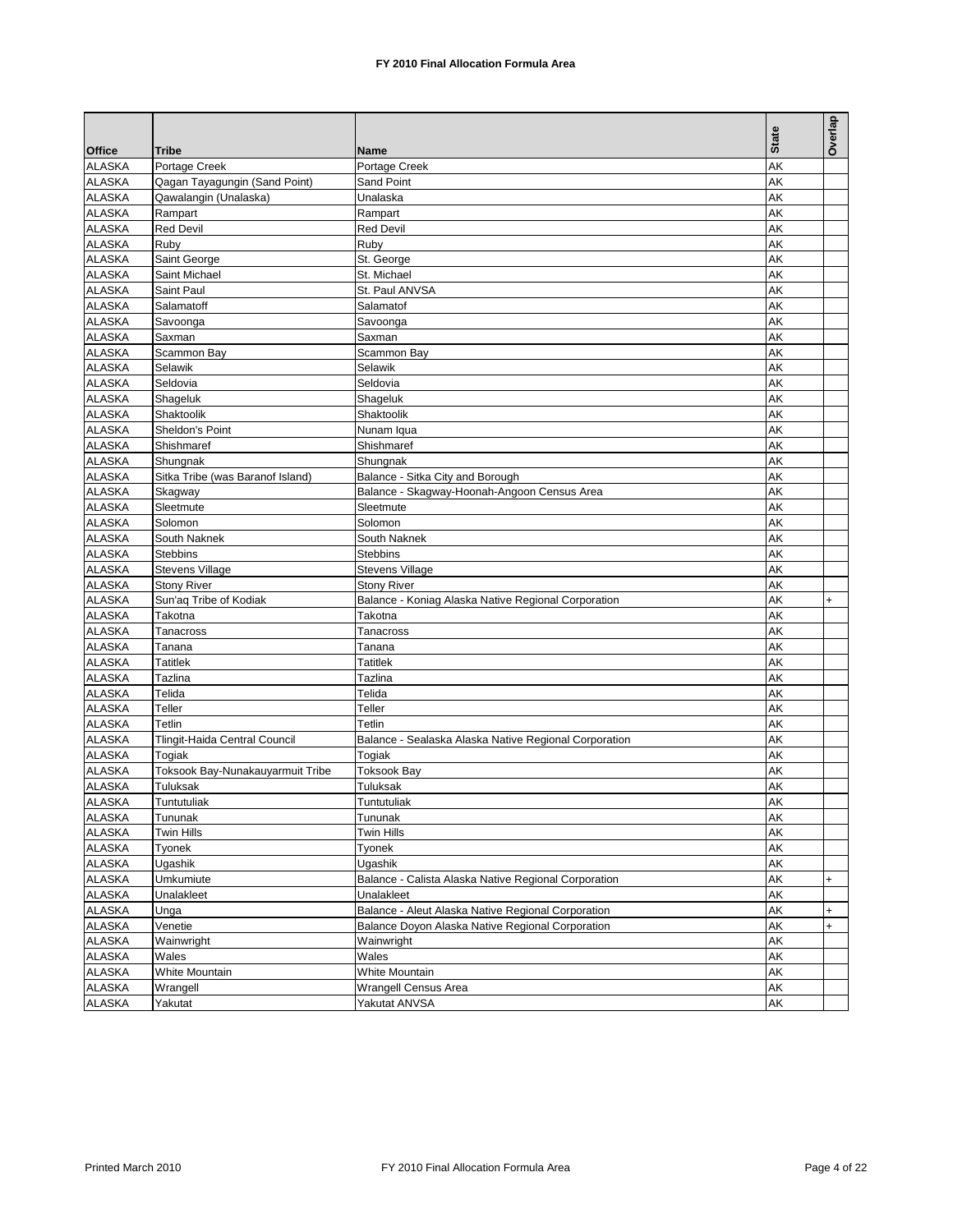|                                  |                                                               |                                                                | <b>State</b>    | Overlap          |
|----------------------------------|---------------------------------------------------------------|----------------------------------------------------------------|-----------------|------------------|
| <b>Office</b>                    | <b>Tribe</b><br>Aroostook Band of Micmac                      | Name<br>Aroostook Band of Micmac                               | ME              |                  |
| <b>CHICAGO</b><br>CHICAGO        | Aroostook Band of Micmac                                      | Balance - Aroostook County                                     | ME              | $\ddot{}$<br>$+$ |
| <b>CHICAGO</b>                   | <b>Bad River Band</b>                                         | <b>Bad River Reservation</b>                                   | WI              |                  |
| <b>CHICAGO</b>                   | <b>Bad River Band</b>                                         | Balance - Ashland County                                       | WI              |                  |
| <b>CHICAGO</b>                   | <b>Bad River Band</b>                                         | Balance - Iron County                                          | WI              |                  |
| <b>CHICAGO</b>                   | Bay Mills Indian Community                                    | Balance - Chippewa County                                      | MI              | $\ddot{}$        |
| <b>CHICAGO</b>                   | Bay Mills Indian Community                                    | Bay Mills Reservation and Off-Reservation Trust Land           | MI              | $\ddot{}$        |
| <b>CHICAGO</b>                   | Boise Forte Band of Minnesota Chippew: Bois Forte Reservation |                                                                | MN              |                  |
| <b>CHICAGO</b>                   | Catawba Indian Tribe                                          | Balance - Abbeville County                                     | SC              |                  |
| <b>CHICAGO</b>                   | Catawba Indian Tribe                                          | Balance - Aiken County                                         | SC              |                  |
| <b>CHICAGO</b>                   | Catawba Indian Tribe                                          | Balance - Allendale County                                     | SC              |                  |
| <b>CHICAGO</b>                   | Catawba Indian Tribe                                          | Balance - Anderson County                                      | SC              |                  |
| <b>CHICAGO</b>                   | Catawba Indian Tribe                                          | Balance - Bamberg County                                       | SC              |                  |
| <b>CHICAGO</b>                   | Catawba Indian Tribe                                          | <b>Balance - Barnwell County</b>                               | SC              |                  |
| <b>CHICAGO</b>                   | Catawba Indian Tribe                                          | <b>Balance - Beaufort County</b>                               | SC              |                  |
| <b>CHICAGO</b>                   | Catawba Indian Tribe                                          | Balance - Berkeley County                                      | SC              |                  |
| <b>CHICAGO</b>                   | Catawba Indian Tribe                                          | Balance - Cabarrus County                                      | <b>NC</b>       |                  |
| <b>CHICAGO</b>                   | Catawba Indian Tribe                                          | Balance - Calhoun County                                       | SC              |                  |
| <b>CHICAGO</b>                   | Catawba Indian Tribe                                          | <b>Balance - Charleston County</b>                             | SC              |                  |
| <b>CHICAGO</b>                   | Catawba Indian Tribe                                          | Balance - Cherokee County                                      | SC              |                  |
| <b>CHICAGO</b>                   | Catawba Indian Tribe                                          | <b>Balance - Chester County</b>                                | SC              |                  |
| <b>CHICAGO</b>                   | Catawba Indian Tribe                                          | Balance - Chesterfield County                                  | <b>SC</b>       |                  |
| <b>CHICAGO</b>                   | Catawba Indian Tribe                                          | Balance - Clarendon County                                     | SC              |                  |
| <b>CHICAGO</b><br><b>CHICAGO</b> | Catawba Indian Tribe                                          | <b>Balance - Cleveland County</b><br>Balance - Colleton County | <b>NC</b><br>SC |                  |
| <b>CHICAGO</b>                   | Catawba Indian Tribe<br>Catawba Indian Tribe                  | Balance - Darlington County                                    | SC              |                  |
| <b>CHICAGO</b>                   | Catawba Indian Tribe                                          | <b>Balance - Dillon County</b>                                 | SC              |                  |
| <b>CHICAGO</b>                   | Catawba Indian Tribe                                          | <b>Balance - Dorchester County</b>                             | SC              |                  |
| <b>CHICAGO</b>                   | Catawba Indian Tribe                                          | Balance - Edgefield County                                     | SC              |                  |
| <b>CHICAGO</b>                   | Catawba Indian Tribe                                          | <b>Balance - Fairfield County</b>                              | SC              |                  |
| <b>CHICAGO</b>                   | Catawba Indian Tribe                                          | Balance - Florence County                                      | SC              |                  |
| <b>CHICAGO</b>                   | Catawba Indian Tribe                                          | Balance - Gaston County                                        | <b>NC</b>       |                  |
| <b>CHICAGO</b>                   | Catawba Indian Tribe                                          | Balance - Georgetown County                                    | SC              |                  |
| <b>CHICAGO</b>                   | Catawba Indian Tribe                                          | Balance - Greenville County                                    | SC              |                  |
| <b>CHICAGO</b>                   | Catawba Indian Tribe                                          | Balance - Greenwood County                                     | SC              |                  |
| <b>CHICAGO</b>                   | Catawba Indian Tribe                                          | Balance - Hampton County                                       | SC              |                  |
| <b>CHICAGO</b>                   | Catawba Indian Tribe                                          | <b>Balance - Horry County</b>                                  | SC              |                  |
| <b>CHICAGO</b>                   | Catawba Indian Tribe                                          | <b>Balance - Jasper County</b>                                 | SC              |                  |
| <b>CHICAGO</b>                   | Catawba Indian Tribe                                          | Balance - Kershaw County                                       | SC              |                  |
| <b>CHICAGO</b>                   | Catawba Indian Tribe                                          | Balance - Lancaster County                                     | SC              |                  |
| <b>CHICAGO</b>                   | Catawba Indian Tribe                                          | Balance - Laurens County                                       | SC              |                  |
| <b>CHICAGO</b>                   | Catawba Indian Tribe                                          | <b>Balance - Lee County</b>                                    | SC              |                  |
| <b>CHICAGO</b>                   | Catawba Indian Tribe                                          | Balance - Lexington County                                     | <b>SC</b>       |                  |
| <b>CHICAGO</b>                   | Catawba Indian Tribe                                          | <b>Balance - Marion County</b>                                 | SC              |                  |
| <b>CHICAGO</b>                   | Catawba Indian Tribe                                          | Balance - Marlboro County                                      | SC              |                  |
| <b>CHICAGO</b><br><b>CHICAGO</b> | Catawba Indian Tribe<br>Catawba Indian Tribe                  | <b>Balance - McCormick County</b>                              | SC<br><b>NC</b> |                  |
| <b>CHICAGO</b>                   |                                                               | Balance - Mecklenburg County                                   | SC              |                  |
| <b>CHICAGO</b>                   | Catawba Indian Tribe<br>Catawba Indian Tribe                  | <b>Balance - Newberry County</b><br>Balance - Oconee County    | SC              |                  |
| <b>CHICAGO</b>                   | Catawba Indian Tribe                                          | Balance - Orangeburg County                                    | SC              |                  |
| <b>CHICAGO</b>                   | Catawba Indian Tribe                                          | <b>Balance - Pickens County</b>                                | SC              |                  |
| <b>CHICAGO</b>                   | Catawba Indian Tribe                                          | <b>Balance - Richland County</b>                               | SC              |                  |
| <b>CHICAGO</b>                   | Catawba Indian Tribe                                          | Balance - Rutherford County                                    | <b>NC</b>       |                  |
| <b>CHICAGO</b>                   | Catawba Indian Tribe                                          | Balance - Saluda County                                        | SC              |                  |
| <b>CHICAGO</b>                   | Catawba Indian Tribe                                          | Balance - Spartanburg County                                   | SC              |                  |
| <b>CHICAGO</b>                   | Catawba Indian Tribe                                          | <b>Balance - Sumter County</b>                                 | SC              |                  |
| <b>CHICAGO</b>                   | Catawba Indian Tribe                                          | <b>Balance - Union County</b>                                  | NC              |                  |
| <b>CHICAGO</b>                   | Catawba Indian Tribe                                          | Balance - Union County                                         | SC              |                  |
| <b>CHICAGO</b>                   | Catawba Indian Tribe                                          | Balance - Williamsburg County                                  | SC              |                  |
| <b>CHICAGO</b>                   | Catawba Indian Tribe                                          | <b>Balance - York County</b>                                   | <b>SC</b>       |                  |
| <b>CHICAGO</b>                   | Catawba Indian Tribe                                          | Catawba Reservation                                            | SC              |                  |
| <b>CHICAGO</b>                   | Cayuga Nation                                                 | Balance - Erie County                                          | <b>NY</b>       |                  |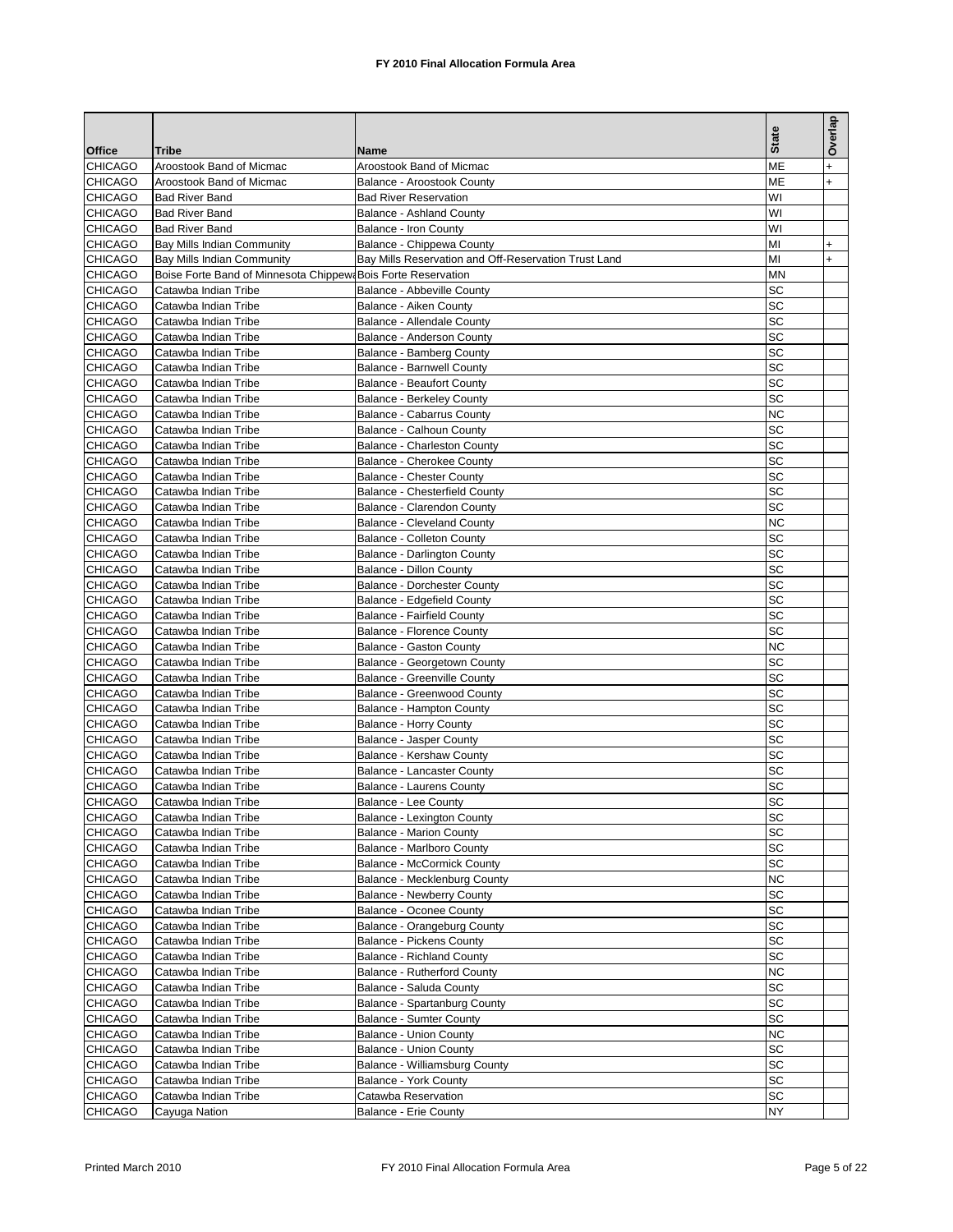|                                  |                                                                  |                                                                                               |              | Overlap   |
|----------------------------------|------------------------------------------------------------------|-----------------------------------------------------------------------------------------------|--------------|-----------|
| <b>Office</b>                    |                                                                  |                                                                                               | <b>State</b> |           |
| <b>CHICAGO</b>                   | <b>Tribe</b><br>Cayuga Nation                                    | Name<br>Cayuga Nation                                                                         | NY           |           |
| <b>CHICAGO</b>                   | <b>Coharie State Tribe</b>                                       | Coharie                                                                                       | <b>NC</b>    |           |
| <b>CHICAGO</b>                   | Eastern Cherokee                                                 | Eastern Cherokee Reservation                                                                  | ΝC           |           |
| <b>CHICAGO</b>                   | Fond Du Lac Band of Minnesota Chippey Balance - Carlton County   |                                                                                               | <b>MN</b>    |           |
| <b>CHICAGO</b>                   | Fond Du Lac Band of Minnesota Chippev Balance - St. Louis County |                                                                                               | <b>MN</b>    |           |
| <b>CHICAGO</b>                   |                                                                  | Fond Du Lac Band of Minnesota Chipper Fond du Lac Reservation and Off-Reservation Trust Land  | MN-WI        |           |
| <b>CHICAGO</b>                   |                                                                  | Fond Du Lac Band of Minnesota Chipper Fond du Lac Reservation and Off-Reservation Trust Land  | MN-WI        |           |
| <b>CHICAGO</b>                   | Forest County Potawatami                                         | <b>Balance - Forest County</b>                                                                | WI           | $\ddot{}$ |
| <b>CHICAGO</b>                   | Forest County Potawatami                                         | Forest County Potawatomi Community and Off-Reservation Trust Land                             | WI           | $+$       |
| <b>CHICAGO</b>                   | Grand Portage Band of Minn. Chippewa Balance - Cook County       |                                                                                               | <b>MN</b>    |           |
| <b>CHICAGO</b>                   |                                                                  | Grand Portage Band of Minn. Chippewa Grand Portage Reservation and Off-Reservation Trust Land | <b>MN</b>    |           |
| <b>CHICAGO</b>                   | Grand Traverse Band                                              | <b>Balance - Antrim County</b>                                                                | MI           | $\ddot{}$ |
| <b>CHICAGO</b>                   | <b>Grand Traverse Band</b>                                       | <b>Balance - Benzie County</b>                                                                | MI           | $\ddot{}$ |
| <b>CHICAGO</b>                   | <b>Grand Traverse Band</b>                                       | Balance - Charlevoix County                                                                   | MI           | $\ddot{}$ |
| CHICAGO                          | <b>Grand Traverse Band</b>                                       | Balance - Grand Traverse County                                                               | MI           | $\ddot{}$ |
| <b>CHICAGO</b>                   | <b>Grand Traverse Band</b>                                       | Balance - Leelanau County                                                                     | MI           | $\ddot{}$ |
| <b>CHICAGO</b>                   | <b>Grand Traverse Band</b>                                       | <b>Balance - Manistee County</b>                                                              | MI           | $\ddot{}$ |
| CHICAGO                          | <b>Grand Traverse Band</b>                                       | Grand Traverse Reservation and Off-Reservation Trust Land                                     | MI           | $\ddot{}$ |
| <b>CHICAGO</b>                   | Haliwa-Saponi State Tribe                                        | Haliwa-Saponi                                                                                 | <b>NC</b>    |           |
| <b>CHICAGO</b>                   | Hannahville Community                                            | Hannahville Community and Off-Reservation Trust Land                                          | MI           |           |
| <b>CHICAGO</b>                   | Ho-Chunk Nation                                                  | Balance - Adams County                                                                        | WI           |           |
| <b>CHICAGO</b>                   | Ho-Chunk Nation                                                  | <b>Balance - Clark County</b>                                                                 | WI           |           |
| CHICAGO<br><b>CHICAGO</b>        | Ho-Chunk Nation                                                  | Balance - Columbia County                                                                     | WI<br>WI     |           |
| <b>CHICAGO</b>                   | Ho-Chunk Nation<br>Ho-Chunk Nation                               | <b>Balance - Crawford County</b>                                                              | WI           |           |
| CHICAGO                          | Ho-Chunk Nation                                                  | <b>Balance - Dane County</b><br>Balance - Eau Claire County                                   | WI           |           |
| <b>CHICAGO</b>                   | Ho-Chunk Nation                                                  | Balance - Jackson County                                                                      | WI           |           |
| <b>CHICAGO</b>                   | Ho-Chunk Nation                                                  | Balance - Juneau County                                                                       | WI           |           |
| CHICAGO                          | Ho-Chunk Nation                                                  | Balance - La Crosse County                                                                    | WI           |           |
| <b>CHICAGO</b>                   | Ho-Chunk Nation                                                  | Balance - Monroe County                                                                       | WI           |           |
| <b>CHICAGO</b>                   | Ho-Chunk Nation                                                  | <b>Balance - Sauk County</b>                                                                  | WI           |           |
| CHICAGO                          | Ho-Chunk Nation                                                  | Balance - Shawano County                                                                      | WI           |           |
| <b>CHICAGO</b>                   | <b>Ho-Chunk Nation</b>                                           | Balance - Trempealeau County                                                                  | WI           |           |
| <b>CHICAGO</b>                   | Ho-Chunk Nation                                                  | Balance - Vernon County                                                                       | WI           |           |
| CHICAGO                          | Ho-Chunk Nation                                                  | Balance - Wood County                                                                         | WI           |           |
| <b>CHICAGO</b>                   | Ho-Chunk Nation                                                  | Ho-Chunk Reservation and Off-Reservation Trust Land                                           | MN-WI        |           |
| <b>CHICAGO</b>                   | <b>Ho-Chunk Nation</b>                                           | <b>Houston County Trust Lands</b>                                                             | MN           |           |
| CHICAGO                          | <b>Houlton Band of Maliseets</b>                                 | Balance - Aroostook County                                                                    | ME           | $\ddot{}$ |
| <b>CHICAGO</b>                   | <b>Houlton Band of Maliseets</b>                                 | <b>Houlton Maliseets Trust Land</b>                                                           | ME           | $\ddot{}$ |
| <b>CHICAGO</b>                   | Huron Band of Potawatomi                                         | Balance - Calhoun County                                                                      | MI           |           |
| CHICAGO                          | Huron Band of Potawatomi                                         | Huron Potawatomi Reservation                                                                  | МІ           |           |
| <b>CHICAGO</b>                   | Keweenaw Bay Indian Community                                    | Balance - Baraga County                                                                       | MI           | $\ddot{}$ |
| <b>CHICAGO</b>                   | Keweenaw Bay Indian Community                                    | Balance - Marquette County                                                                    | MI           | $\ddot{}$ |
| <b>CHICAGO</b>                   | Keweenaw Bay Indian Community                                    | L'Anse Reservation and Off-Reservation Trust Land                                             | MI           | $\ddot{}$ |
| <b>CHICAGO</b>                   | Keweenaw Bay Indian Community                                    | Ontonagon County (part)                                                                       | MI           | $\ddot{}$ |
| <b>CHICAGO</b>                   | Lac Courte Oreilles                                              | Balance - Sawyer County                                                                       | WI           |           |
| <b>CHICAGO</b>                   | Lac Courte Oreilles                                              | Lac Courte Oreilles Reservation and Off-Reservation Trust Land                                | WI           |           |
| <b>CHICAGO</b><br><b>CHICAGO</b> | Lac Du Flambeau Band<br>Lac Du Flambeau Band                     | Balance -- Vilas County<br>Lac du Flambeau Reservation                                        | W١<br>WI     |           |
| CHICAGO                          | Lac Vieux Desert Band                                            | Lac Vieux Desert Reservation                                                                  | MI           |           |
| <b>CHICAGO</b>                   | Leech Lake Band of Minnesota Chippew                             | Balance - Beltrami County                                                                     | MN           |           |
| <b>CHICAGO</b>                   | Leech Lake Band of Minnesota Chippew                             | Leech Lake Reservation and Off-Reservation Trust Land                                         | MN           |           |
| <b>CHICAGO</b>                   | Little River Band of Ottawa                                      | Balance - Lake County                                                                         | MI           |           |
| <b>CHICAGO</b>                   | Little River Band of Ottawa                                      | Balance - Mason County                                                                        | MI           |           |
| <b>CHICAGO</b>                   | Little River Band of Ottawa                                      | <b>Balance - Wexford County</b>                                                               | MI           |           |
| <b>CHICAGO</b>                   | Little River Band of Ottawa                                      | Manistee County (part)                                                                        | MI           |           |
| <b>CHICAGO</b>                   | Little Traverse Bay Band                                         | Balance - Charlevoix County                                                                   | МІ           | $\ddot{}$ |
| <b>CHICAGO</b>                   | Little Traverse Bay Band                                         | Balance - Cheboygan County                                                                    | MI           | $\ddot{}$ |
| <b>CHICAGO</b>                   | Little Traverse Bay Band                                         | Balance - Emmet County                                                                        | MI           | $\ddot{}$ |
| <b>CHICAGO</b>                   | Little Traverse Bay Band                                         | <b>Emmet County</b>                                                                           | MI           | $\ddot{}$ |
| <b>CHICAGO</b>                   | Lower Sioux                                                      | Balance - Redwood County                                                                      | <b>MN</b>    |           |
| <b>CHICAGO</b>                   | Lower Sioux                                                      | Lower Sioux Reservation                                                                       | <b>MN</b>    |           |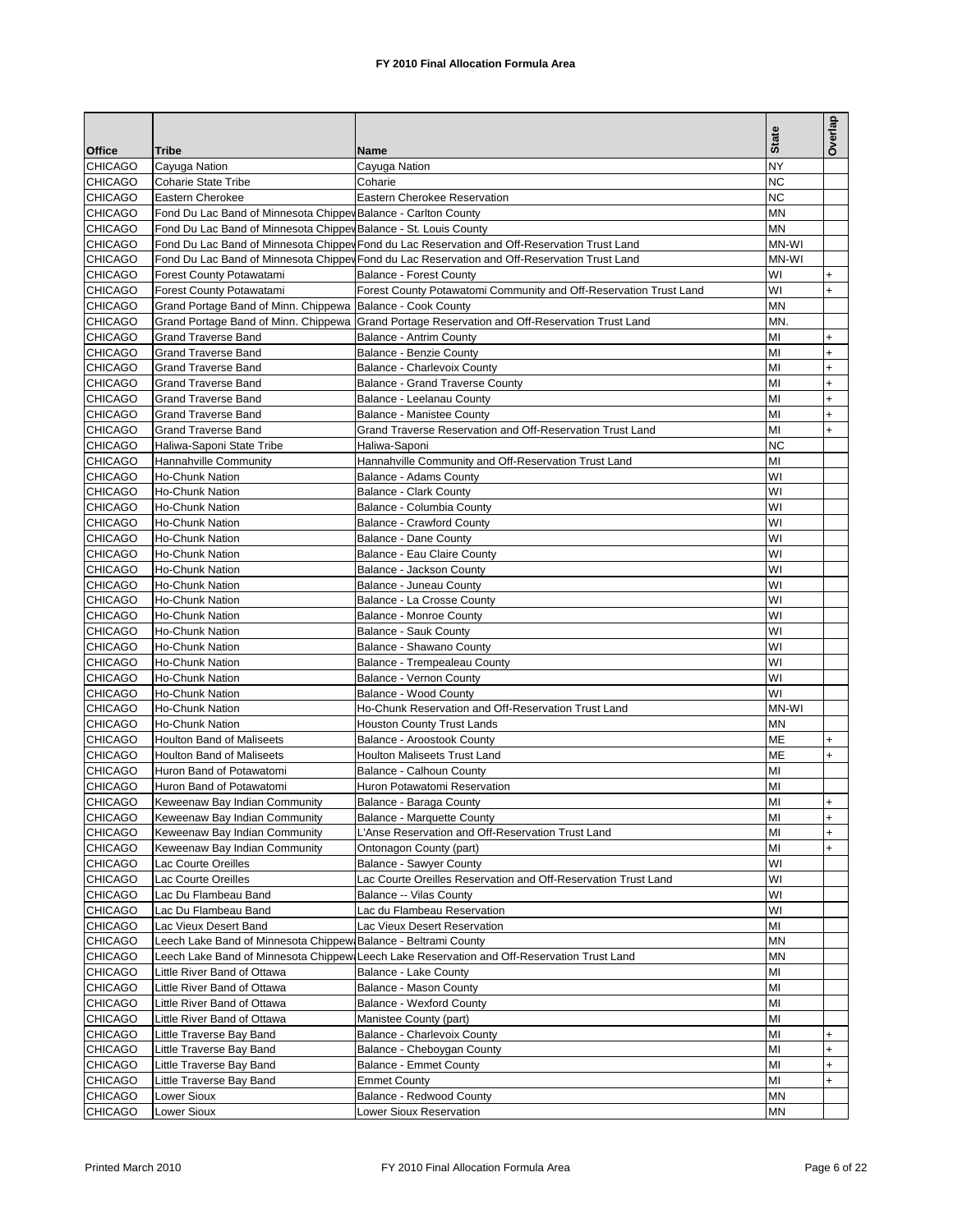| <b>Office</b>                    | <b>Tribe</b>                                                                                                                            | Name                                                                                        | <b>State</b>   | Overlap   |
|----------------------------------|-----------------------------------------------------------------------------------------------------------------------------------------|---------------------------------------------------------------------------------------------|----------------|-----------|
| <b>CHICAGO</b>                   | Lumbee State Tribe                                                                                                                      | <b>Balance - Cumberland County</b>                                                          | <b>NC</b>      |           |
| <b>CHICAGO</b>                   | Lumbee State Tribe                                                                                                                      | Lumbee                                                                                      | <b>NC</b>      |           |
| <b>CHICAGO</b>                   | Mashpee Wampanoag                                                                                                                       | Balance - Barnstable County                                                                 | MA             |           |
| <b>CHICAGO</b>                   | Match-e-be-nash-she-wish Band of Potta Balance - Allegan County                                                                         |                                                                                             | MI             | $\ddot{}$ |
| <b>CHICAGO</b>                   | Match-e-be-nash-she-wish Band of Potta Balance - Barry County                                                                           |                                                                                             | MI             | $\ddot{}$ |
| <b>CHICAGO</b>                   | Match-e-be-nash-she-wish Band of Potta Balance - Kalamazoo County                                                                       |                                                                                             | MI             | $\ddot{}$ |
| <b>CHICAGO</b>                   | Match-e-be-nash-she-wish Band of Potta Balance - Kent County                                                                            |                                                                                             | MI             | $\ddot{}$ |
| <b>CHICAGO</b>                   | Match-e-be-nash-she-wish Band of Potta Balance - Ottawa County                                                                          |                                                                                             | MI             | $\ddot{}$ |
| <b>CHICAGO</b>                   | Menominee Indian Tribe                                                                                                                  | Menominee Reservation and Off-Reservation Trust Land                                        | WI             |           |
| <b>CHICAGO</b>                   | Miccosukee Tribe                                                                                                                        | <b>Broward County (part)</b>                                                                | FL             |           |
| <b>CHICAGO</b>                   | Miccosukee Tribe                                                                                                                        | Miami-Dade County (part)                                                                    | FL             |           |
| <b>CHICAGO</b>                   |                                                                                                                                         |                                                                                             | MN             |           |
| <b>CHICAGO</b>                   | Mille Lacs Band of Minnesota Chippewa Balance - Crow Wing County<br>Mille Lacs Band of Minnesota Chippewa   Balance - Mille Lacs County |                                                                                             | MN             |           |
| <b>CHICAGO</b>                   | Mille Lacs Band of Minnesota Chippewa Balance - Pine County                                                                             |                                                                                             | <b>MN</b>      |           |
| <b>CHICAGO</b>                   |                                                                                                                                         | Mille Lacs Band of Minnesota Chippewa Mille Lacs Reservation and Off-Reservation Trust Land | <b>MN</b>      |           |
|                                  |                                                                                                                                         |                                                                                             | <b>MS</b>      |           |
| <b>CHICAGO</b><br><b>CHICAGO</b> | Mississippi Choctaw Tribe<br>Mississippi Choctaw Tribe                                                                                  | Balance - Jackson County<br>Balance - Jasper County                                         | <b>MS</b>      |           |
| <b>CHICAGO</b>                   |                                                                                                                                         | Balance - Jones County                                                                      | <b>MS</b>      |           |
|                                  | Mississippi Choctaw Tribe                                                                                                               |                                                                                             | <b>MS</b>      |           |
| <b>CHICAGO</b>                   | Mississippi Choctaw Tribe                                                                                                               | Balance - Kemper County                                                                     | TN             |           |
| <b>CHICAGO</b>                   | Mississippi Choctaw Tribe                                                                                                               | Balance - Lauderdale County                                                                 |                |           |
| <b>CHICAGO</b>                   | Mississippi Choctaw Tribe                                                                                                               | Balance - Leake County                                                                      | <b>MS</b>      |           |
| <b>CHICAGO</b>                   | Mississippi Choctaw Tribe                                                                                                               | Balance - Neshoba County                                                                    | <b>MS</b>      |           |
| <b>CHICAGO</b>                   | Mississippi Choctaw Tribe                                                                                                               | <b>Balance - Newton County</b>                                                              | <b>MS</b>      |           |
| <b>CHICAGO</b>                   | Mississippi Choctaw Tribe                                                                                                               | <b>Balance - Scott County</b>                                                               | <b>MS</b>      |           |
| <b>CHICAGO</b>                   | Mississippi Choctaw Tribe                                                                                                               | <b>Balance - Winston County</b>                                                             | <b>MS</b>      |           |
| <b>CHICAGO</b>                   | Mississippi Choctaw Tribe                                                                                                               | Mississippi Choctaw Reservation and Off-Reservation Trust Land                              | <b>MS</b>      |           |
| <b>CHICAGO</b>                   | <b>MOWA Band of Choctaw Indians</b>                                                                                                     | Balance - Washington County                                                                 | AL             |           |
| <b>CHICAGO</b>                   | MOWA Band of Choctaw Indians                                                                                                            | <b>MOWA Choctaw</b>                                                                         | AL             |           |
| <b>CHICAGO</b>                   | Narragansett Tribe                                                                                                                      | Balance - Washington County                                                                 | R <sub>l</sub> |           |
| <b>CHICAGO</b>                   | Narragansett Tribe                                                                                                                      | Narragansett Reservation                                                                    | R <sub>l</sub> |           |
| <b>CHICAGO</b>                   | Oneida Nation of New York                                                                                                               | Balance - Chenango County                                                                   | <b>NY</b>      |           |
| <b>CHICAGO</b>                   | Oneida Nation of New York                                                                                                               | <b>Balance - Cortland County</b>                                                            | <b>NY</b>      |           |
| <b>CHICAGO</b>                   | Oneida Nation of New York                                                                                                               | <b>Balance - Herkimer County</b>                                                            | <b>NY</b>      |           |
| <b>CHICAGO</b>                   | Oneida Nation of New York                                                                                                               | Balance - Madison County                                                                    | NY             |           |
| <b>CHICAGO</b>                   | Oneida Nation of New York                                                                                                               | Balance - Oneida County                                                                     | <b>NY</b>      |           |
| <b>CHICAGO</b>                   | Oneida Nation of New York                                                                                                               | Balance - Onondaga County                                                                   | <b>NY</b>      |           |
| <b>CHICAGO</b>                   | Oneida Nation of New York                                                                                                               | Oneida (NY) Reservation                                                                     | NY             |           |
| <b>CHICAGO</b>                   | Oneida Tribe                                                                                                                            | Balance - Brown County                                                                      | WI             |           |
| <b>CHICAGO</b>                   | Oneida Tribe                                                                                                                            | Balance - Outagamie County                                                                  | WI             |           |
| <b>CHICAGO</b>                   | Oneida Tribe                                                                                                                            | Oneida (WI) Reservation and Off-Reservation Trust Land                                      | WI             |           |
| <b>CHICAGO</b>                   | Onondaga Nation                                                                                                                         | Onondaga Reservation                                                                        | NY             |           |
| <b>CHICAGO</b>                   | Passamaquoddy Indian Tribe                                                                                                              | Indian Township Reservation                                                                 | <b>ME</b>      |           |
| <b>CHICAGO</b>                   | Penobscot Tribe                                                                                                                         | Balance - Penobscot County                                                                  | ME             |           |
| <b>CHICAGO</b>                   | Penobscot Tribe                                                                                                                         | Penobscot Reservation and Off-Reservation Trust Land                                        | ME             |           |
| <b>CHICAGO</b>                   | <b>Pleasant Point</b>                                                                                                                   | Balance - Washington County                                                                 | ME             |           |
| <b>CHICAGO</b>                   | <b>Pleasant Point</b>                                                                                                                   | Franklin County (part)                                                                      | ME             |           |
| <b>CHICAGO</b>                   | <b>Pleasant Point</b>                                                                                                                   | Hancock County (part)                                                                       | ME             |           |
| <b>CHICAGO</b>                   | <b>Pleasant Point</b>                                                                                                                   | Penobscot County (part)                                                                     | ME             |           |
| <b>CHICAGO</b>                   | <b>Pleasant Point</b>                                                                                                                   | <b>Pleasant Point Reservation</b>                                                           | ME             |           |
| <b>CHICAGO</b>                   | <b>Pleasant Point</b>                                                                                                                   | Somerset County (part)                                                                      | ME             |           |
| <b>CHICAGO</b>                   | <b>Pleasant Point</b>                                                                                                                   | Washington County (part)                                                                    | ME             |           |
| <b>CHICAGO</b>                   | Poarch Band of Creek Indians                                                                                                            | Balance - Baldwin County                                                                    | AL             |           |
| <b>CHICAGO</b>                   | Poarch Band of Creek Indians                                                                                                            | Balance - Escambia County                                                                   | <b>AL</b>      |           |
| <b>CHICAGO</b>                   | Poarch Band of Creek Indians                                                                                                            | Balance - Escambia County                                                                   | FL             |           |
| <b>CHICAGO</b>                   | Poarch Band of Creek Indians                                                                                                            | Balance - Mobile County                                                                     | AL             |           |
| <b>CHICAGO</b>                   | Poarch Band of Creek Indians                                                                                                            | Balance - Monroe County                                                                     | AL             |           |
| <b>CHICAGO</b>                   | Poarch Band of Creek Indians                                                                                                            | Poarch Creek Reservation and Off-Reservation Trust Land                                     | AL-FL          |           |
| <b>CHICAGO</b>                   | Poarch Band of Creek Indians                                                                                                            | Poarch Creek Reservation and Off-Reservation Trust Land                                     | AL-FL          |           |
| <b>CHICAGO</b>                   | Pokagon Band of Potawatomi                                                                                                              | Balance - Allegan County                                                                    | MI             | $\ddot{}$ |
| <b>CHICAGO</b>                   | Pokagon Band of Potawatomi                                                                                                              | <b>Balance - Berrien County</b>                                                             | MI             | $\ddot{}$ |
| <b>CHICAGO</b>                   | Pokagon Band of Potawatomi                                                                                                              | Balance - Cass County                                                                       | MI             | $\ddot{}$ |
| <b>CHICAGO</b>                   | Pokagon Band of Potawatomi                                                                                                              | Balance - Elkhart County                                                                    | IN             | $\ddot{}$ |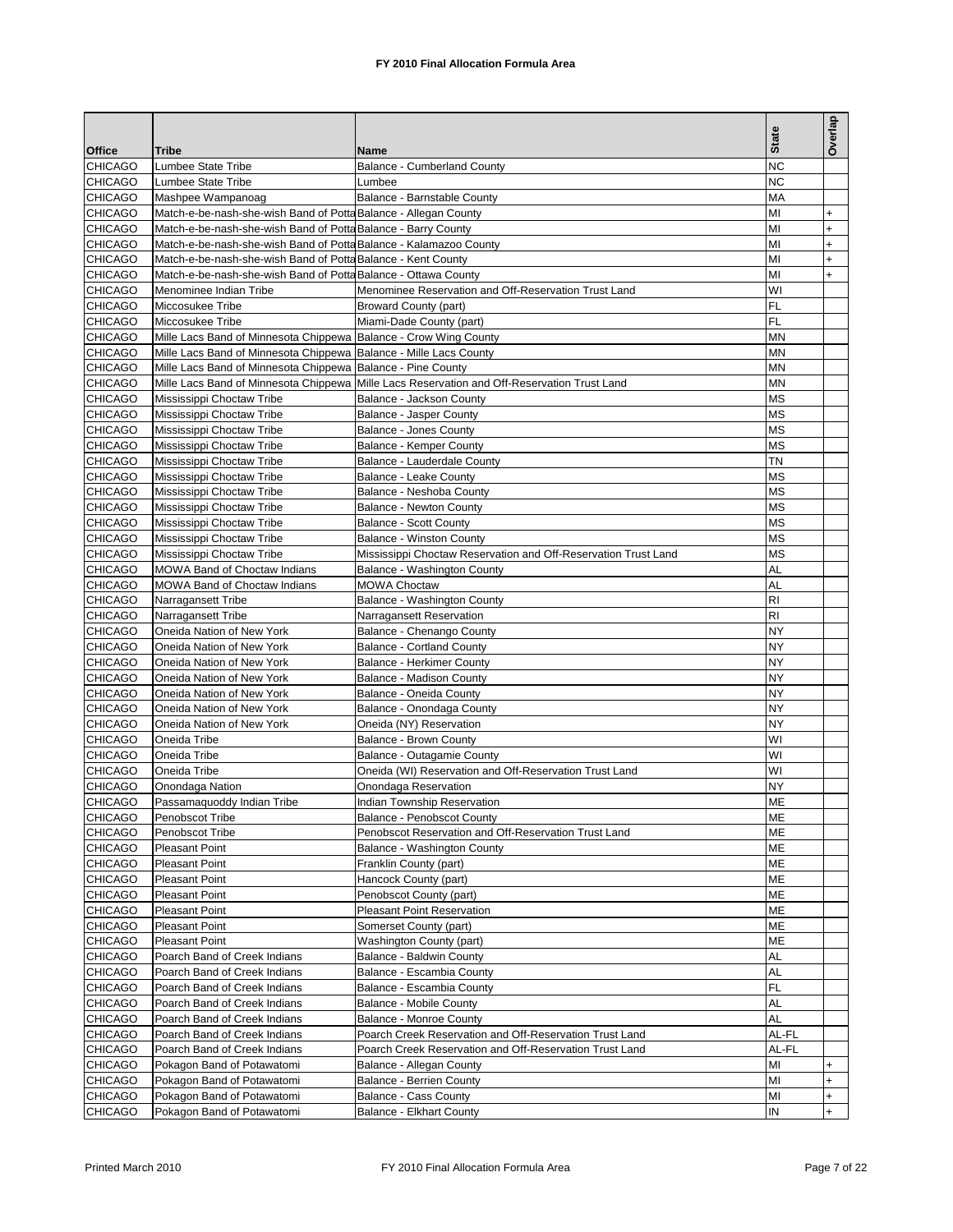|                                  |                                                                   |                                                                                              | <b>State</b> | Overlap        |
|----------------------------------|-------------------------------------------------------------------|----------------------------------------------------------------------------------------------|--------------|----------------|
| <b>Office</b>                    | <b>Tribe</b>                                                      | Name                                                                                         |              |                |
| <b>CHICAGO</b>                   | Pokagon Band of Potawatomi                                        | Balance - Kosciusko County                                                                   | IN           | $\ddot{}$      |
| <b>CHICAGO</b>                   | Pokagon Band of Potawatomi                                        | Balance - LaPorte County                                                                     | IN           | $\ddot{}$      |
| <b>CHICAGO</b>                   | Pokagon Band of Potawatomi                                        | <b>Balance - Marshall County</b>                                                             | IN           | $\ddot{}$      |
| <b>CHICAGO</b>                   | Pokagon Band of Potawatomi                                        | Balance - St. Joseph County                                                                  | IN           | $+$            |
| <b>CHICAGO</b>                   | Pokagon Band of Potawatomi                                        | <b>Balance - Starke County</b>                                                               | IN           | $\ddot{}$      |
| <b>CHICAGO</b>                   | Pokagon Band of Potawatomi                                        | Balance - Van Buren County                                                                   | MI           | $\ddot{}$      |
| <b>CHICAGO</b>                   | Pokagon Band of Potawatomi                                        | Pokagon Band of Potawatomi                                                                   | IN-MI        | $+$            |
| <b>CHICAGO</b>                   | Pokagon Band of Potawatomi                                        | Pokagon Band of Potawatomi                                                                   | IN-MI        | $\ddot{}$      |
| <b>CHICAGO</b>                   | Red Cliff Band of Lake Superior Chippe                            | Red Cliff Reservation and Off-Reservation Trust Land                                         | WI           |                |
| <b>CHICAGO</b>                   | Red Lake Band of Chippewa<br>Red Lake Band of Chippewa            | Balance - Beltrami County<br><b>Red Lake Reservation</b>                                     | MN           |                |
| <b>CHICAGO</b><br><b>CHICAGO</b> |                                                                   |                                                                                              | <b>MN</b>    |                |
|                                  | Sac & Fox Tribe                                                   | Sac and Fox/Meskwaki Reservation and Off-Reservation Trust Land                              | ΙA<br>MI     |                |
| <b>CHICAGO</b>                   | Saginaw Chippewa                                                  | <b>Balance-Arenac County</b>                                                                 | MI           |                |
| <b>CHICAGO</b><br><b>CHICAGO</b> | Saginaw Chippewa                                                  | <b>Balance-Gladwin County</b>                                                                | MI           |                |
|                                  | Saginaw Chippewa                                                  | <b>Balance-Gratiot County</b>                                                                |              |                |
| <b>CHICAGO</b><br><b>CHICAGO</b> | Saginaw Chippewa<br>Saginaw Chippewa                              | Balance-Isabella County<br><b>Balance-Mecosta County</b>                                     | MI<br>MI     |                |
| <b>CHICAGO</b>                   |                                                                   | <b>Balance-Midland County</b>                                                                | MI           |                |
|                                  | Saginaw Chippewa                                                  | <b>Balance-Montcalm County</b>                                                               |              |                |
| <b>CHICAGO</b><br><b>CHICAGO</b> | Saginaw Chippewa                                                  |                                                                                              | MI<br>MI     |                |
|                                  | Saginaw Chippewa                                                  | <b>Balance-Osceola County</b>                                                                |              |                |
| <b>CHICAGO</b>                   | Saginaw Chippewa<br>Saint Croix Chippewa                          | <b>Isabella Reservation and Trust Lands</b>                                                  | MI<br>WI     |                |
| <b>CHICAGO</b>                   | Sault Ste. Marie Tribe                                            | St. Croix Reservation and Off-Reservation Trust Land                                         |              |                |
| <b>CHICAGO</b><br><b>CHICAGO</b> | Sault Ste. Marie Tribe                                            | Balance - Alger County                                                                       | MI<br>MI     | $+$            |
|                                  | Sault Ste. Marie Tribe                                            | Balance - Chippewa County<br>Balance - Delta County                                          | MI           | +              |
| <b>CHICAGO</b><br><b>CHICAGO</b> | Sault Ste. Marie Tribe                                            |                                                                                              | MI           | $\ddot{}$      |
|                                  |                                                                   | Balance - Luce County                                                                        | MI           | $\ddot{}$      |
| <b>CHICAGO</b>                   | Sault Ste. Marie Tribe                                            | <b>Balance - Mackinac County</b>                                                             | MI           | $\ddot{}$      |
| <b>CHICAGO</b><br><b>CHICAGO</b> | Sault Ste. Marie Tribe<br>Sault Ste. Marie Tribe                  | Balance - Marquette County<br><b>Balance - Schoolcraft County</b>                            | MI           | $\ddot{}$      |
|                                  |                                                                   |                                                                                              | MI           | $+$            |
| <b>CHICAGO</b><br><b>CHICAGO</b> | Sault Ste. Marie Tribe<br>Seminole Tribe                          | Sault Ste. Marie Reservation and Off-Reservation Trust Land                                  | FL           | $\ddot{}$      |
| <b>CHICAGO</b>                   | Seminole Tribe                                                    | <b>Big Cypress Reservation</b><br><b>Brighton Reservation</b>                                | FL           |                |
| <b>CHICAGO</b>                   | Seminole Tribe                                                    | <b>Broward County (part)</b>                                                                 | FL           |                |
| <b>CHICAGO</b>                   | Seminole Tribe                                                    | Hillsborough County (part)                                                                   | FL           |                |
| <b>CHICAGO</b>                   | Seminole Tribe                                                    | <b>Hollywood Reservation</b>                                                                 | FL           |                |
| <b>CHICAGO</b>                   | Seminole Tribe                                                    | Immokalee Reservation                                                                        | FL           |                |
| <b>CHICAGO</b>                   | Seminole Tribe                                                    | St. Lucie County (part)                                                                      | FL           |                |
| <b>CHICAGO</b>                   | Seneca Nation of New York                                         | Allegany Reservation                                                                         | NY           |                |
| <b>CHICAGO</b>                   | Seneca Nation of New York                                         | Cattaraugus Reservation                                                                      | NY           |                |
| <b>CHICAGO</b>                   | Seneca Nation of New York                                         | Oil Springs Reservation                                                                      | NY           |                |
| <b>CHICAGO</b>                   | Shakopee Sioux                                                    | Shakopee Mdewakanton Sioux Community and Off-Reservation Trust Land                          | MN           |                |
| <b>CHICAGO</b>                   | Sokagoan Chippewa Tribe                                           | <b>Balance - Forest County</b>                                                               | WI           | $\overline{+}$ |
| <b>CHICAGO</b>                   | Sokagoan Chippewa Tribe                                           | Sokaogon Chippewa Community and Off-Reservation Trust Land                                   | WI           | $+$            |
| <b>CHICAGO</b>                   | St. Regis Mohawk Tribe                                            | Balance - Franklin County                                                                    | ΝY           |                |
| <b>CHICAGO</b>                   | St. Regis Mohawk Tribe                                            | Balance - St. Lawrence County                                                                | NΥ           |                |
| <b>CHICAGO</b>                   | St. Regis Mohawk Tribe                                            | St. Regis Mohawk Reservation                                                                 | NY           |                |
| <b>CHICAGO</b>                   | Stockbridge-Munsee Tribe                                          | Stockbridge-Munsee Community                                                                 | WI           |                |
| <b>CHICAGO</b>                   | Tonawanda Band of Senecas                                         | Tonawanda Reservation                                                                        | NΥ           |                |
| <b>CHICAGO</b>                   | <b>Tuscarora Nation</b>                                           | <b>Tuscarora Reservation</b>                                                                 | <b>NY</b>    |                |
| <b>CHICAGO</b>                   | <b>Upper Sioux Indian Community</b>                               | Balance - Chippewa County                                                                    | <b>MN</b>    |                |
| <b>CHICAGO</b>                   | <b>Upper Sioux Indian Community</b>                               | Balance - Renville County                                                                    | ΜN           |                |
| <b>CHICAGO</b>                   | <b>Upper Sioux Indian Community</b>                               | Balance - Yellow Medicine County                                                             | MN           |                |
| <b>CHICAGO</b>                   | <b>Upper Sioux Indian Community</b>                               | Upper Sioux Reservation                                                                      | <b>MN</b>    |                |
| <b>CHICAGO</b>                   | Waccamaw Siouan State Tribe                                       | Waccamaw-Siouan                                                                              | ΝC           |                |
| <b>CHICAGO</b>                   | Wampanoag Tribe                                                   | <b>Balance - Dukes County</b>                                                                | MA           |                |
| <b>CHICAGO</b>                   | Wampanoag Tribe                                                   | Wampanoag-Gay Head TDSA                                                                      | MA           |                |
| <b>CHICAGO</b>                   | White Earth Band of Minnesota Chippew Balance - Becker County     |                                                                                              | ΜN           |                |
| <b>CHICAGO</b>                   | White Earth Band of Minnesota Chippew Balance - Clearwater County |                                                                                              | MN           |                |
| <b>CHICAGO</b>                   |                                                                   | White Earth Band of Minnesota Chippew White Earth Reservation and Off-Reservation Trust Land | MN           |                |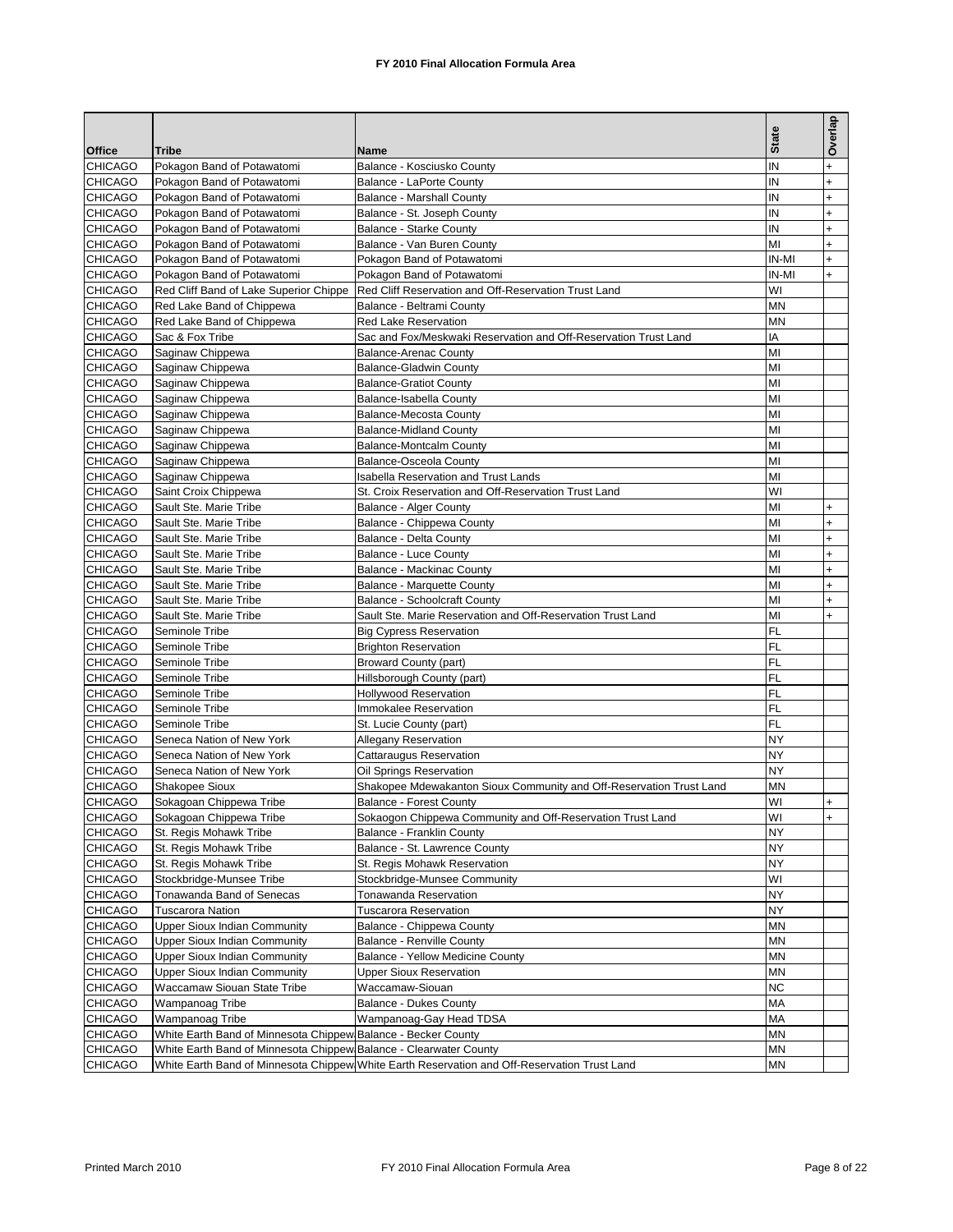|                                |                                                   |                                                                                                | <b>State</b>    | Overlap                |
|--------------------------------|---------------------------------------------------|------------------------------------------------------------------------------------------------|-----------------|------------------------|
| <b>Office</b>                  | <b>Tribe</b>                                      | Name                                                                                           |                 |                        |
| <b>DENVER</b>                  | <b>Blackfeet Tribe</b>                            | Blackfeet Reservation and Off-Reservation Trust Land                                           | MT              |                        |
| <b>DENVER</b>                  | <b>Cheyenne River Sioux</b>                       | Cheyenne River Reservation and Off-Reservation Trust Land                                      | <b>SD</b>       |                        |
| <b>DENVER</b>                  | <b>Crow Creek Sioux</b>                           | <b>Crow Creek Reservation</b>                                                                  | <b>SD</b>       |                        |
| <b>DENVER</b>                  | Crow Tribe                                        | Balance -- Big Horn County                                                                     | MT              |                        |
| <b>DENVER</b>                  | Crow Tribe                                        | Crow Reservation and Off-Reservation Trust Land                                                | MT              |                        |
| <b>DENVER</b>                  | <b>Flandreau Santee Sioux</b>                     | <b>Flandreau Reservation</b>                                                                   | <b>SD</b>       |                        |
| <b>DENVER</b>                  | Fort Belknap Indian Community                     | Fort Belknap Reservation and Off-Reservation Trust Land                                        | MT              |                        |
| <b>DENVER</b>                  | Fort Peck Assiniboine and Sioux                   | Fort Peck Reservation and Off-Reservation Trust Land                                           | MT              |                        |
| <b>DENVER</b>                  | Ft. Berthold Affiliated Tribes                    | Fort Berthold Reservation                                                                      | <b>ND</b>       |                        |
| <b>DENVER</b>                  | <b>Goshute Reservation</b>                        | Balance - Ada County                                                                           | ID<br>ID        | $\ddot{}$              |
| <b>DENVER</b>                  | Goshute Reservation                               | Balance - Canyon County                                                                        |                 | $\ddot{}$              |
| <b>DENVER</b>                  | <b>Goshute Reservation</b>                        | Balance - Elko County                                                                          | <b>NV</b><br>ID | $\ddot{}$              |
| <b>DENVER</b>                  | <b>Goshute Reservation</b>                        | Balance - Elmore County                                                                        | <b>NV</b>       | $\ddot{}$              |
| <b>DENVER</b>                  | Goshute Reservation                               | Balance - Eureka County<br>Balance - Lander County                                             | <b>NV</b>       | $\ddot{}$              |
| <b>DENVER</b>                  | Goshute Reservation<br><b>Goshute Reservation</b> |                                                                                                | <b>NV</b>       | $\ddot{}$              |
| <b>DENVER</b><br><b>DENVER</b> | Goshute Reservation                               | Balance - Nye County<br>Balance - Owyhee County                                                | ID              | $\ddot{}$<br>$\ddot{}$ |
| <b>DENVER</b>                  | <b>Goshute Reservation</b>                        | <b>Balance - Tooele County</b>                                                                 | <b>NV</b>       | $\ddot{}$              |
| <b>DENVER</b>                  | <b>Goshute Reservation</b>                        | Balance - White Pine County                                                                    | <b>NV</b>       | $\ddot{}$              |
| <b>DENVER</b>                  | Goshute Reservation                               | Community of Winnemucca                                                                        | <b>NV</b>       |                        |
| <b>DENVER</b>                  | <b>Goshute Reservation</b>                        | <b>Goshute Reservation</b>                                                                     | NV-UT           | $\ddot{}$              |
| <b>DENVER</b>                  | <b>Goshute Reservation</b>                        | Goshute Reservation                                                                            | NV-UT           | $\ddot{}$<br>+         |
| <b>DENVER</b>                  | Lower Brule Sioux                                 | Lower Brule Reservation and Off-Reservation Trust Land                                         | <b>SD</b>       |                        |
| <b>DENVER</b>                  | Northern Arapahoe                                 | Cities of Lander and Riverton                                                                  | WY              | $\ddot{}$              |
| <b>DENVER</b>                  | Northern Arapahoe                                 | Wind River Reservation and Off-Reservation Trust Land                                          | WY              |                        |
| <b>DENVER</b>                  | Northern Cheyenne                                 | Northern Cheyenne Reservation and Off-Reservation Trust Land                                   | MT-SD           |                        |
| <b>DENVER</b>                  | Northern Cheyenne                                 | Northern Cheyenne Reservation and Off-Reservation Trust Land                                   | MT-SD           |                        |
| <b>DENVER</b>                  | NW Band of Shoshone Nation                        | Balance - Box Elder County                                                                     | UT              |                        |
| <b>DENVER</b>                  | NW Band of Shoshone Nation                        | <b>Balance - Power County</b>                                                                  | ID              |                        |
| <b>DENVER</b>                  | NW Band of Shoshone Nation                        | Box Elder County (part)                                                                        | UT              |                        |
| <b>DENVER</b>                  |                                                   | Oglala Sioux of Pine Ridge Reservation   Pine Ridge Reservation and Off-Reservation Trust Land | NE-SD           |                        |
| <b>DENVER</b>                  | Oglala Sioux of Pine Ridge Reservation            | Pine Ridge Reservation and Off-Reservation Trust Land                                          | NE-SD           |                        |
| <b>DENVER</b>                  | Omaha Tribe                                       | Omaha Reservation                                                                              | IA-NE           |                        |
| <b>DENVER</b>                  | Omaha Tribe                                       | Omaha Reservation                                                                              | IA-NE           |                        |
| <b>DENVER</b>                  | Ponca Tribe of Nebraska                           | Balance - Boyd County                                                                          | <b>NE</b>       |                        |
| <b>DENVER</b>                  | Ponca Tribe of Nebraska                           | Balance - Burt County                                                                          | <b>NE</b>       |                        |
| <b>DENVER</b>                  | Ponca Tribe of Nebraska                           | Balance - Charles Mix County                                                                   | <b>SD</b>       |                        |
| <b>DENVER</b>                  | Ponca Tribe of Nebraska                           | <b>Balance - Douglas County</b>                                                                | <b>NE</b>       |                        |
| <b>DENVER</b>                  | Ponca Tribe of Nebraska                           | <b>Balance - Hall County</b>                                                                   | <b>NE</b>       |                        |
| <b>DENVER</b>                  | Ponca Tribe of Nebraska                           | Balance - Holt County                                                                          | <b>NE</b>       |                        |
| <b>DENVER</b>                  | Ponca Tribe of Nebraska                           | Balance - Knox County                                                                          | <b>NE</b>       |                        |
| <b>DENVER</b>                  | Ponca Tribe of Nebraska                           | Balance - Lancaster County                                                                     | <b>NE</b>       |                        |
| <b>DENVER</b>                  | Ponca Tribe of Nebraska                           | Balance - Madison County                                                                       | <b>NE</b>       |                        |
| <b>DENVER</b>                  | Ponca Tribe of Nebraska                           | <b>Balance - Platte County</b>                                                                 | NE              |                        |
| <b>DENVER</b>                  | Ponca Tribe of Nebraska                           | Balance - Pottawattamie County                                                                 | IA              |                        |
| <b>DENVER</b>                  | Ponca Tribe of Nebraska                           | Balance - Sarpy County                                                                         | <b>NE</b>       |                        |
| <b>DENVER</b>                  | Ponca Tribe of Nebraska                           | Balance - Stanton County                                                                       | <b>NE</b>       |                        |
| <b>DENVER</b>                  | Ponca Tribe of Nebraska                           | Balance - Wayne County                                                                         | <b>NE</b>       |                        |
| <b>DENVER</b>                  | Ponca Tribe of Nebraska                           | Balance - Woodbury County                                                                      | IA              |                        |
| <b>DENVER</b>                  | Rocky Boy Chippewa-Cree                           | Rocky Boy's Reservation and Trust Lands                                                        | MT              |                        |
| <b>DENVER</b>                  | Rosebud Sioux                                     | Rosebud Reservation and Trust Lands                                                            | <b>SD</b>       |                        |
| <b>DENVER</b>                  | Salish and Kootenai Tribes                        | <b>Flathead Reservation</b>                                                                    | MT              |                        |
| <b>DENVER</b>                  | Santee Sioux Tribe                                | Santee Reservation                                                                             | NE              |                        |
| <b>DENVER</b>                  |                                                   | Shoshone Tribe of the Wind River Reser Wind River Reservation and Off-Reservation Trust Land   | WY              | $\ddot{}$              |
| <b>DENVER</b>                  | Sisseton-Wahpeton Oyate                           | Lake Traverse Reservation                                                                      | ND-SD           |                        |
| <b>DENVER</b>                  | Sisseton-Wahpeton Oyate                           | Lake Traverse Reservation                                                                      | ND-SD           |                        |
| <b>DENVER</b>                  | Skull Valley Band of Goshute                      | <b>Skull Valley Reservation</b>                                                                | UT              |                        |
| <b>DENVER</b>                  | Southern Ute Tribe                                | Southern Ute Reservation                                                                       | CO              |                        |
| <b>DENVER</b>                  | Spirit Lake Sioux Tribe                           | Spirit Lake Reservation                                                                        | <b>ND</b>       |                        |
| <b>DENVER</b>                  | <b>Standing Rock Sioux</b>                        | <b>Standing Rock Reservation</b>                                                               | ND-SD           |                        |
| <b>DENVER</b>                  | <b>Standing Rock Sioux</b>                        | <b>Standing Rock Reservation</b>                                                               | ND-SD           |                        |
| <b>DENVER</b>                  | Turtle Mountain Band of Chippewa                  | <b>Balance - Divide County</b>                                                                 | <b>ND</b>       |                        |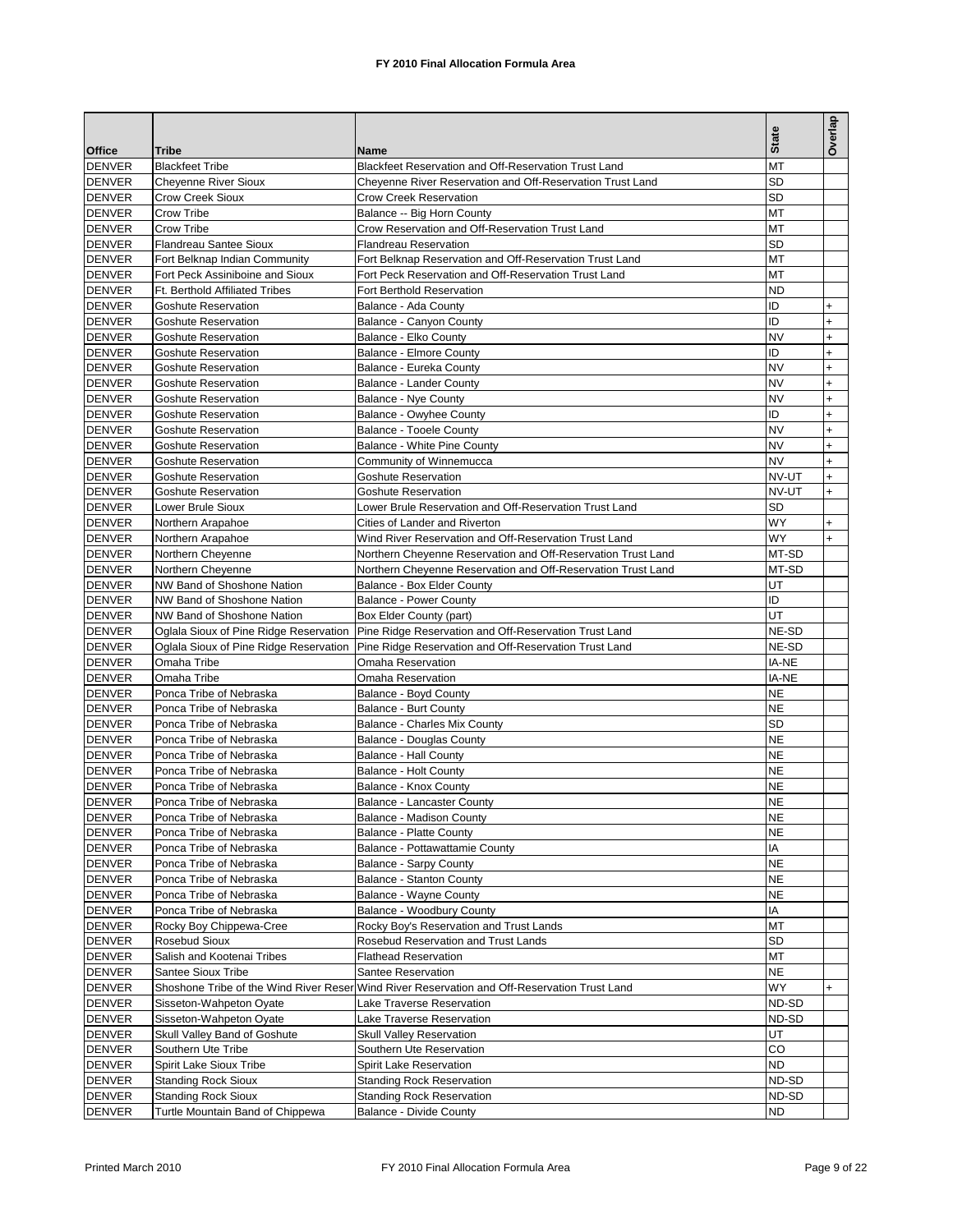|               |                                  |                                                             | <b>State</b> | Overlap   |
|---------------|----------------------------------|-------------------------------------------------------------|--------------|-----------|
| <b>Office</b> | Tribe                            | <b>Name</b>                                                 |              |           |
| <b>DENVER</b> | Turtle Mountain Band of Chippewa | Balance - McKenzie County                                   | <b>ND</b>    |           |
| <b>DENVER</b> | Turtle Mountain Band of Chippewa | <b>Balance - Richland County</b>                            | <b>MT</b>    |           |
| <b>DENVER</b> | Turtle Mountain Band of Chippewa | <b>Balance - Roosevelt County</b>                           | <b>MT</b>    |           |
| <b>DENVER</b> | Turtle Mountain Band of Chippewa | Balance - Sheridan County                                   | <b>MT</b>    |           |
| <b>DENVER</b> | Turtle Mountain Band of Chippewa | <b>Balance - Williams County</b>                            | <b>ND</b>    |           |
| <b>DENVER</b> | Turtle Mountain Band of Chippewa | <b>Balance - Rolette County</b>                             | <b>ND</b>    |           |
| <b>DENVER</b> | Turtle Mountain Band of Chippewa | Turtle Mountain Reservation and Off-Reservation Trust Land  | MT-ND-SD     |           |
| <b>DENVER</b> | Turtle Mountain Band of Chippewa | Turtle Mountain Reservation and Off-Reservation Trust Land  | MT-ND-SD     |           |
| <b>DENVER</b> | Turtle Mountain Band of Chippewa | Turtle Mountain Reservation and Off-Reservation Trust Land  | MT-ND-SD     |           |
| <b>DENVER</b> | Uintah & Ouray Ute Indian Tribe  | Uintah and Ouray Reservation and Off-Reservation Trust Land | UT           |           |
| <b>DENVER</b> | Utah Paiute Tribe                | Balance - Beaver County                                     | UT           | $\ddot{}$ |
| <b>DENVER</b> | Utah Paiute Tribe                | Balance - Iron County                                       | UT           | $\ddot{}$ |
| <b>DENVER</b> | Utah Paiute Tribe                | <b>Balance - Millard County</b>                             | UT           | $\ddot{}$ |
| <b>DENVER</b> | Utah Paiute Tribe                | <b>Balance - Sevier County</b>                              | UT           | $\ddot{}$ |
| <b>DENVER</b> | Utah Paiute Tribe                | Balance - Washington County                                 | UT           |           |
| <b>DENVER</b> | Utah Paiute Tribe                | Paiute Reservation                                          | UT           |           |
| <b>DENVER</b> | Ute Mountain Tribe               | Ute Mountain Reservation and Off-Reservation Trust Land     | CO-NM-UT     |           |
| <b>DENVER</b> | Ute Mountain Tribe               | Ute Mountain Reservation and Off-Reservation Trust Land     | CO-NM-UT     |           |
| <b>DENVER</b> | Ute Mountain Tribe               | Ute Mountain Reservation and Off-Reservation Trust Land     | CO-NM-UT     |           |
| <b>DENVER</b> | Winnebago Tribe                  | Winnebago Reservation and Off-Reservation Trust Land        | NE-IA        |           |
| <b>DENVER</b> | <b>Yankton Sioux</b>             | <b>Yankton Reservation</b>                                  | <b>SD</b>    |           |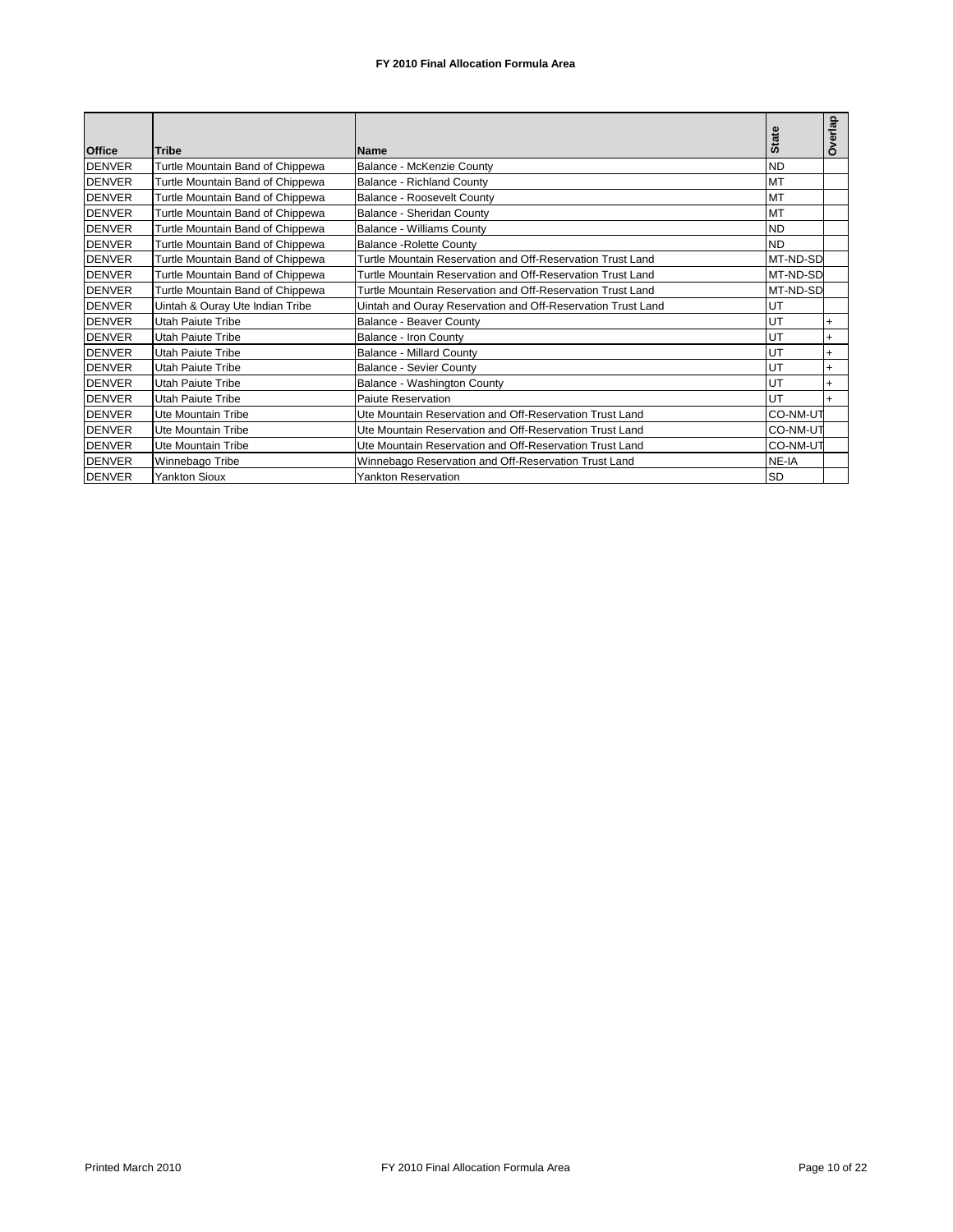|                       |                                                                      |                                                                |              | Overlap          |
|-----------------------|----------------------------------------------------------------------|----------------------------------------------------------------|--------------|------------------|
|                       |                                                                      |                                                                | <b>State</b> |                  |
| <b>Office</b>         | <b>Tribe</b><br>OKLAHOMA Absentee-Shawnee                            | Name<br>Balance - Lincoln County                               | ОK           | $\ddot{}$        |
|                       | OKLAHOMA Absentee-Shawnee                                            | <b>Balance-Cleveland County</b>                                | OK           | $\ddot{}$        |
|                       | OKLAHOMA Absentee-Shawnee                                            | Citizen Potawatomi Nation-Absentee Shawnee Tribe OTSA          | ΟK           | $+$              |
|                       | OKLAHOMA Alabama-Couchatta                                           | Alabama-Coushatta Reservation                                  | ТX           |                  |
|                       | OKLAHOMA Alabama-Quassarte Tribal Town                               | Creek OTSA                                                     | ОK           | $\ddot{}$        |
|                       | OKLAHOMA Apache Tribe                                                | Kiowa-Comanche-Apache-Fort Sill Apache                         | ОΚ           | $\ddot{}$        |
| OKLAHOMA Caddo Tribe  |                                                                      | Caddo-Wichita-Delaware OTSA                                    | ОK           | $\ddot{}$        |
| OKLAHOMA Caddo Tribe  |                                                                      | Kiowa-Comanche-Apache-Fort Sill Apache-Caddo-Witchita-Delaware | ОK           | $\ddot{}$        |
|                       | <b>OKLAHOMA</b> Cherokee Nation                                      | Cherokee OTSA                                                  | ОΚ           | ÷                |
|                       | OKLAHOMA Cheyenne-Arapaho Tribes                                     | Balance-Beckham County                                         | ОK           |                  |
|                       | OKLAHOMA Cheyenne-Arapaho Tribes                                     | <b>Balance-Blaine County</b>                                   | ОK           |                  |
|                       | OKLAHOMA Cheyenne-Arapaho Tribes                                     | Balance-Canadian County                                        | ОΚ           |                  |
|                       | OKLAHOMA Cheyenne-Arapaho Tribes                                     | <b>Balance-Custer County</b>                                   | ОK           |                  |
|                       | OKLAHOMA Cheyenne-Arapaho Tribes                                     | <b>Balance-Dewey County</b>                                    | ОK           |                  |
|                       | OKLAHOMA Cheyenne-Arapaho Tribes                                     | <b>Balance-Kingfisher County</b>                               | OK           |                  |
|                       | OKLAHOMA Cheyenne-Arapaho Tribes                                     | <b>Balance-Major County</b>                                    | ОK<br>ОK     |                  |
|                       | OKLAHOMA Cheyenne-Arapaho Tribes                                     | <b>Balance-Roger Mills County</b><br>Balance-Washita County    | ОΚ           |                  |
|                       | OKLAHOMA Cheyenne-Arapaho Tribes<br>OKLAHOMA Cheyenne-Arapaho Tribes | Balance-Woodward County                                        | ОK           |                  |
|                       | OKLAHOMA Cheyenne-Arapaho Tribes                                     | Cheyenne-Arapaho OTSA                                          | ОK           |                  |
| OKLAHOMA Chickasaw    |                                                                      | Chickasaw OTSA                                                 | ОΚ           |                  |
|                       | OKLAHOMA Chitimacha Tribe                                            | Chitimacha Reservation                                         | LA           |                  |
|                       | <b>OKLAHOMA</b> Choctaw Nation                                       | Choctaw OTSA                                                   | ОK           |                  |
|                       | OKLAHOMA Citizen Band Potawatomi Tribe                               | Balance - Lincoln County                                       | ОΚ           | $\ddot{}$        |
|                       | OKLAHOMA Citizen Band Potawatomi Tribe                               | <b>Balance-Cleveland County</b>                                | OK           | $\ddot{}$        |
|                       | OKLAHOMA Citizen Band Potawatomi Tribe                               | Citizen Potawatomi Nation-Absentee Shawnee Tribe OTSA          | ОK           | $\ddot{}$        |
|                       | OKLAHOMA Citizen Band Potawatomi Tribe                               | Eastern Portion Oklahoma Co                                    | ОΚ           | $\ddot{}$        |
|                       | <b>OKLAHOMA</b> Comanche Nation                                      | Kiowa-Comanche-Apache-Fort Sill Apache                         | ОK           | $\ddot{}$        |
|                       | OKLAHOMA Coushatta Tribe                                             | Coushatta Reservation                                          | LA           |                  |
|                       | OKLAHOMA Delaware Nation of West Oklahoma                            | Caddo-Wichita-Delaware OTSA                                    | ΟK           | $\ddot{}$        |
|                       | OKLAHOMA Eastern Shawnee Tribe                                       | Eastern Shawnee OTSA                                           | ОΚ           |                  |
|                       | OKLAHOMA Fort Sill Apache Tribe                                      | Kiowa-Comanche-Apache-Fort Sill Apache                         | ОK           | $\ddot{}$        |
|                       | OKLAHOMA lowa Tribe of Kansas and Nebraska                           | Balance - Brown County                                         | ΚS           |                  |
|                       | OKLAHOMA lowa Tribe of Kansas and Nebraska                           | Balance - Doniphan County                                      | ΚS           |                  |
|                       | OKLAHOMA lowa Tribe of Kansas and Nebraska                           | Balance - Richardson County                                    | <b>NE</b>    |                  |
|                       | OKLAHOMA lowa Tribe of Kansas and Nebraska                           | Iowa Reservation and Off-Reservation Trust Land                | KS-NE        |                  |
|                       | OKLAHOMA lowa Tribe of Kansas and Nebraska                           | lowa Reservation and Off-Reservation Trust Land                | KS-NE        |                  |
|                       | OKLAHOMA lowa Tribe of Oklahoma<br>OKLAHOMA Jena Band of Choctaw     | lowa OTSA<br>Jena Band of Choctaw                              | ОΚ<br>LA     |                  |
| OKLAHOMA Kaw Tribe    |                                                                      | Kaw OTSA                                                       | ОK           | $\ddot{}$        |
|                       | OKLAHOMA Kialegee Tribal Town                                        | Creek OTSA                                                     | ОΚ           | $\ddot{}$        |
|                       | OKLAHOMA Kickapoo Tribe                                              | Kickapoo Reservation                                           | ΚS           |                  |
|                       | OKLAHOMA Kickapoo Tribe of Oklahoma                                  | Kickapoo OTSA                                                  | ОК           |                  |
| OKLAHOMA Kiowa Tribe  |                                                                      | Kiowa-Comanche-Apache-Fort Sill Apache OTSA                    | ОΚ           | $\ddot{}$        |
| OKLAHOMA Miami Tribe  |                                                                      | Miami OTSA                                                     | ОΚ           | $\ddot{}$        |
| OKLAHOMA Miami Tribe  |                                                                      | Miami-Peoria Joint use area                                    | ОΚ           | $+$              |
| OKLAHOMA Modoc Tribe  |                                                                      | Modoc OTSA                                                     | ОΚ           |                  |
|                       | OKLAHOMA Muscogee (Creek) Nation                                     | Creek OTSA                                                     | ΟK           | $\ddot{}$        |
|                       | OKLAHOMA Muscogee (Creek) Nation                                     | Creek-Seminole Joint Area OTSA                                 | ОΚ           | $+$              |
| OKLAHOMA Osage Tribe  |                                                                      | Osage Reservation                                              | ОΚ           |                  |
|                       | OKLAHOMA Otoe-Missouria Tribe                                        | Otoe-Missouria OTSA                                            | ОΚ           |                  |
| OKLAHOMA Ottawa Tribe |                                                                      | Ottawa OTSA                                                    | ОΚ           |                  |
|                       | OKLAHOMA Pawnee Tribe                                                | Pawnee OTSA                                                    | ОΚ           |                  |
| OKLAHOMA Peoria Tribe |                                                                      | Miami-Peoria Joint use area                                    | OK           | $\ddot{}$        |
| OKLAHOMA Peoria Tribe |                                                                      | Peoria OTSA                                                    | ОΚ           | $\ddot{}$        |
| OKLAHOMA Ponca Tribe  |                                                                      | Kaw-Ponca Joint OTSA                                           | ОΚ           | $\ddot{}$        |
| OKLAHOMA Ponca Tribe  |                                                                      | Ponca<br>Ponca OTSA                                            | ОΚ<br>ОΚ     | $\ddot{}$<br>$+$ |
| OKLAHOMA Ponca Tribe  |                                                                      | Prairie Band Potawatomi Reservation                            | ΜN           |                  |
|                       | OKLAHOMA Prairie Band of Potawatomi<br>OKLAHOMA Quapaw Tribe         | Quapaw OTSA                                                    | ОK           |                  |
|                       | OKLAHOMA Sac and Fox of Missouri                                     | Sac and Fox Reservation and Off-Reservation Trust Land         | NE-KS        |                  |
|                       | OKLAHOMA Sac and Fox of Missouri                                     | Sac and Fox Reservation and Off-Reservation Trust Land         | NE-KS        |                  |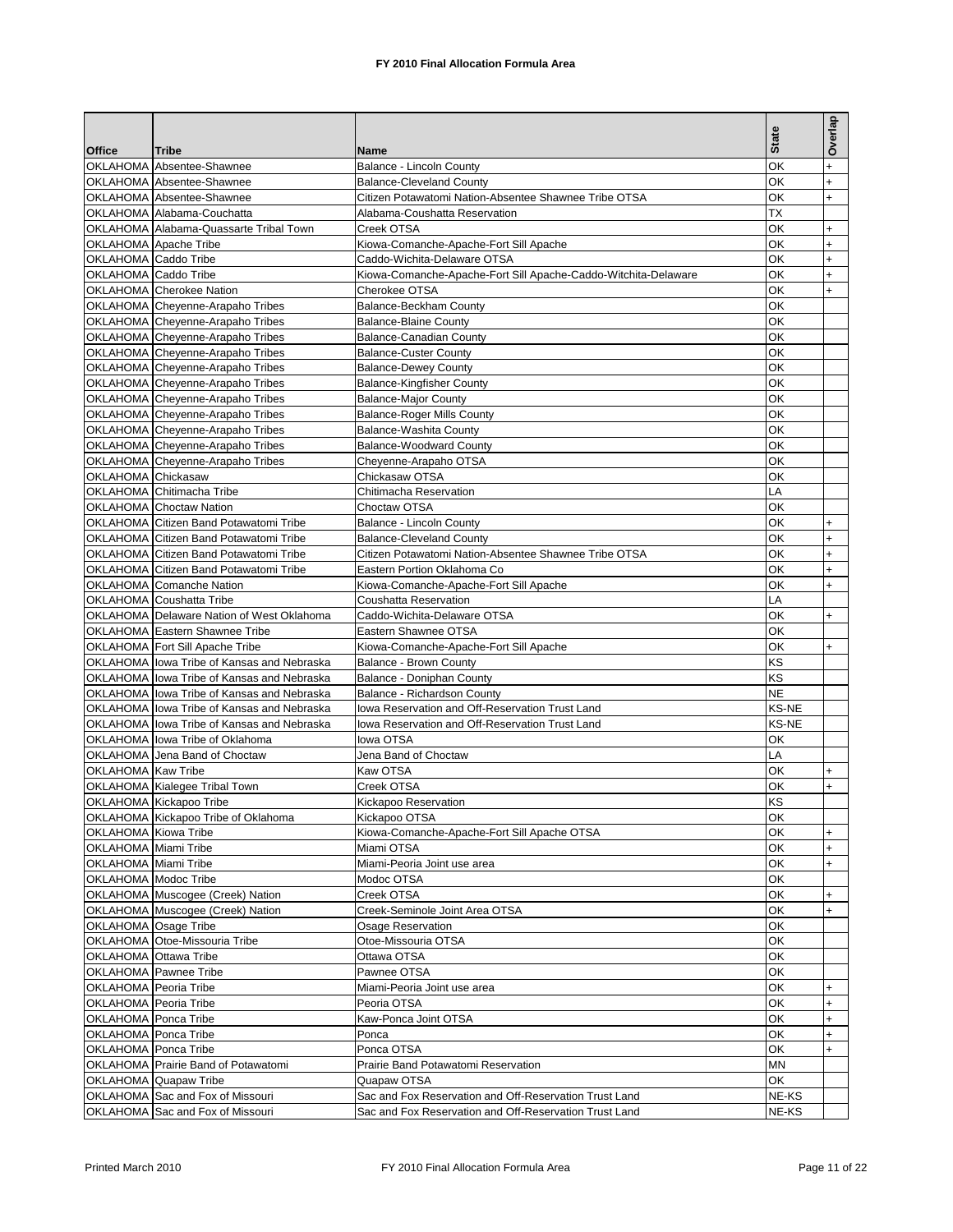|                  |                                         |                                    |           | Overlap   |
|------------------|-----------------------------------------|------------------------------------|-----------|-----------|
| <b>Office</b>    | <b>Tribe</b>                            | <b>Name</b>                        | State     |           |
|                  | OKLAHOMA Sac and Fox Tribe              | Sac and Fox OTSA                   | OK        |           |
|                  | OKLAHOMA Seminole Nation                | See Creek-Seminole Joint Area OTSA | OK        | $\ddot{}$ |
|                  | <b>OKLAHOMA</b> Seminole Nation         | Seminole OTSA                      | OK        | $\ddot{}$ |
|                  | OKLAHOMA Seneca-Cayuga                  | Seneca-Cayuga                      | OK        |           |
|                  | OKLAHOMA Seneca-Cayuga                  | Seneca-Cayuga OTSA                 | OK        |           |
| OKLAHOMA Shawnee |                                         | Minimum Needs                      | OK        |           |
|                  | OKLAHOMA Texas Band of Kickapoo Indians | <b>Balance - Maverick County</b>   | <b>TX</b> |           |
|                  | OKLAHOMA Texas Band of Kickapoo Indians | Kickapoo Reservation               | <b>TX</b> |           |
|                  | OKLAHOMA Thlopthlocco Tribal Town       | Creek OTSA                         | OK        |           |
|                  | OKLAHOMA Tonkawa Tribe                  | Tonkawa OTSA                       | OK        |           |
|                  | OKLAHOMA Tunica-Biloxi Tribe            | Balance - Avoyelles Parish         | LA        |           |
|                  | OKLAHOMA Tunica-Biloxi Tribe            | Balance - Rapides Parish           | LA        |           |
|                  | OKLAHOMA Tunica-Biloxi Tribe            | Tunica-Biloxi Reservation          | LA        |           |
|                  | OKLAHOMA United Keetoowah               | Cherokee OTSA                      | OK        |           |
|                  | <b>OKLAHOMA</b> Wichita Tribe           | Caddo-Wichita-Delaware OTSA        | OK        |           |
|                  | OKLAHOMA Wyandotte Nation               | <b>Balance - Newton County</b>     | <b>MO</b> |           |
|                  | <b>OKLAHOMA</b> Wyandotte Nation        | Wyandotte OTSA                     | OK        |           |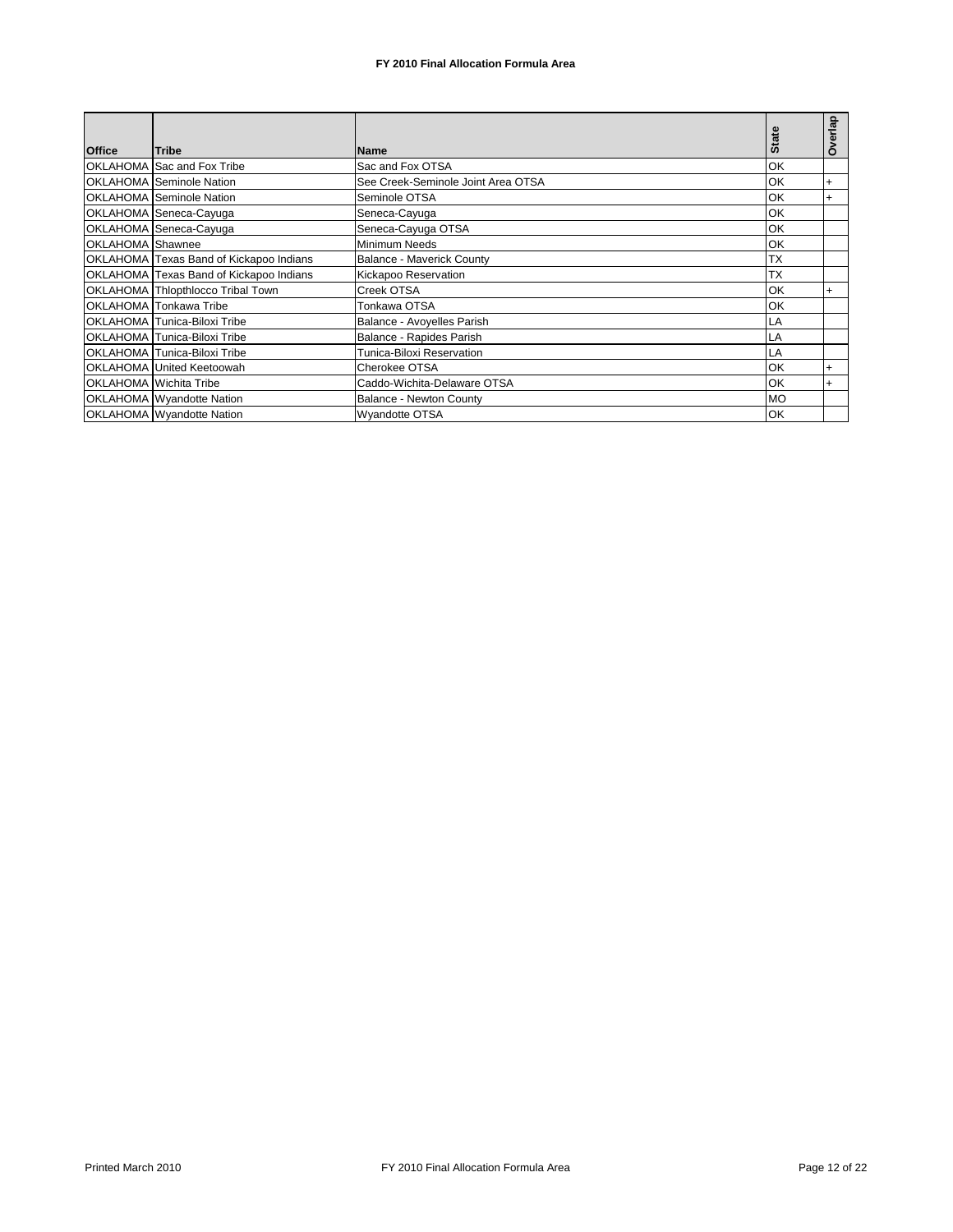|                                  |                                                         |                                                      | <b>State</b> | Overlap                          |
|----------------------------------|---------------------------------------------------------|------------------------------------------------------|--------------|----------------------------------|
| <b>Office</b>                    | <b>Tribe</b>                                            | Name                                                 |              |                                  |
| <b>PHOENIX</b>                   | Acoma Pueblo                                            | Acoma Pueblo and Off-Reservation Trust Land          | <b>NM</b>    |                                  |
| PHOENIX                          | Agua Caliente Band of Cahuilla                          | Agua Caliente Reservation                            | CA           |                                  |
| <b>PHOENIX</b>                   | Ak-Chin                                                 | Maricopa (Ak Chin) Reservation                       | AZ           |                                  |
| <b>PHOENIX</b>                   | Alturas Rancheria                                       | Alturas Rancheria                                    | CA           |                                  |
| PHOENIX                          | Auburn Rancheria                                        | <b>Balance - Placer County</b>                       | CA           |                                  |
| <b>PHOENIX</b>                   | Augustine Band of Cahuilla                              | Riverside County (part)                              | СA<br>CA     |                                  |
| <b>PHOENIX</b><br><b>PHOENIX</b> | Barona Group of Capitan Grande<br>Berry Creek Rancheria | Barona Rancheria<br>Balance - Butte County           | CA           | $\ddot{}$                        |
| PHOENIX                          | Berry Creek Rancheria                                   | Berry Creek Rancheria and Off-Reservation Trust Land | CА           | $\ddot{}$                        |
|                                  |                                                         |                                                      | CA           |                                  |
| <b>PHOENIX</b><br>PHOENIX        | Big Lagoon Rancheria<br><b>Big Pine Band</b>            | Big Lagoon Rancheria<br><b>Big Pine Reservation</b>  | СA           |                                  |
| <b>PHOENIX</b>                   | <b>Big Sandy Rancheria</b>                              | Balance - Fresno                                     | СA           | $\ddot{}$                        |
| <b>PHOENIX</b>                   | <b>Big Sandy Rancheria</b>                              | Balance - Kings County                               | СA           | $\ddot{}$                        |
| PHOENIX                          | <b>Big Sandy Rancheria</b>                              | <b>Balance Madera County</b>                         | CА           | $\ddot{}$                        |
| <b>PHOENIX</b>                   | Big Sandy Rancheria                                     | Big Sandy Rancheria                                  | СA           | $\ddot{}$                        |
| <b>PHOENIX</b>                   | Big Valley Rancheria                                    | Balance - Lake County                                | СA           | $\ddot{}$                        |
| PHOENIX                          | <b>Big Valley Rancheria</b>                             | <b>Big Valley Rancheria</b>                          | CA           | $\ddot{}$                        |
| <b>PHOENIX</b>                   | <b>Blue Lake Rancheria</b>                              | <b>Blue Lake Rancheria</b>                           | CА           |                                  |
| PHOENIX                          | <b>Bridgeport Paiute Indian Colony</b>                  | <b>Bridgeport Reservation</b>                        | CA           |                                  |
| <b>PHOENIX</b>                   | Buena Vista Rancheria                                   | Balance - Amador County                              | CА           | $+$                              |
| <b>PHOENIX</b>                   | Cabazon Band                                            | Cabazon Reservation                                  | CА           |                                  |
| <b>PHOENIX</b>                   | Cahuilla Band                                           | Cahuilla Reservation                                 | CA           |                                  |
| <b>PHOENIX</b>                   | California Valley Miwok Tribe                           | Calaveras County                                     | СA           |                                  |
| PHOENIX                          | Campo Band                                              | Campo Reservation                                    | CА           |                                  |
| <b>PHOENIX</b>                   | Cedarville Rancheria                                    | Cedarville Rancheria                                 | CA           |                                  |
| PHOENIX                          | Chemehuevi                                              | Chemehuevi Reservation                               | СA           |                                  |
| <b>PHOENIX</b>                   | Chicken Ranch Rancheria                                 | Tuolumne County (part)                               | CА           |                                  |
| <b>PHOENIX</b>                   | Chico Rancheria                                         | Balance - Butte County                               | CA           | $\ddot{}$                        |
| PHOENIX                          | Chico Rancheria                                         | Mechoopda                                            | CA           | $\ddot{}$                        |
| <b>PHOENIX</b>                   | Cloverdale Rancheria                                    | Balance - Sonoma County                              | CА           | $\ddot{}$                        |
| <b>PHOENIX</b>                   | Cochiti Pueblo                                          | Cochiti Pueblo                                       | NM           |                                  |
| PHOENIX                          | Cocopah Tribe                                           | Cocopah Reservation                                  | AZ           |                                  |
| <b>PHOENIX</b>                   | Cold Springs Rancheria                                  | Cold Springs Rancheria                               | CA           |                                  |
| <b>PHOENIX</b>                   | Colorado River Indian Tribes                            | <b>Colorado River Reservation</b>                    | AZ-CA        |                                  |
| PHOENIX                          | Colorado River Indian Tribes                            | <b>Colorado River Reservation</b>                    | AZ-CA        |                                  |
| <b>PHOENIX</b>                   | Colusa Rancheria                                        | Colusa Rancheria                                     | СA           |                                  |
| <b>PHOENIX</b>                   | Cortina Rancheria                                       | Cortina Rancheria                                    | CA           | $\ddot{}$                        |
| <b>PHOENIX</b>                   | Cortina Rancheria                                       | Yolo County (part)                                   | CА           | $\ddot{}$                        |
| <b>PHOENIX</b>                   | Coyote Valley Band                                      | Balance - Mendocino County                           | CА           | $\ddot{}$                        |
| <b>PHOENIX</b>                   | Coyote Valley Band                                      | Balance - Sonoma County                              | CA           | $\ddot{}$                        |
| <b>PHOENIX</b>                   | Coyote Valley Band                                      | Coyote Valley Reservation                            | CА           | $\ddot{}$                        |
| PHOENIX                          | Death Valley Timba-Sha                                  | Balance - Inyo County                                | CА           |                                  |
| <b>PHOENIX</b>                   | Dry Creek Rancheria                                     | Balance - Sonoma County                              | CA           | $\begin{array}{c} + \end{array}$ |
| PHOENIX                          | Dry Creek Rancheria                                     | Dry Creek Rancheria                                  | CA           | $^{+}$                           |
| PHOENIX                          | Duck Valley Shoshone-Paiute                             | Balance - Ada County                                 | ID           | +                                |
| <b>PHOENIX</b>                   | Duck Valley Shoshone-Paiute                             | Balance - Canyon County                              | ID           | $\ddot{}$                        |
| <b>PHOENIX</b>                   | Duck Valley Shoshone-Paiute                             | Balance - Elko County                                | <b>NV</b>    | $\ddot{}$                        |
| PHOENIX                          | Duck Valley Shoshone-Paiute                             | Balance - Elmore County                              | ID           | $\ddot{}$                        |
| PHOENIX                          | Duck Valley Shoshone-Paiute                             | Balance - Eureka County                              | <b>NV</b>    | $\ddot{}$                        |
| <b>PHOENIX</b>                   | Duck Valley Shoshone-Paiute                             | Balance - Lander County                              | NV           | $\ddot{}$                        |
| <b>PHOENIX</b>                   | Duck Valley Shoshone-Paiute                             | <b>Balance - Nye County</b>                          | NV           | $\ddot{}$                        |
| PHOENIX                          | Duck Valley Shoshone-Paiute                             | Balance - Owyhee County                              | ID           | $\ddot{}$                        |
| PHOENIX                          | Duck Valley Shoshone-Paiute                             | <b>Balance - Tooele County</b>                       | UT           | $\ddot{}$                        |
| <b>PHOENIX</b>                   | Duck Valley Shoshone-Paiute                             | <b>Balance - White Pine County</b>                   | <b>NV</b>    | $\ddot{}$                        |
| PHOENIX                          | Duck Valley Shoshone-Paiute                             | Community of Winnemucca                              | <b>NV</b>    | $\ddot{}$                        |
| <b>PHOENIX</b>                   | Duck Valley Shoshone-Paiute                             | Duck Valley Reservation                              | ID-NV        | $\ddot{}$                        |
| <b>PHOENIX</b>                   | Duck Valley Shoshone-Paiute                             | Duck Valley Reservation                              | ID-NV        | $\ddot{}$                        |
| PHOENIX                          | Duckwater Shoshone                                      | <b>Duckwater Reservation</b>                         | NV           |                                  |
| <b>PHOENIX</b>                   | Elk Valley Rancheria                                    | Elk Valley Rancheria                                 | CА           |                                  |
| <b>PHOENIX</b>                   | Ely Shoshone                                            | Balance - Ada County                                 | ID           | $\ddot{}$                        |
| PHOENIX                          | Ely Shoshone                                            | Balance - Canyon County                              | ID           | $\ddot{}$                        |
| <b>PHOENIX</b>                   | <b>Ely Shoshone</b>                                     | Balance - Elko County                                | <b>NV</b>    | $\ddot{}$                        |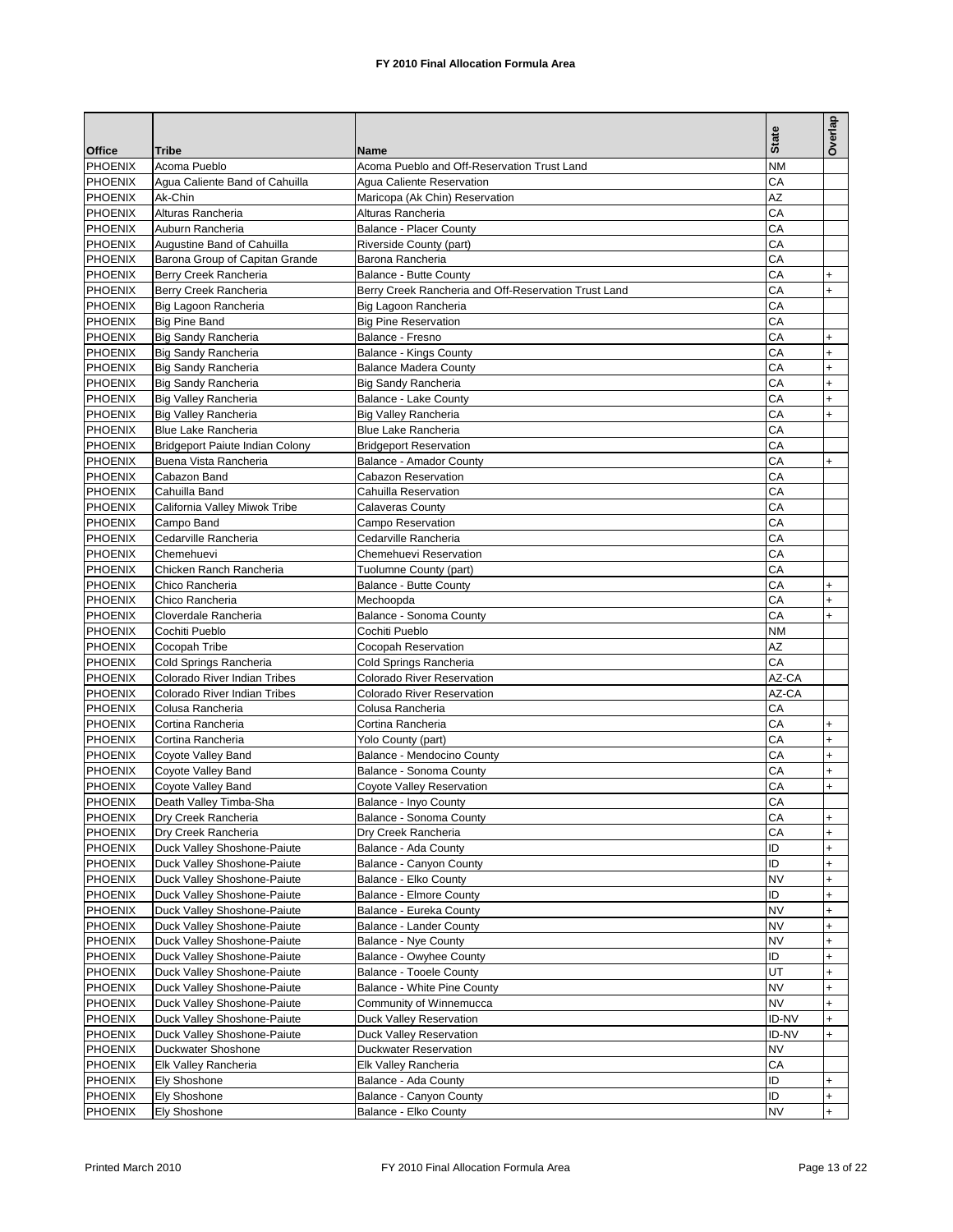|                |                                    |                                                                   | <b>State</b> | Overlap   |
|----------------|------------------------------------|-------------------------------------------------------------------|--------------|-----------|
| <b>Office</b>  | <b>Tribe</b>                       | Name                                                              |              |           |
| <b>PHOENIX</b> | Ely Shoshone                       | <b>Balance - Elmore County</b>                                    | ID           | $\ddot{}$ |
| <b>PHOENIX</b> | <b>Ely Shoshone</b>                | Balance - Eureka County                                           | <b>NV</b>    | $\ddot{}$ |
| PHOENIX        | Ely Shoshone                       | Balance - Lander County                                           | <b>NV</b>    | $\ddot{}$ |
| <b>PHOENIX</b> | Ely Shoshone                       | Balance - Nye County                                              | <b>NV</b>    | $\ddot{}$ |
| <b>PHOENIX</b> | Ely Shoshone                       | Balance - Owyhee County                                           | ID           | $\ddot{}$ |
| PHOENIX        | Ely Shoshone                       | <b>Balance - Tooele County</b>                                    | UT           | $\ddot{}$ |
| <b>PHOENIX</b> | Ely Shoshone                       | Balance - White Pine County                                       | <b>NV</b>    | $\ddot{}$ |
| <b>PHOENIX</b> | Ely Shoshone                       | Community of Winnemucca                                           | <b>NV</b>    | $\ddot{}$ |
|                |                                    |                                                                   | NV           |           |
| PHOENIX        | Ely Shoshone                       | <b>Ely Reservation</b>                                            |              | $\ddot{}$ |
| <b>PHOENIX</b> | Enterprise Rancheria               | Balance - Butte County                                            | CА           | $\ddot{}$ |
| <b>PHOENIX</b> | Enterprise Rancheria               | Enterprise Rancheria                                              | CA           | $\ddot{}$ |
| <b>PHOENIX</b> | Ewiiaapaayp Band of Kumeyaay       | San Diego County (part)                                           | CA           |           |
| PHOENIX        | Fallon Paiute-Shoshone             | Fallon Paiute-Shoshone Colony                                     | NV           |           |
| PHOENIX        | Fallon Paiute-Shoshone             | Fallon Paiute-Shoshone Reservation and Off-Reservation Trust Land | <b>NV</b>    |           |
| <b>PHOENIX</b> | Fort Bidwell                       | Balance - Klamath County                                          | ΟR           | $\ddot{}$ |
| <b>PHOENIX</b> | Fort Bidwell                       | Balance - Lake County                                             | ΟR           | +         |
| <b>PHOENIX</b> | <b>Fort Bidwell</b>                | Fort Bidwell Reservation                                          | CA           | $\ddot{}$ |
| <b>PHOENIX</b> |                                    | Fort Independence Reservation                                     | CA           |           |
|                | Fort Independence                  |                                                                   |              |           |
| PHOENIX        | Fort McDermitt Paiute and Shoshone | Balance - Carson City                                             | <b>NV</b>    | $\ddot{}$ |
| <b>PHOENIX</b> | Fort McDermitt Paiute and Shoshone | Balance - Churchill County                                        | <b>NV</b>    | $\ddot{}$ |
| <b>PHOENIX</b> | Fort McDermitt Paiute and Shoshone | <b>Balance - Clark County</b>                                     | <b>NV</b>    | $\ddot{}$ |
| <b>PHOENIX</b> | Fort McDermitt Paiute and Shoshone | <b>Balance - Douglas County</b>                                   | <b>NV</b>    | $\ddot{}$ |
| PHOENIX        | Fort McDermitt Paiute and Shoshone | Balance - Esmeralda County                                        | NV           | $\ddot{}$ |
| <b>PHOENIX</b> | Fort McDermitt Paiute and Shoshone | Balance - Humboldt County                                         | <b>NV</b>    | $\ddot{}$ |
| <b>PHOENIX</b> | Fort McDermitt Paiute and Shoshone | Balance - Lyon County                                             | <b>NV</b>    | $\ddot{}$ |
| <b>PHOENIX</b> | Fort McDermitt Paiute and Shoshone | <b>Balance - Mineral County</b>                                   | <b>NV</b>    | $\ddot{}$ |
| PHOENIX        | Fort McDermitt Paiute and Shoshone | Balance - Nye County                                              | <b>NV</b>    | $\ddot{}$ |
| <b>PHOENIX</b> | Fort McDermitt Paiute and Shoshone | <b>Balance - Pershing County</b>                                  | <b>NV</b>    | $\ddot{}$ |
|                |                                    |                                                                   | <b>NV</b>    |           |
| <b>PHOENIX</b> | Fort McDermitt Paiute and Shoshone | <b>Balance - Storey County</b>                                    |              | $\ddot{}$ |
| PHOENIX        | Fort McDermitt Paiute and Shoshone | Balance - Washoe County                                           | <b>NV</b>    | $\ddot{}$ |
| PHOENIX        | Fort McDermitt Paiute and Shoshone | Fort McDermitt Reservation                                        | NV-OR        | $\ddot{}$ |
| <b>PHOENIX</b> | Fort McDermitt Paiute and Shoshone | Fort McDermitt Reservation                                        | NV-OR        | $+$       |
| <b>PHOENIX</b> | Fort McDowell Yavapai Nation       | Fort McDowell Reservation                                         | AZ           |           |
| <b>PHOENIX</b> | Fort Mojave Tribe                  | Fort Mojave Reservation and Off-Reservation Trust Land            | AZ-CA-NV     |           |
| <b>PHOENIX</b> | Fort Mojave Tribe                  | Fort Mojave Reservation and Off-Reservation Trust Land            | AZ-CA-NV     |           |
| <b>PHOENIX</b> | Fort Mojave Tribe                  | Fort Mojave Reservation and Off-Reservation Trust Land            | AZ-CA-NV     |           |
| <b>PHOENIX</b> | Gila River                         | Gila River Reservation                                            | AZ           |           |
| <b>PHOENIX</b> | Graton Rancheria                   | <b>Balance - Marin County</b>                                     | СA           | +         |
| <b>PHOENIX</b> | Graton Rancheria                   | Balance - Sonoma County                                           | СA           | $\ddot{}$ |
| <b>PHOENIX</b> | Greenville Rancheria               | <b>Balance - Plumas County</b>                                    | CA           | $\ddot{}$ |
|                |                                    |                                                                   |              |           |
| <b>PHOENIX</b> | Greenville Rancheria               | <b>Balance - Sutter County</b>                                    | СA           | $\ddot{}$ |
| <b>PHOENIX</b> | Greenville Rancheria               | Balance - Tehama County                                           | CA           | $\ddot{}$ |
| <b>PHOENIX</b> | Greenville Rancheria               | Balance - Yuba County                                             | CA           | $\ddot{}$ |
| <b>PHOENIX</b> | Greenville Rancheria               | Greenville Rancheria                                              | CA           | $+$       |
| PHOENIX        | Grindstone Rancheria               | Balance - Glenn County                                            | СA           |           |
| <b>PHOENIX</b> | Grindstone Rancheria               | Grindstone Rancheria                                              | CA           |           |
| PHOENIX        | Guidiville Rancheria               | Guidiville Rancheria & Balance-Mendocino                          | CA           |           |
| PHOENIX        | Havasupai                          | Havasupai Reservation                                             | AZ           |           |
| <b>PHOENIX</b> | Hoopa Valley                       | Hoopa Valley Reservation                                          | CA           |           |
| PHOENIX        | Hopi                               | Communities of Flagstaff, Grand Canyon and Page                   | AZ           | $\ddot{}$ |
| PHOENIX        | Hopi                               | Communities of Winslow and Holbrook                               | AZ           | $+$       |
|                |                                    |                                                                   |              |           |
| <b>PHOENIX</b> | Hopi                               | Hopi Reservation and Off-Reservation Trust Land                   | AZ           | $\ddot{}$ |
| PHOENIX        | Hopland Rancheria                  | Balance - Sonoma Co                                               | СA           | $\ddot{}$ |
| PHOENIX        | Hopland Rancheria                  | Hopland Rancheria & Bal-Mendocino                                 | СA           | $+$       |
| <b>PHOENIX</b> | Hualapai                           | Hualapai Reservation and Trust Lands                              | AZ           |           |
| PHOENIX        | Inaja Band                         | San Diego County (part)                                           | СA           |           |
| <b>PHOENIX</b> | Ione Band of Miwok Indians         | Balance - Amador County                                           | СA           | $\ddot{}$ |
| PHOENIX        | Isleta Pueblo                      | Isleta Pueblo                                                     | <b>NM</b>    |           |
| PHOENIX        | Jackson Rancheria                  | Amador County (part)                                              | СA           |           |
| <b>PHOENIX</b> | Jamul Indian Village               | Jamul Indian Village                                              | CA           |           |
| PHOENIX        | Jemez Pueblo                       | Jemez Pueblo                                                      | <b>NM</b>    |           |
| PHOENIX        | Jicarilla Reservation              | Jicarilla Apache Reservation                                      | NM           |           |
|                |                                    |                                                                   |              |           |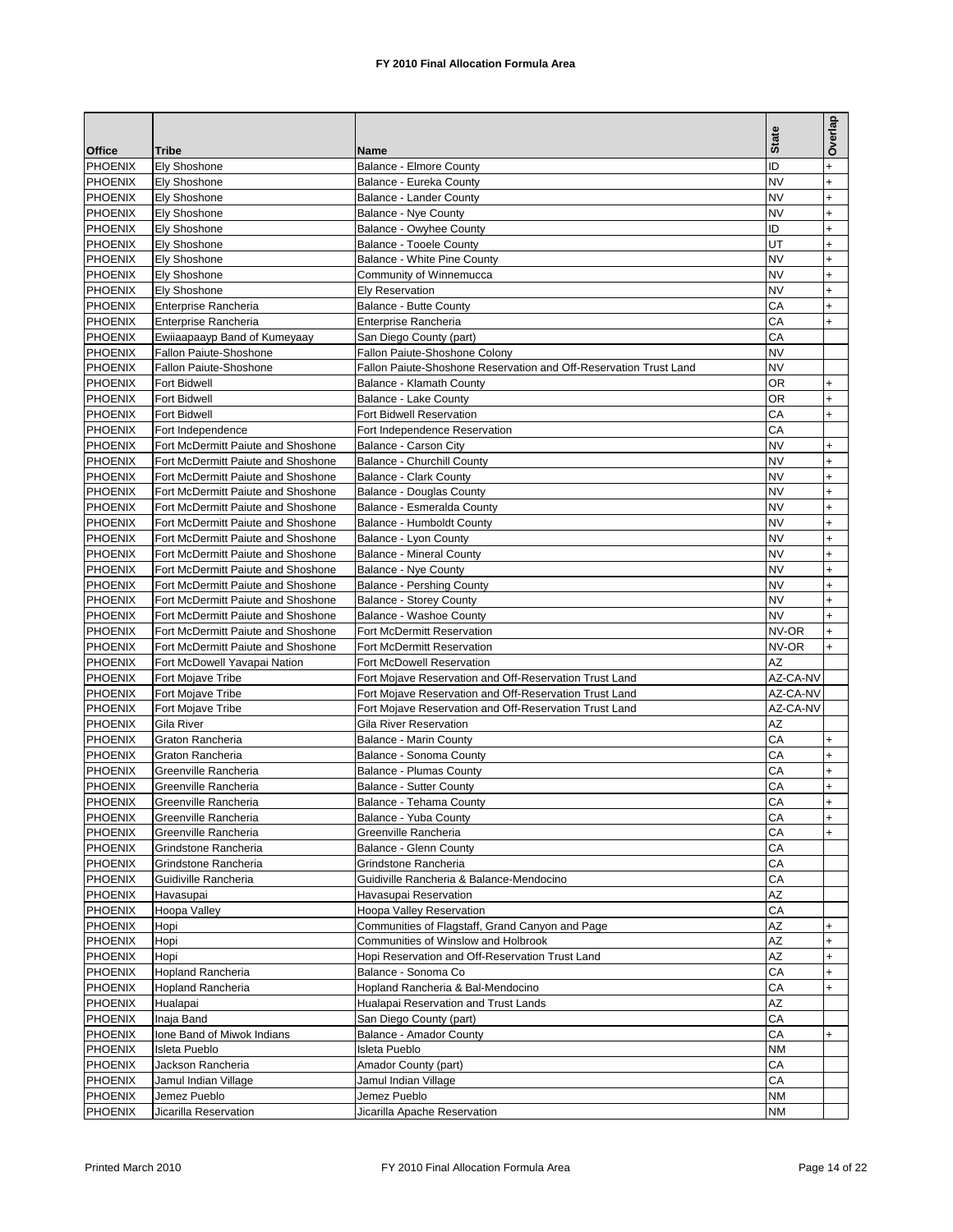|                           |                                                |                                                          |              | Overlap                |
|---------------------------|------------------------------------------------|----------------------------------------------------------|--------------|------------------------|
|                           |                                                |                                                          | <b>State</b> |                        |
| <b>Office</b>             | Tribe                                          | Name                                                     |              |                        |
| <b>PHOENIX</b>            | Kaibab Band of Paiute                          | Cedar City                                               | UT           | $\ddot{}$              |
| PHOENIX                   | Kaibab Band of Paiute                          | Fredonia                                                 | AZ           | $\ddot{}$              |
| PHOENIX                   | Kaibab Band of Paiute<br>Kaibab Band of Paiute | Kaibab Reservation<br>Kanab                              | AZ<br>UT     | $\ddot{}$              |
| <b>PHOENIX</b>            |                                                |                                                          | UT           | +<br>$\ddot{}$         |
| PHOENIX<br><b>PHOENIX</b> | Kaibab Band of Paiute<br>Karuk                 | St. George<br>Balance - Humbolt County                   | СA           | $\ddot{}$              |
| <b>PHOENIX</b>            | Karuk                                          | Balance - Siskiyou County                                | CА           |                        |
| PHOENIX                   | Karuk                                          | Karuk Reservation and Off-Reservation Trust Land         | CA           | $\ddot{}$<br>$\ddot{}$ |
| <b>PHOENIX</b>            | La Jolla Band                                  | La Jolla Reservation                                     | CА           |                        |
| <b>PHOENIX</b>            | La Posta Band                                  | La Posta Reservation                                     | CA           |                        |
| PHOENIX                   | Laguna Pueblo                                  | Laguna Pueblo and Off-Reservation Trust Land             | <b>NM</b>    |                        |
| <b>PHOENIX</b>            | Las Vegas Colony                               | Las Vegas Colony                                         | NV           |                        |
| <b>PHOENIX</b>            | Laytonville Rancheria                          | Balance - Mendocino County                               | СA           | $\ddot{}$              |
| PHOENIX                   | Laytonville Rancheria                          | Laytonville Rancheria                                    | СA           | $+$                    |
| <b>PHOENIX</b>            | Lone Pine Paiute-Shoshone                      | Balance - Mono County                                    | СA           |                        |
| <b>PHOENIX</b>            | Lone Pine Paiute-Shoshone                      | Lone Pine Reservation                                    | CA           |                        |
| PHOENIX                   | Los Covotes Band of Cahuilla                   | Los Coyotes Reservation                                  | CA           |                        |
| PHOENIX                   | Lovelock Colony                                | Balance - Carson City                                    | NV           | $\ddot{}$              |
| <b>PHOENIX</b>            | Lovelock Colony                                | <b>Balance - Churchill County</b>                        | <b>NV</b>    | $\ddot{}$              |
| PHOENIX                   | Lovelock Colony                                | <b>Balance - Clark County</b>                            | <b>NV</b>    | $+$                    |
| <b>PHOENIX</b>            | Lovelock Colony                                | <b>Balance - Douglas County</b>                          | <b>NV</b>    | $\ddot{}$              |
| <b>PHOENIX</b>            | Lovelock Colony                                | Balance - Esmeralda County                               | <b>NV</b>    | $\ddot{}$              |
| PHOENIX                   | Lovelock Colony                                | Balance - Humboldt County                                | <b>NV</b>    | $+$                    |
| PHOENIX                   | Lovelock Colony                                | Balance - Lyon County                                    | <b>NV</b>    | $\ddot{}$              |
| <b>PHOENIX</b>            | Lovelock Colony                                | <b>Balance - Mineral County</b>                          | <b>NV</b>    | $\ddot{}$              |
| PHOENIX                   | Lovelock Colony                                | Balance - Nye County                                     | <b>NV</b>    | $\ddot{}$              |
| PHOENIX                   | Lovelock Colony                                | <b>Balance - Pershing County</b>                         | <b>NV</b>    | $\ddot{}$              |
| <b>PHOENIX</b>            | Lovelock Colony                                | <b>Balance - Storey County</b>                           | <b>NV</b>    | $\ddot{}$              |
| PHOENIX                   | Lovelock Colony                                | Balance - Washoe County                                  | <b>NV</b>    | $\ddot{}$              |
| <b>PHOENIX</b>            | Lovelock Colony                                | Lovelock Colony                                          | NV           | $\ddot{}$              |
| <b>PHOENIX</b>            | Lower Lake Rancheria                           | Balance - Sonoma County                                  | СA           | $\ddot{}$              |
| PHOENIX                   | Lytton Rancheria of California                 | Balance - Sonoma County                                  | СA           | $\ddot{}$              |
| <b>PHOENIX</b>            | Manchester Point Arena Rancheria               | Balance - Mendocino County                               | СA           | $\ddot{}$              |
| PHOENIX                   | Manchester Point Arena Rancheria               | Manchester Point Rancheria                               | СA           | $\ddot{}$              |
| PHOENIX                   | Manzanita Band                                 | Manzanita Reservation                                    | СA           |                        |
| <b>PHOENIX</b>            | Mesa Grande Band                               | <b>Mesa Grande Reservation</b>                           | CА           |                        |
| PHOENIX                   | <b>Mescalero Reservation</b>                   | <b>Mescalero Reservation</b>                             | <b>NM</b>    |                        |
| PHOENIX                   | Middletown Rancheria                           | Balance - Lake County                                    | СA           | +                      |
| <b>PHOENIX</b>            | Middletown Rancheria                           | Middletown Rancheria                                     | СA           | $\ddot{}$              |
| <b>PHOENIX</b>            | Moapa Band of Paiute                           | Moapa River Reservation                                  | NV           |                        |
| <b>PHOENIX</b>            | Mooretown Rancheria                            | Balance - Butte County                                   | CА           | +                      |
| <b>PHOENIX</b>            | Mooretown Rancheria                            | Mooretown Rancheria                                      | CA           | $+$                    |
| <b>PHOENIX</b>            | Morongo Band of Cahuilla                       | Morongo Reservation                                      | CA           |                        |
| PHOENIX                   | Nambe Pueblo                                   | Nambe Pueblo and Off-Reservation Trust Land              | ΝM           |                        |
| <b>PHOENIX</b>            | Navajo Nation                                  | Navajo Nation Reservation and Off-Reservation Trust Land | NM-AZ-UT     |                        |
| PHOENIX                   | Navajo Nation                                  | Navajo Nation Reservation and Off-Reservation Trust Land | NM-AZ-UT     |                        |
| PHOENIX                   | Navajo Nation                                  | Navajo Nation Reservation and Off-Reservation Trust Land | NM-AZ-UT     |                        |
| <b>PHOENIX</b>            | North Fork Rancheria                           | <b>Balance Fresno</b>                                    | СA           | +                      |
| <b>PHOENIX</b>            | North Fork Rancheria                           | <b>Balance Madera County</b>                             | CA           | $\ddot{}$              |
| PHOENIX                   | North Fork Rancheria                           | <b>Balance Mariposa</b>                                  | СA           | +                      |
| <b>PHOENIX</b>            | North Fork Rancheria                           | North Fork Rancheria                                     | СA           | +                      |
| PHOENIX                   | Ohkay Owingeh (was San Juan Pueblo)            | Balance - Rio Arriba County                              | NM           |                        |
| <b>PHOENIX</b>            | Ohkay Owingeh (was San Juan Pueblo)            | San Juan Pueblo                                          | ΝM           |                        |
| <b>PHOENIX</b>            | Paiute-Shoshone of Bishop Colony               | <b>Bishop Rancheria</b>                                  | СA           |                        |
| <b>PHOENIX</b>            | Pala Band                                      | Pala Reservation                                         | CA           |                        |
| <b>PHOENIX</b>            | Pascua Yaqui Tribe                             | <b>Guadalupe Town</b>                                    | AZ           |                        |
| <b>PHOENIX</b>            | Pascua Yaqui Tribe                             | Pascua Yaqui Reservation                                 | AΖ           |                        |
| <b>PHOENIX</b>            | Pascua Yaqui Tribe                             | So. Tuscon, Old Pascua Village and Yoem Pueblo           | AZ           |                        |
| <b>PHOENIX</b>            | Paskenta Band of Nomlaki Indian                | Balance - Tehama County                                  | СA           | $\ddot{}$              |
| <b>PHOENIX</b>            | Pauma Band                                     | Pauma and Yuima Reservation                              | CA           |                        |
| <b>PHOENIX</b>            | Pechanga Band                                  | Pechanga Reservation                                     | СA           |                        |
| <b>PHOENIX</b>            | Picayune Rancheria                             | Balance - Fresno County                                  | CA           | $\ddot{}$              |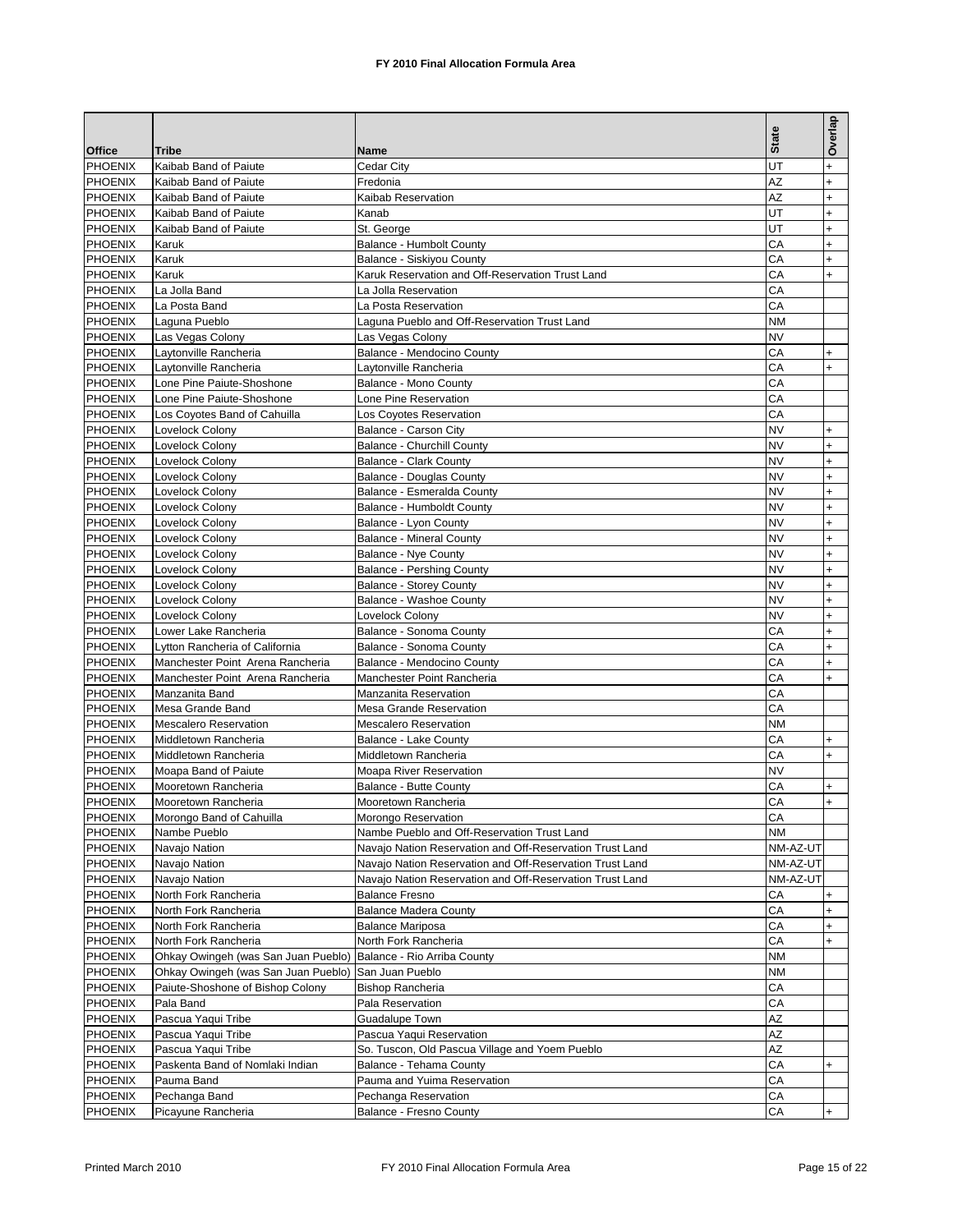| <b>Office</b>  | <b>Tribe</b>                          | Name                                                               | <b>State</b> | Overlap   |
|----------------|---------------------------------------|--------------------------------------------------------------------|--------------|-----------|
|                |                                       |                                                                    | CA           |           |
| <b>PHOENIX</b> | Picayune Rancheria                    | Balance - Madera County                                            |              | $\ddot{}$ |
| <b>PHOENIX</b> | Picayune Rancheria                    | Balance - Mariposa County                                          | CA           | $\ddot{}$ |
| PHOENIX        | Picayune Rancheria                    | Picayune Rancheria                                                 | CA           | $\ddot{}$ |
| <b>PHOENIX</b> | Picuris Pueblo                        | Picuris Pueblo                                                     | <b>NM</b>    |           |
| <b>PHOENIX</b> | Pinoleville Rancheria                 | Balance - Mendocino County                                         | CA           | $\ddot{}$ |
| PHOENIX        | Pinoleville Rancheria                 | Pinoleville Rancheria                                              | СA           | $\ddot{}$ |
| <b>PHOENIX</b> | <b>Pit River Tribe</b>                | Balance - Modoc County                                             | СA           | $+$       |
| PHOENIX        | <b>Pit River Tribe</b>                | Balance - Shasta County                                            | CA           | $\ddot{}$ |
| PHOENIX        | <b>Pit River Tribe</b>                | <b>Big Bend Rancheria</b>                                          | СA           | $\ddot{}$ |
|                |                                       |                                                                    |              |           |
| <b>PHOENIX</b> | Pit River Tribe                       | Likely Rancheria                                                   | СA           | $\ddot{}$ |
| <b>PHOENIX</b> | <b>Pit River Tribe</b>                | Lookout Rancheria                                                  | CA           | $\ddot{}$ |
| PHOENIX        | <b>Pit River Tribe</b>                | Montgomery Creek Rancheria                                         | CA           | $\ddot{}$ |
| PHOENIX        | Pit River Tribe                       | Pit River Trust Lands                                              | СA           | $\ddot{}$ |
| <b>PHOENIX</b> | <b>Pit River Tribe</b>                | Roaring Creek Rancheria                                            | CA           | $\ddot{}$ |
| PHOENIX        | <b>Pit River Tribe</b>                | XL Ranch                                                           | СA           | $\ddot{}$ |
| <b>PHOENIX</b> | Pojoaque Pueblo                       | Pojoaque Pueblo                                                    | <b>NM</b>    |           |
| <b>PHOENIX</b> | Potter Valley Rancheria               | Balance - Mendocino County                                         | CA           | $\ddot{}$ |
| <b>PHOENIX</b> | <b>Pyramid Lake Paiute</b>            | Balance - Carson City                                              | <b>NV</b>    | $\ddot{}$ |
|                | <b>Pyramid Lake Paiute</b>            |                                                                    | <b>NV</b>    |           |
| <b>PHOENIX</b> |                                       | <b>Balance - Churchill County</b>                                  |              | $\ddot{}$ |
| PHOENIX        | <b>Pyramid Lake Paiute</b>            | <b>Balance - Clark County</b>                                      | <b>NV</b>    | $\ddot{}$ |
| <b>PHOENIX</b> | <b>Pyramid Lake Paiute</b>            | <b>Balance - Douglas County</b>                                    | <b>NV</b>    | $\ddot{}$ |
| <b>PHOENIX</b> | <b>Pyramid Lake Paiute</b>            | Balance - Esmeralda County                                         | <b>NV</b>    | $\ddot{}$ |
| PHOENIX        | <b>Pyramid Lake Paiute</b>            | Balance - Humboldt County                                          | <b>NV</b>    | $\ddot{}$ |
| <b>PHOENIX</b> | <b>Pyramid Lake Paiute</b>            | Balance - Lyon County                                              | <b>NV</b>    | $\ddot{}$ |
| <b>PHOENIX</b> | <b>Pyramid Lake Paiute</b>            | <b>Balance - Mineral County</b>                                    | <b>NV</b>    | $\ddot{}$ |
| <b>PHOENIX</b> | <b>Pyramid Lake Paiute</b>            | <b>Balance - Nye County</b>                                        | <b>NV</b>    | $\ddot{}$ |
| <b>PHOENIX</b> | <b>Pyramid Lake Paiute</b>            | <b>Balance - Pershing County</b>                                   | <b>NV</b>    | $\ddot{}$ |
| <b>PHOENIX</b> | <b>Pyramid Lake Paiute</b>            | <b>Balance - Storey County</b>                                     | <b>NV</b>    | $\ddot{}$ |
|                |                                       |                                                                    |              |           |
| PHOENIX        | <b>Pyramid Lake Paiute</b>            | Balance - Washoe County                                            | <b>NV</b>    | $+$       |
| <b>PHOENIX</b> | <b>Pyramid Lake Paiute</b>            | <b>Pyramid Lake Reservation</b>                                    | <b>NV</b>    | $\ddot{}$ |
| <b>PHOENIX</b> | <b>Quartz Valley Reservation</b>      | Balance - Siskiyou County                                          | CA           | $\ddot{}$ |
| PHOENIX        | Quartz Valley Reservation             | <b>Quartz Valley Reservation</b>                                   | СA           | $+$       |
| <b>PHOENIX</b> | Quechan Tribe                         | Cities of Gadsen, Roll, San Luis, Somerton, Tacna, Yuma and Welton | <b>AZ</b>    |           |
| <b>PHOENIX</b> | Quechan Tribe                         | Fort Yuma Reservation                                              | AZ-CA        |           |
| <b>PHOENIX</b> | Quechan Tribe                         | Fort Yuma Reservation                                              | AZ-CA        |           |
| <b>PHOENIX</b> | Ramona Band                           | Riverside County (part)                                            | CA           |           |
| <b>PHOENIX</b> | Redding Rancheria                     | Balance - Shasta County                                            | CA           | $\ddot{}$ |
| <b>PHOENIX</b> | Redding Rancheria                     | Redding Rancheria                                                  | СA           | $+$       |
|                |                                       |                                                                    |              |           |
| <b>PHOENIX</b> | Redwood Valley Rancheria              | Balance - Mendocino County                                         | СA           | $\ddot{}$ |
| <b>PHOENIX</b> | Redwood Valley Rancheria              | Balance - Sonoma Co                                                | CA           | $\ddot{}$ |
| <b>PHOENIX</b> | Redwood Valley Rancheria              | Redwood Valley Rancheria                                           | СA           | $\ddot{}$ |
| <b>PHOENIX</b> | Reno-Sparks Colony                    | Reno-Sparks Colony                                                 | <b>NV</b>    |           |
| <b>PHOENIX</b> | Resighini Rancheria                   | Resighini Rancheria                                                | CA           |           |
| <b>PHOENIX</b> | <b>Rincon Reservation</b>             | <b>Rincon Reservation</b>                                          | CA           |           |
| PHOENIX        | Robinson Rancheria                    | Balance - Lake County                                              | СA           | $\ddot{}$ |
| <b>PHOENIX</b> | Robinson Rancheria                    | Robinson Rancheria and Off-Reservation Trust Land                  | СA           | $\ddot{}$ |
| <b>PHOENIX</b> | Rohnerville Rancheria (Bear River Bd) | Rohnerville Rancheria                                              | CA           |           |
| PHOENIX        | Round Valley Reservation              | Balance - Mendocino County                                         | СA           | $\ddot{}$ |
|                |                                       |                                                                    |              |           |
| <b>PHOENIX</b> | Round Valley Reservation              | Balance - Sonoma County                                            | СA           | $\ddot{}$ |
| <b>PHOENIX</b> | Round Valley Reservation              | Round Valley Reservation and Off-Reservation Trust Land            | CA           | $\ddot{}$ |
| PHOENIX        | Rumsey Rancheria                      | Balance - Yolo County                                              | СA           | $\ddot{}$ |
| <b>PHOENIX</b> | Rumsey Rancheria                      | Rumsey Rancheria                                                   | CА           | $\ddot{}$ |
| PHOENIX        | Salt River Plma-Maricopa              | Salt River Reservation                                             | AΖ           |           |
| PHOENIX        | San Carlos Apache                     | Cities of Eden, Thatcher, Pima, Safford and Fort Thomas            | ΑZ           |           |
| <b>PHOENIX</b> | San Carlos Apache                     | Cities of Hayden, Winkleman, Globe and Miami                       | AZ           |           |
| PHOENIX        | San Carlos Apache                     | City of Showlow                                                    | AZ           |           |
| <b>PHOENIX</b> |                                       |                                                                    | AΖ           |           |
|                | San Carlos Apache                     | City of Superior                                                   |              |           |
| <b>PHOENIX</b> | San Carlos Apache                     | San Carlos Reservation                                             | AZ           |           |
| PHOENIX        | San Felipe Pueblo                     | San Felipe Pueblo                                                  | ΝM           |           |
| <b>PHOENIX</b> | San Ildefonso Pueblo                  | San Ildefonso Pueblo                                               | ΝM           |           |
| <b>PHOENIX</b> | San Juan Southern Paiute Tribe        | Balance - Coconino County                                          | <b>AZ</b>    | $\ddot{}$ |
| <b>PHOENIX</b> | San Manuel Band                       | San Manuel Reservation                                             | СA           |           |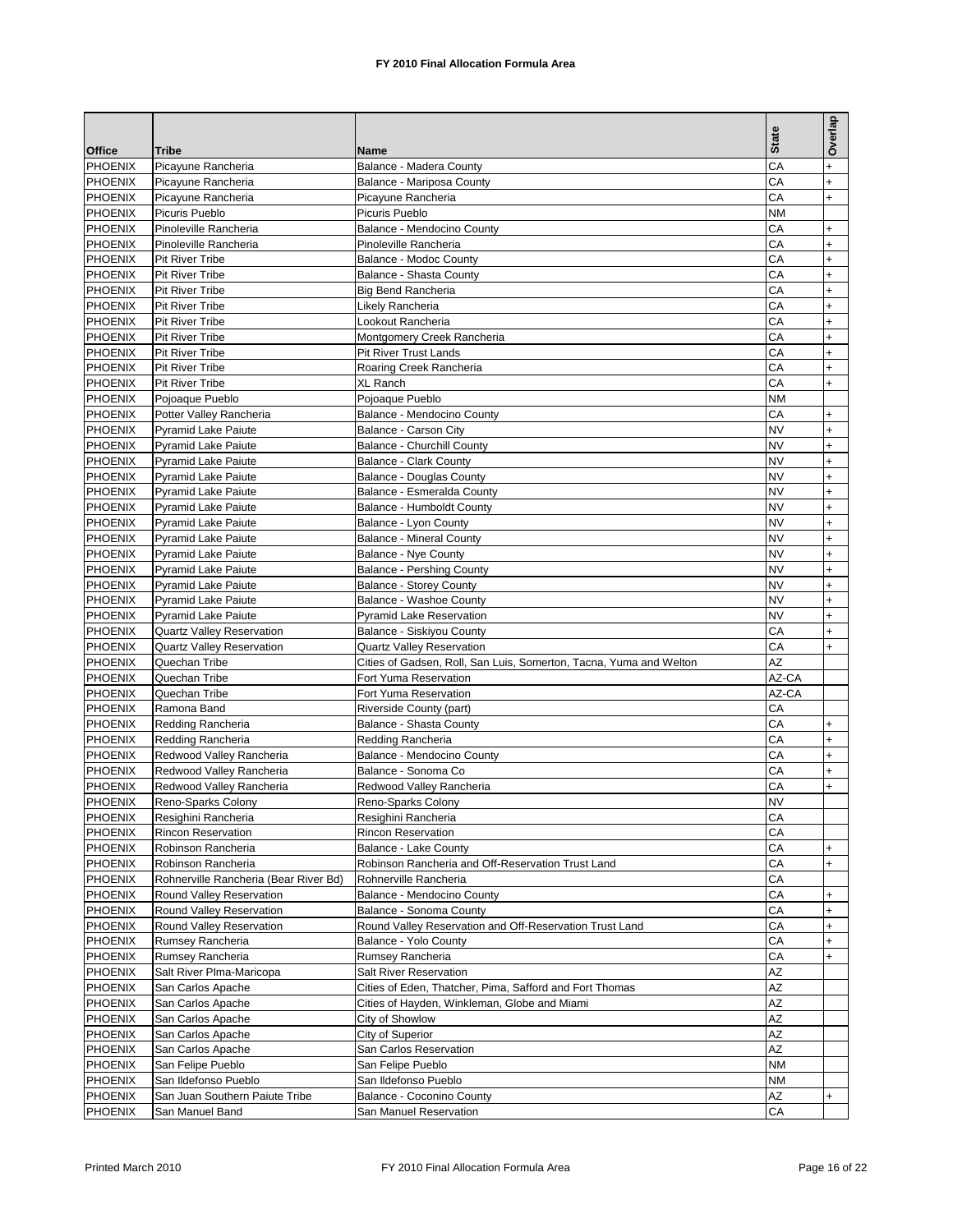|                           |                                                             |                                                           | <b>State</b>    | Overlap                |
|---------------------------|-------------------------------------------------------------|-----------------------------------------------------------|-----------------|------------------------|
| <b>Office</b>             | Tribe                                                       | Name                                                      |                 |                        |
| <b>PHOENIX</b>            | San Pasqual Band                                            | San Pasqual Reservation                                   | CA              |                        |
| PHOENIX                   | San Rosa Band of Cahuilla                                   | Santa Rosa Reservation                                    | CA              |                        |
| PHOENIX                   | Sandia Pueblo                                               | Sandia Pueblo                                             | NΜ              |                        |
| <b>PHOENIX</b>            | Santa Ana Pueblo                                            | Santa Ana Pueblo                                          | NΜ              |                        |
| <b>PHOENIX</b>            | Santa Clara Pueblo                                          | Santa Clara Pueblo                                        | <b>NM</b>       |                        |
| PHOENIX                   | Santa Rosa Rancheria                                        | Santa Rosa Rancheria                                      | СA              |                        |
| <b>PHOENIX</b>            | Santa Ynez Band of Chumash                                  | Santa Ynez Reservation                                    | CA              |                        |
| PHOENIX                   | Santa Ysabel Reservation                                    | Santa Ysabel Reservation                                  | CA              |                        |
| PHOENIX                   | Santo Domingo Pueblo                                        | Santo Domingo Pueblo                                      | NM              |                        |
| <b>PHOENIX</b>            | Scotts Valley (Pomo)                                        | Balance - Contra Costa County                             | CA              | $\ddot{}$              |
| PHOENIX                   | Scotts Valley (Pomo)                                        | Balance - Lake County                                     | CA              | $\ddot{}$              |
| <b>PHOENIX</b>            | Scotts Valley (Pomo)                                        | Balance - Mendocino County                                | СA              | $\ddot{}$              |
| <b>PHOENIX</b>            | Scotts Valley (Pomo)                                        | Balance - Sonoma County                                   | CA              | $\ddot{}$              |
| PHOENIX                   | Sherwood Valley Rancheria                                   | Balance - Lake Co                                         | CA              | $\ddot{}$              |
| <b>PHOENIX</b>            | Sherwood Valley Rancheria                                   | Balance - Mendocino County                                | СA              | $\ddot{}$              |
| <b>PHOENIX</b>            | Sherwood Valley Rancheria                                   | Balance - Sonoma Co                                       | CA              | $\ddot{}$              |
| PHOENIX                   | Sherwood Valley Rancheria                                   | Sherwood Valley Rancheria                                 | CA              | $\ddot{}$              |
| <b>PHOENIX</b>            | Shingle Springs Rancheria                                   | Balance - El Dorado County                                | СA              |                        |
| <b>PHOENIX</b>            | Shingle Springs Rancheria                                   | Shingle Springs Rancheria                                 | CA              |                        |
| PHOENIX                   | Smith River Rancheria                                       | Balance - Coos County                                     | ΟR              | $\ddot{}$              |
| PHOENIX                   | Smith River Rancheria                                       | <b>Balance - Curry County</b>                             | СA              | $\ddot{}$              |
| PHOENIX                   | Smith River Rancheria                                       | Balance - Del Norte County                                | CA              | $\ddot{}$              |
| PHOENIX                   | Smith River Rancheria                                       | Balance - Humboldt County                                 | CA              | $\ddot{}$              |
| PHOENIX                   | Smith River Rancheria                                       | Balance - Josephine County                                | ΟR              | $\ddot{}$              |
| <b>PHOENIX</b>            | Smith River Rancheria                                       | Smith River Rancheria                                     | СA              | $\ddot{}$              |
| PHOENIX                   | Soboba Band                                                 | Soboba Reservation                                        | CA              |                        |
| PHOENIX                   | Stewarts Point Rancheria                                    | Balance - Sonoma County                                   | СA              | $\ddot{}$              |
| <b>PHOENIX</b><br>PHOENIX | Stewarts Point Rancheria                                    | Stewarts Point Rancheria                                  | CA<br>СA        | $\ddot{}$              |
|                           | Sulphur Bank Rancheria                                      | Balance - Lake County                                     |                 | $\ddot{}$<br>$\ddot{}$ |
| PHOENIX<br><b>PHOENIX</b> | Sulphur Bank Rancheria<br>Summit Lake Paiute Tribe          | Sulphur Bank Rancheria<br>Summit Lake Reservation         | CА<br><b>NV</b> |                        |
| PHOENIX                   | Susanville Rancheria                                        | Balance - Lassen County                                   | CA              |                        |
| <b>PHOENIX</b>            | Susanville Rancheria                                        | Susanville Rancheria                                      | CA              |                        |
| PHOENIX                   | Sycuan Band of Kumeyaay Nation                              | <b>Sycuan Reservation</b>                                 | CA              |                        |
| PHOENIX                   | Table Bluff Rancheria, Wiyot Tribe                          | Table Bluff Reservation and Off-Reservation Trust Land    | CA              |                        |
| <b>PHOENIX</b>            | Table Mountain Rancheria                                    | Table Mountain Rancheria                                  | CA              |                        |
| <b>PHOENIX</b>            | <b>Taos Pueblo</b>                                          | Taos Pueblo and Off-Reservation Trust Land                | <b>NM</b>       |                        |
| PHOENIX                   | Te-Moak                                                     | <b>Battle Mountain Reservation</b>                        | <b>NV</b>       |                        |
| PHOENIX                   | Te-Moak                                                     | Elko Colony                                               | NV              |                        |
| <b>PHOENIX</b>            | Te-Moak                                                     | South Fork Reservation and Off-Reservation Trust Land     | <b>NV</b>       |                        |
| <b>PHOENIX</b>            | Te-Moak                                                     | <b>Wells Colony</b>                                       | <b>NV</b>       |                        |
| <b>PHOENIX</b>            | <b>Tesuaue Pueblo</b>                                       | Tesugue Pueblo and Off-Reservation Trust Land             | <b>NM</b>       |                        |
| <b>PHOENIX</b>            | Tohono O'Odham Nation                                       | Tohono O'odham Reservation and Off-Reservation Trust Land | AZ              |                        |
| PHOENIX                   | Tonto Apache of Arizona                                     | Payson (Yavapai-Apache) Community                         | AZ              |                        |
| PHOENIX                   | Torres-Martinez Band of Cahuilla                            | <b>Torres-Martinez Reservation</b>                        | СA              |                        |
| <b>PHOENIX</b>            | <b>Trinidad Rancheria</b>                                   | Trinidad Rancheria and Off-Reservation Trust Land         | CA              |                        |
| PHOENIX                   | Tule River Indian Tribe                                     | <b>Balance - Tulare County</b>                            | СA              |                        |
| <b>PHOENIX</b>            | Tule River Indian Tribe                                     | <b>Tule River Reservation</b>                             | СA              |                        |
| PHOENIX                   | Tuolumne Band of Me-Wuk Indians                             | <b>Balance - Tuolumne County</b>                          | CA              |                        |
| PHOENIX                   | Tuolumne Band of Me-Wuk Indians                             | Tuolumne Rancheria and Off-Reservation Trust Land         | СA              |                        |
| <b>PHOENIX</b>            | Twenty Nine Palms Band                                      | Riverside County (part)                                   | СA              |                        |
| PHOENIX                   | <b>Twenty Nine Palms Band</b>                               | San Bernardino County (part)                              | СA              |                        |
| <b>PHOENIX</b>            | Upper Lake Rancheria (Habematolel Por Balance - Lake County |                                                           | СA              | $\ddot{}$              |
| PHOENIX                   | Upper Lake Rancheria (Habematolel Por Upper Lake Rancheria  |                                                           | СA              | $\ddot{}$              |
| PHOENIX                   | Utu Utu Gwaiti Paiute                                       | <b>Benton Paiute Reservation</b>                          | CA              |                        |
| <b>PHOENIX</b>            | Viejas Group of Capitan Grande                              | Viejas Rancheria                                          | СA              |                        |
| <b>PHOENIX</b>            | Walker River Paiute Tribe                                   | Balance - Carson City                                     | NV              | $\ddot{}$              |
| <b>PHOENIX</b>            | Walker River Paiute Tribe                                   | Balance - Churchill County                                | NV              | $\ddot{}$              |
| <b>PHOENIX</b>            | <b>Walker River Paiute Tribe</b>                            | Balance - Clark County                                    | NV              | $\ddot{}$              |
| <b>PHOENIX</b>            | <b>Walker River Paiute Tribe</b>                            | <b>Balance - Douglas County</b>                           | <b>NV</b>       | $\ddot{}$              |
| <b>PHOENIX</b>            | <b>Walker River Paiute Tribe</b>                            | Balance - Esmeralda County                                | <b>NV</b>       | $\ddot{}$              |
| <b>PHOENIX</b>            | <b>Walker River Paiute Tribe</b>                            | Balance - Humboldt County                                 | <b>NV</b>       | $^{+}$                 |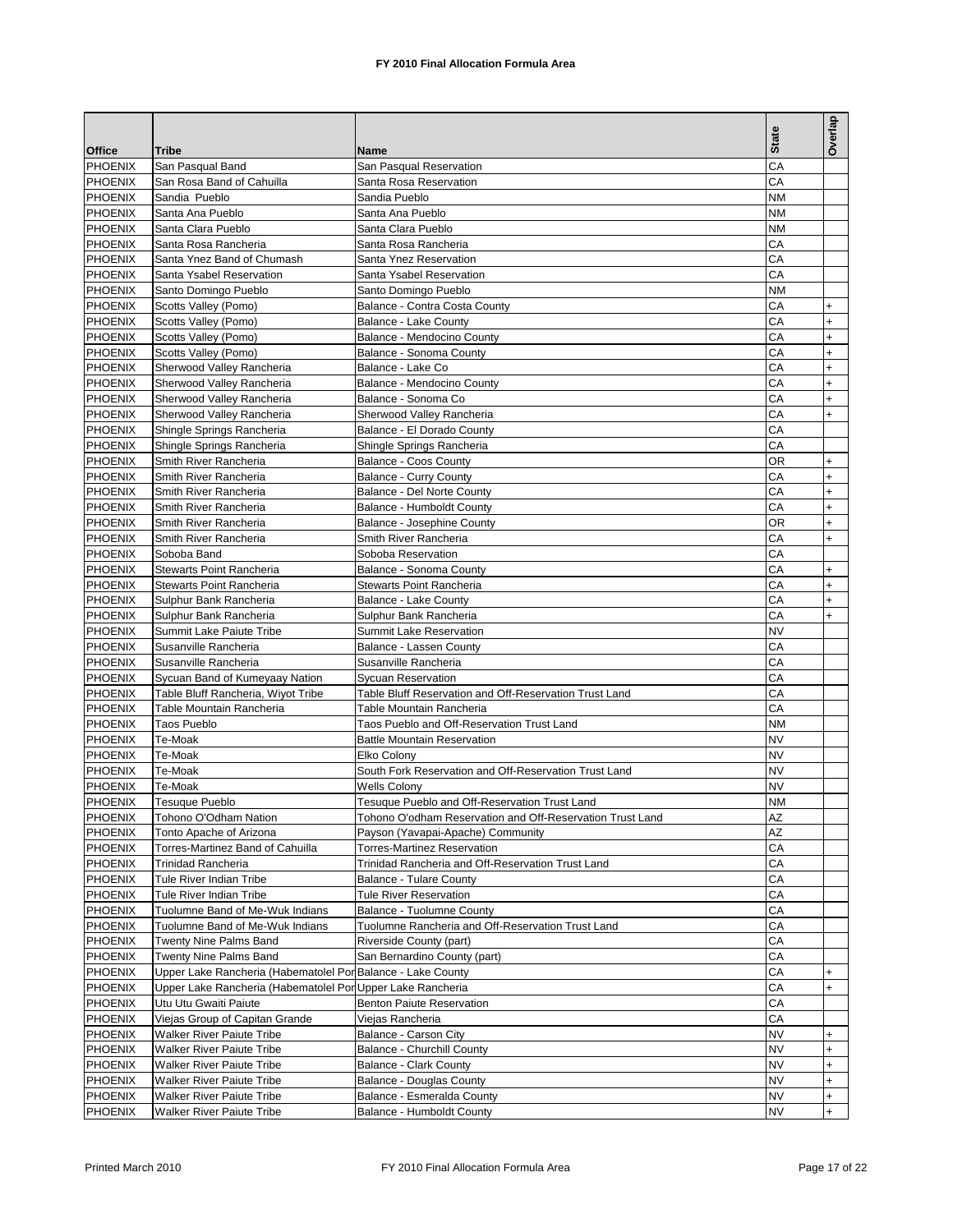|                |                                     |                                                      | <b>State</b> | Overlap   |
|----------------|-------------------------------------|------------------------------------------------------|--------------|-----------|
| <b>Office</b>  | <b>Tribe</b>                        | Name                                                 |              |           |
| <b>PHOENIX</b> | <b>Walker River Paiute Tribe</b>    | Balance - Lyon County                                | <b>NV</b>    | $\ddot{}$ |
| <b>PHOENIX</b> | <b>Walker River Paiute Tribe</b>    | <b>Balance - Mineral County</b>                      | <b>NV</b>    | $\ddot{}$ |
| PHOENIX        | <b>Walker River Paiute Tribe</b>    | <b>Balance - Nye County</b>                          | <b>NV</b>    | $\ddot{}$ |
| <b>PHOENIX</b> | <b>Walker River Paiute Tribe</b>    | <b>Balance - Pershing County</b>                     | <b>NV</b>    | $+$       |
| <b>PHOENIX</b> | <b>Walker River Paiute Tribe</b>    | <b>Balance - Storey County</b>                       | <b>NV</b>    | $\ddot{}$ |
| <b>PHOENIX</b> | <b>Walker River Paiute Tribe</b>    | Balance - Washoe County                              | <b>NV</b>    | $\ddot{}$ |
| <b>PHOENIX</b> | <b>Walker River Paiute Tribe</b>    | <b>Walker River Reservation</b>                      | <b>NV</b>    | $\ddot{}$ |
| PHOENIX        | Washoe Tribe                        | Balance - Carson City                                | <b>NV</b>    | $\ddot{}$ |
| PHOENIX        | <b>Washoe Tribe</b>                 | <b>Balance - Churchill County</b>                    | NV           | $\ddot{}$ |
| <b>PHOENIX</b> | <b>Washoe Tribe</b>                 | <b>Balance - Clark County</b>                        | <b>NV</b>    | $\ddot{}$ |
| <b>PHOENIX</b> | <b>Washoe Tribe</b>                 | <b>Balance - Douglas County</b>                      | <b>NV</b>    | $\ddot{}$ |
| <b>PHOENIX</b> | Washoe Tribe                        |                                                      | NV           | $\ddot{}$ |
|                |                                     | Balance - Esmeralda County                           |              |           |
| PHOENIX        | Washoe Tribe                        | <b>Balance - Humboldt County</b>                     | <b>NV</b>    | $\ddot{}$ |
| PHOENIX        | <b>Washoe Tribe</b>                 | Balance - Lyon County                                | <b>NV</b>    | $\ddot{}$ |
| <b>PHOENIX</b> | Washoe Tribe                        | <b>Balance - Mineral County</b>                      | NV           | $\ddot{}$ |
| <b>PHOENIX</b> | Washoe Tribe                        | Balance - Nye County                                 | <b>NV</b>    | $\ddot{}$ |
| PHOENIX        | <b>Washoe Tribe</b>                 | <b>Balance - Pershing County</b>                     | <b>NV</b>    | $\ddot{}$ |
| <b>PHOENIX</b> | Washoe Tribe                        | <b>Balance - Storey County</b>                       | <b>NV</b>    | $\ddot{}$ |
| <b>PHOENIX</b> | Washoe Tribe                        | Balance - Washoe County                              | <b>NV</b>    | $\ddot{}$ |
| PHOENIX        | Washoe Tribe                        | Carson Colony                                        | <b>NV</b>    | $\ddot{}$ |
| <b>PHOENIX</b> | <b>Washoe Tribe</b>                 | <b>Dresslerville Colony</b>                          | <b>NV</b>    | $\ddot{}$ |
| <b>PHOENIX</b> | Washoe Tribe                        | <b>Stewart Community</b>                             | <b>NV</b>    | $\ddot{}$ |
| PHOENIX        | <b>Washoe Tribe</b>                 | <b>Woodfords Community</b>                           | CA           | $\ddot{}$ |
| <b>PHOENIX</b> |                                     | Fort Apache Reservation                              | AZ           |           |
|                | White Mountain Apache (Fort Apache) |                                                      |              |           |
| <b>PHOENIX</b> | Wilton Rancheria                    | Minimum Needs                                        | CA           |           |
| <b>PHOENIX</b> | Winnemucca Colony                   | Winnemucca Colony                                    | <b>NV</b>    |           |
| PHOENIX        | Yavapai-Apache (Camp Verde)         | Camp Verde Reservation                               | AZ           |           |
| <b>PHOENIX</b> | Yavapai-Prescott                    | Yavapai Reservation                                  | AZ           |           |
| <b>PHOENIX</b> | Yerington Paiute Tribe              | Balance - Carson City                                | <b>NV</b>    | $+$       |
| <b>PHOENIX</b> | <b>Yerington Paiute Tribe</b>       | Balance - Churchill County                           | <b>NV</b>    | $\ddot{}$ |
| PHOENIX        | Yerington Paiute Tribe              | Balance - Clark County                               | <b>NV</b>    | $\ddot{}$ |
| PHOENIX        | Yerington Paiute Tribe              | <b>Balance - Douglas County</b>                      | <b>NV</b>    | $\ddot{}$ |
| <b>PHOENIX</b> | Yerington Paiute Tribe              | Balance - Esmeralda County                           | <b>NV</b>    | $\ddot{}$ |
| <b>PHOENIX</b> | Yerington Paiute Tribe              | Balance - Humboldt County                            | NV           | $\ddot{}$ |
| <b>PHOENIX</b> | Yerington Paiute Tribe              | Balance - Lyon County                                | <b>NV</b>    | $\ddot{}$ |
| <b>PHOENIX</b> | Yerington Paiute Tribe              | <b>Balance - Mineral County</b>                      | <b>NV</b>    | $\ddot{}$ |
|                |                                     |                                                      | NV           |           |
| <b>PHOENIX</b> | Yerington Paiute Tribe              | Balance - Nye County                                 |              | $\ddot{}$ |
| <b>PHOENIX</b> | Yerington Paiute Tribe              | <b>Balance - Pershing County</b>                     | <b>NV</b>    | $\ddot{}$ |
| <b>PHOENIX</b> | Yerington Paiute Tribe              | <b>Balance - Storey County</b>                       | <b>NV</b>    | $\ddot{}$ |
| <b>PHOENIX</b> | Yerington Paiute Tribe              | Balance - Washoe County                              | NV           | $\ddot{}$ |
| PHOENIX        | Yerington Paiute Tribe              | Campbell Ranch                                       | <b>NV</b>    | $\ddot{}$ |
| PHOENIX        | <b>Yerington Paiute Tribe</b>       | Yerington Colony                                     | <b>NV</b>    | $\ddot{}$ |
| <b>PHOENIX</b> | Yomba Shoshone Tribe                | Balance - Carson City                                | <b>NV</b>    | $\ddot{}$ |
| <b>PHOENIX</b> | Yomba Shoshone Tribe                | <b>Balance - Churchill County</b>                    | <b>NV</b>    | $\ddot{}$ |
| PHOENIX        | Yomba Shoshone Tribe                | Balance - Clark County                               | <b>NV</b>    | $\ddot{}$ |
| <b>PHOENIX</b> | Yomba Shoshone Tribe                | <b>Balance - Douglas County</b>                      | <b>NV</b>    | $\ddot{}$ |
| <b>PHOENIX</b> | Yomba Shoshone Tribe                | Balance - Esmeralda County                           | <b>NV</b>    | $\ddot{}$ |
| PHOENIX        | Yomba Shoshone Tribe                | Balance - Humboldt County                            | <b>NV</b>    | $\ddot{}$ |
| <b>PHOENIX</b> | Yomba Shoshone Tribe                | Balance - Lyon County                                | <b>NV</b>    | $\ddot{}$ |
| <b>PHOENIX</b> | Yomba Shoshone Tribe                | <b>Balance - Mineral County</b>                      | <b>NV</b>    | $\ddot{}$ |
| PHOENIX        | Yomba Shoshone Tribe                |                                                      | <b>NV</b>    | $\ddot{}$ |
|                |                                     | Balance - Nye County                                 |              |           |
| <b>PHOENIX</b> | Yomba Shoshone Tribe                | Balance - Pershing County                            | <b>NV</b>    | $\ddot{}$ |
| <b>PHOENIX</b> | Yomba Shoshone Tribe                | <b>Balance - Storey County</b>                       | <b>NV</b>    | $\ddot{}$ |
| PHOENIX        | Yomba Shoshone Tribe                | Balance - Washoe County                              | <b>NV</b>    | $\ddot{}$ |
| <b>PHOENIX</b> | Yomba Shoshone Tribe                | Yomba Reservation                                    | <b>NV</b>    | $\ddot{}$ |
| PHOENIX        | Ysleta Del Sur                      | Balance - El Paso County                             | ТX           |           |
| <b>PHOENIX</b> | Ysleta Del Sur                      | Balance - Hudspeth County                            | ТX           |           |
| <b>PHOENIX</b> | Ysleta Del Sur                      | Ysleta Del Sur Pueblo and Off-Reservation Trust Land | ТX           |           |
| PHOENIX        | Yurok Tribe                         | Balance - Del Norte County                           | СA           | $\ddot{}$ |
| <b>PHOENIX</b> | Yurok Tribe                         | Balance - Humboldt County                            | CA           | $\ddot{}$ |
| <b>PHOENIX</b> | Yurok Tribe                         | <b>Yurok Reservation</b>                             | CA           | $\ddot{}$ |
| PHOENIX        | Zia Pueblo                          | Zia Pueblo and Off-Reservation Trust Land            | <b>NM</b>    |           |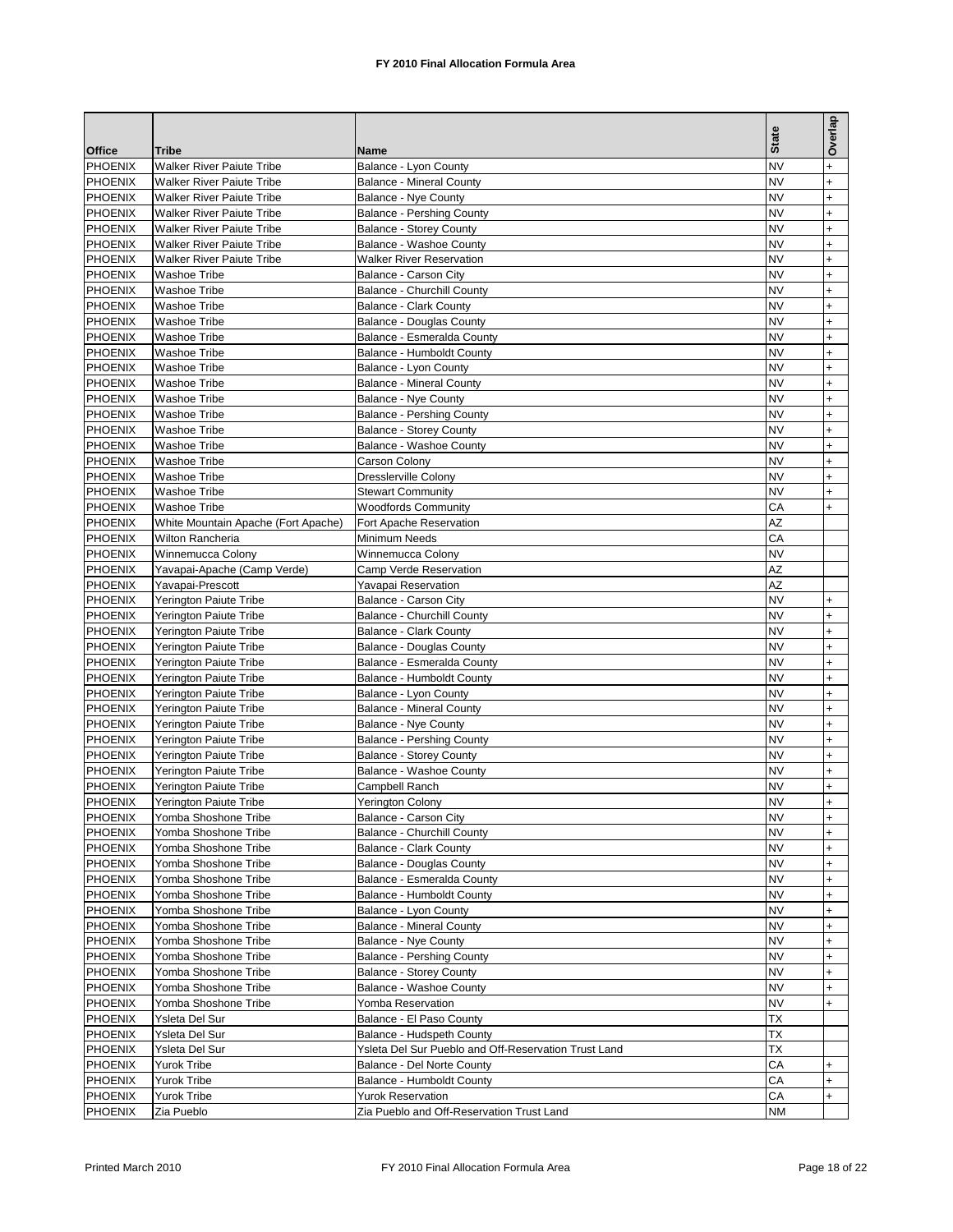## **FY 2010 Final Allocation Formula Area**

| <b>Office</b>   | <b>Tribe</b>      | <b>Name</b>                                             | m     |  |
|-----------------|-------------------|---------------------------------------------------------|-------|--|
| <b>IPHOENIX</b> | <b>Zuni Tribe</b> | <b>IZuni Reservation and Off-Reservation Trust Land</b> | AZ-NM |  |
| <b>IPHOENIX</b> | Zuni Tribe        | <b>Zuni Reservation and Off-Reservation Trust Land</b>  | AZ-NM |  |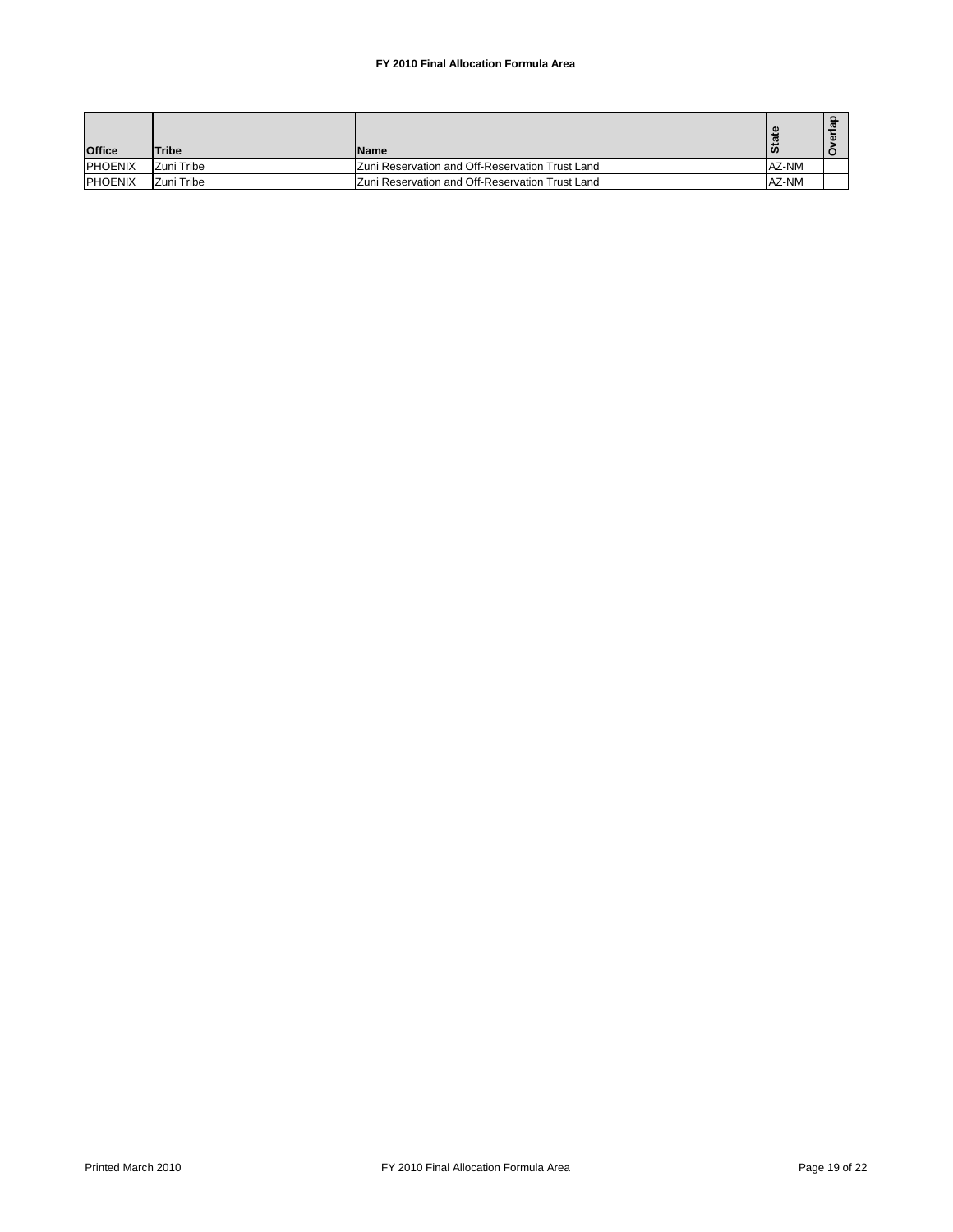|                                 |                                        |                                                                               | <b>State</b> | Overlap   |
|---------------------------------|----------------------------------------|-------------------------------------------------------------------------------|--------------|-----------|
| <b>Office</b><br><b>SEATTLE</b> | Tribe<br><b>Burns-Paiute Colony</b>    | Name                                                                          | ΟR           |           |
| <b>SEATTLE</b>                  | <b>Burns-Paiute Colony</b>             | Balance - Harney County<br>Burns Paiute Colony and Off-Reservation Trust Land | ΟR           |           |
| <b>SEATTLE</b>                  | <b>Chehalis Confederated Tribes</b>    | Balance - Grays Harbor County                                                 | WA           | $\ddot{}$ |
| <b>SEATTLE</b>                  | <b>Chehalis Confederated Tribes</b>    | Balance - Mason County                                                        | <b>WA</b>    | $\ddot{}$ |
| <b>SEATTLE</b>                  | <b>Chehalis Confederated Tribes</b>    | Balance - Thurston County                                                     | WA           | $\ddot{}$ |
| <b>SEATTLE</b>                  | <b>Chehalis Confederated Tribes</b>    | <b>Chehalis Reservation</b>                                                   | WA           | +         |
| <b>SEATTLE</b>                  | Coeur D'Alene Tribe                    | Coeur d'Alene Reservation                                                     | ID           |           |
| <b>SEATTLE</b>                  | <b>Colville Confederated Tribes</b>    | <b>Balance - Douglas County</b>                                               | <b>WA</b>    |           |
| <b>SEATTLE</b>                  | <b>Colville Confederated Tribes</b>    | Balance - Ferry County                                                        | WA           |           |
| <b>SEATTLE</b>                  | <b>Colville Confederated Tribes</b>    | Balance - Okanogan County                                                     | WA           |           |
| <b>SEATTLE</b>                  | <b>Colville Confederated Tribes</b>    | <b>Balance - Stevens County</b>                                               | <b>WA</b>    |           |
| <b>SEATTLE</b>                  | <b>Colville Confederated Tribes</b>    | Colville Reservation and Off-Reservation Trust Land                           | WA           |           |
| <b>SEATTLE</b>                  | Coos Bay Confederated Tribes           | <b>Balance - Coos County</b>                                                  | OR           | $\ddot{}$ |
| <b>SEATTLE</b>                  | Coos Bay Confederated Tribes           | <b>Balance - Curry County</b>                                                 | СA           | $\ddot{}$ |
| <b>SEATTLE</b>                  | Coos Bay Confederated Tribes           | Balance - Douglas County                                                      | ΟR           | $\ddot{}$ |
| <b>SEATTLE</b>                  | Coos Bay Confederated Tribes           | Balance - Lane County                                                         | OR           | $\ddot{}$ |
| <b>SEATTLE</b>                  | Coos Bay Confederated Tribes           | Balance - Lincoln County                                                      | OR           | $\ddot{}$ |
| <b>SEATTLE</b>                  | Coos Bay Confederated Tribes           | Coos, Lower Umpqua, and Siuslaw Reservation and Off-Reservation Trust Land    | OR           | $\ddot{}$ |
| <b>SEATTLE</b>                  | Coquille Indian Tribe                  | Balance - Coos County                                                         | OR           | $\ddot{}$ |
| <b>SEATTLE</b>                  | Coquille Indian Tribe                  | <b>Balance - Curry County</b>                                                 | OR           | $\ddot{}$ |
| <b>SEATTLE</b>                  | Coquille Indian Tribe                  | Balance - Douglas County                                                      | OR           | $\ddot{}$ |
| <b>SEATTLE</b>                  | Coquille Indian Tribe                  | Balance - Jackson County                                                      | OR           | $\ddot{}$ |
| <b>SEATTLE</b>                  | Coquille Indian Tribe                  | Balance - Lane County                                                         | ΟR           | $\ddot{}$ |
| <b>SEATTLE</b>                  | Coquille Indian Tribe                  | Coquille Reservation and Off-Reservation Trust Land                           | OR           | $\ddot{}$ |
| <b>SEATTLE</b>                  | <b>Cow Creek Tribes</b>                | Balance - Coos County                                                         | OR           | $\ddot{}$ |
| <b>SEATTLE</b>                  | <b>Cow Creek Tribes</b>                | <b>Balance - Deschutes County</b>                                             | ΟR           | $\ddot{}$ |
| <b>SEATTLE</b>                  | <b>Cow Creek Tribes</b>                | Balance - Douglas County                                                      | OR           | $\ddot{}$ |
| <b>SEATTLE</b>                  | <b>Cow Creek Tribes</b>                | Balance - Jackson County                                                      | ΟR           | $\ddot{}$ |
| <b>SEATTLE</b>                  | <b>Cow Creek Tribes</b>                | Balance - Josephine County                                                    | ΟR           | $\ddot{}$ |
| <b>SEATTLE</b>                  | <b>Cow Creek Tribes</b>                | Balance - Klamath County                                                      | OR           | $\ddot{}$ |
| <b>SEATTLE</b>                  | <b>Cow Creek Tribes</b>                | Balance - Lane County                                                         | OR           | $\ddot{}$ |
| <b>SEATTLE</b>                  | <b>Cow Creek Tribes</b>                | <b>Cow Creek Reservation</b>                                                  | OR           | $\ddot{}$ |
| <b>SEATTLE</b>                  | <b>Cowlitz Tribe</b>                   | <b>Balance - Clark County</b>                                                 | WA           |           |
| <b>SEATTLE</b>                  | <b>Cowlitz Tribe</b>                   | <b>Balance - Cowlitz County</b>                                               | WA           |           |
| <b>SEATTLE</b>                  | <b>Cowlitz Tribe</b>                   | Balance - Lewis County                                                        | <b>WA</b>    |           |
| <b>SEATTLE</b>                  | Fort Hall Shoshone-Bannock             | Fort Hall Reservation and Off-Reservation Trust Land                          | ID           |           |
| <b>SEATTLE</b>                  | <b>Grand Ronde Confederated Tribes</b> | <b>Balance - Marion County</b>                                                | OR           | $\ddot{}$ |
| <b>SEATTLE</b>                  | <b>Grand Ronde Confederated Tribes</b> | Balance - Multnomah County                                                    | ΟR           | $\ddot{}$ |
| <b>SEATTLE</b>                  | <b>Grand Ronde Confederated Tribes</b> | Balance - Polk County                                                         | OR           | $\ddot{}$ |
| <b>SEATTLE</b>                  | <b>Grand Ronde Confederated Tribes</b> | Balance - Tillamook County                                                    | ΟR           | $\ddot{}$ |
| <b>SEATTLE</b>                  | <b>Grand Ronde Confederated Tribes</b> | Balance - Washington County                                                   | ΟR           | +         |
| <b>SEATTLE</b>                  | <b>Grand Ronde Confederated Tribes</b> | Balance - Yamhill County                                                      | <b>OR</b>    | $\ddot{}$ |
| <b>SEATTLE</b>                  | <b>Grand Ronde Confederated Tribes</b> | <b>Grand Ronde Reservation</b>                                                | OR           | $\ddot{}$ |
| <b>SEATTLE</b>                  | Hoh Indian Tribe                       | Balance - Clallam County                                                      | WA           | $\ddot{}$ |
| <b>SEATTLE</b>                  | Hoh Indian Tribe                       | Balance - Grays Harbor County                                                 | WA           | $\ddot{}$ |
| <b>SEATTLE</b>                  | Hoh Indian Tribe                       | <b>Hoh Reservation</b>                                                        | WA           | $\ddot{}$ |
| <b>SEATTLE</b>                  | Jamestown S'Klallam Tribe              | Balance - Clallam County                                                      | WA           | $\ddot{}$ |
| <b>SEATTLE</b>                  | Jamestown S'Klallam Tribe              | Balance - Jefferson County                                                    | WA           | $\ddot{}$ |
| <b>SEATTLE</b>                  | Jamestown S'Klallam Tribe              | Jamestown S'Klallam Reservation and Off-Reservation Trust Land                | WA           | $\ddot{}$ |
| <b>SEATTLE</b>                  | Kalispel Indian Community              | Kalispel Reservation                                                          | WA           |           |
| <b>SEATTLE</b>                  | <b>Klamath Tribes</b>                  | Balance - Klamath County                                                      | OR           | $\ddot{}$ |
| <b>SEATTLE</b>                  | <b>Klamath Tribes</b>                  | Klamath Reservation                                                           | OR           | $\ddot{}$ |
| <b>SEATTLE</b>                  | Kootenai Tribe                         | Kootenai Reservation                                                          | ID           |           |
| <b>SEATTLE</b>                  | Lower Elwha Tribal Community           | <b>Balance - Clallam County</b>                                               | <b>WA</b>    | $\ddot{}$ |
| <b>SEATTLE</b>                  | Lower Elwha Tribal Community           | Lower Elwha Reservation and Off-Reservation Trust Land                        | WA           | $\ddot{}$ |
| <b>SEATTLE</b>                  | Lummi Tribe                            | Lummi Reservation                                                             | WA           | $\ddot{}$ |
| <b>SEATTLE</b>                  | Lummi Tribe                            | Whatcom County (part)                                                         | WA           | $\ddot{}$ |
| <b>SEATTLE</b>                  | Makah Indian Tribe                     | <b>Makah Reservation</b>                                                      | WA           |           |
| <b>SEATTLE</b>                  | Muckleshoot Indian Tribe               | Muckleshoot Reservation and Off-Reservation Trust Land                        | WA           |           |
| <b>SEATTLE</b>                  | Nez Perce Tribe                        | Nez Perce Reservation                                                         | ID           |           |
| <b>SEATTLE</b>                  | Nisqually Indian Community             | Balance - Thurston County                                                     | <b>WA</b>    | $\ddot{}$ |
| <b>SEATTLE</b>                  | Nisqually Indian Community             | Nisqually Reservation                                                         | WA           | $\ddot{}$ |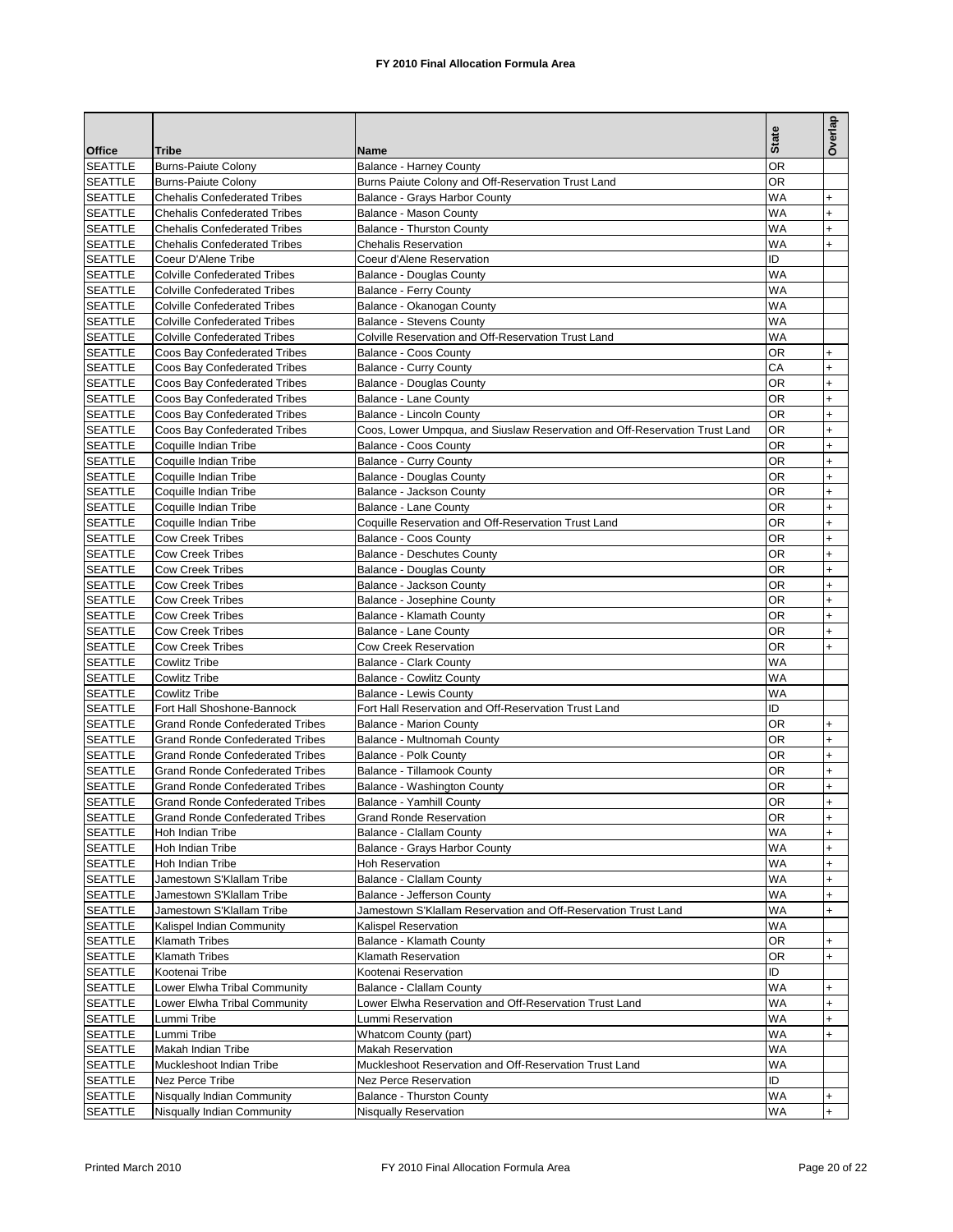|                                  |                                                                        |                                                           | <b>State</b>    | Overlap                |
|----------------------------------|------------------------------------------------------------------------|-----------------------------------------------------------|-----------------|------------------------|
| <b>Office</b>                    | <b>Tribe</b>                                                           | Name                                                      |                 |                        |
| <b>SEATTLE</b><br><b>SEATTLE</b> | Nisqually Indian Community<br>Nooksack Tribe                           | Pierce County (part)<br>Balance - Whatcom County          | WA<br><b>WA</b> | $\ddot{}$<br>$\ddot{}$ |
| <b>SEATTLE</b>                   | Nooksack Tribe                                                         | Nooksack Reservation and Off-Reservation Trust Land       | WA              | $\ddot{}$              |
| <b>SEATTLE</b>                   | Port Gamble Indian Community                                           | Balance - Kitsap County                                   | WA              | $\ddot{}$              |
| <b>SEATTLE</b>                   | Port Gamble Indian Community                                           | Port Gamble Reservation                                   | WA              | $\ddot{}$              |
| <b>SEATTLE</b>                   | <b>Puyallup Tribe</b>                                                  | <b>Balance - Pierce County</b>                            | WA              | $\ddot{}$              |
| <b>SEATTLE</b>                   | <b>Puyallup Tribe</b>                                                  | Puyallup Reservation and Off-Reservation Trust Land       | WA              | $\ddot{}$              |
| <b>SEATTLE</b>                   | Quileute Tribe                                                         | Quileute Reservation                                      | WA              |                        |
| <b>SEATTLE</b>                   | Quinault Tribe                                                         | Balance - Grays Harbor County                             | WA              | $\ddot{}$              |
| <b>SEATTLE</b>                   | <b>Quinault Tribe</b>                                                  | Balance - Jefferson County                                | <b>WA</b>       | $\ddot{}$              |
| <b>SEATTLE</b>                   | Quinault Tribe                                                         | <b>Quinault Reservation</b>                               | WA              | $\ddot{}$              |
| <b>SEATTLE</b>                   | Samish Nation                                                          | <b>Balance - Island County</b>                            | WA              | $\ddot{}$              |
| <b>SEATTLE</b>                   | Samish Nation                                                          | Balance - Skagit County                                   | <b>WA</b>       | $\ddot{}$              |
| <b>SEATTLE</b>                   | Samish Nation                                                          | Balance - Whatcom County                                  | WA              | $\ddot{}$              |
| <b>SEATTLE</b>                   | Samish Nation                                                          | Samish                                                    | WA              | $\ddot{}$              |
| <b>SEATTLE</b>                   | Sauk-Suiattle Indian Tribe                                             | Balance - King County                                     | <b>WA</b>       | $\ddot{}$              |
| <b>SEATTLE</b>                   | Sauk-Suiattle Indian Tribe                                             | <b>Balance - Pierce County</b>                            | <b>WA</b>       | $\ddot{}$              |
| <b>SEATTLE</b>                   | Sauk-Suiattle Indian Tribe                                             | Balance - Snohomish County                                | WA              | $\ddot{}$              |
| <b>SEATTLE</b>                   | Sauk-Suiattle Indian Tribe                                             | Sauk-Suiattle Reservation                                 | <b>NM</b>       | $\ddot{}$              |
| <b>SEATTLE</b>                   | Shoalwater Bay Tribe                                                   | <b>Balance - Pacific County</b>                           | <b>WA</b>       |                        |
| <b>SEATTLE</b>                   | Shoalwater Bay Tribe                                                   | Shoalwater Bay Reservation and Off-Reservation Trust Land | WA              |                        |
| <b>SEATTLE</b>                   | <b>Siletz Confederated Tribes</b>                                      | <b>Balance - Benton County</b>                            | ΟR              | $\ddot{}$              |
| <b>SEATTLE</b>                   | <b>Siletz Confederated Tribes</b>                                      | Balance - Clackamas County                                | OR              | $+$                    |
| <b>SEATTLE</b>                   | <b>Siletz Confederated Tribes</b>                                      | Balance - Lane County                                     | ΟR              | $\ddot{}$              |
| <b>SEATTLE</b><br><b>SEATTLE</b> | <b>Siletz Confederated Tribes</b><br><b>Siletz Confederated Tribes</b> | Balance - Lincoln County<br>Balance - Linn County         | ΟR<br>ΟR        | $\ddot{}$<br>$\ddot{}$ |
| <b>SEATTLE</b>                   | <b>Siletz Confederated Tribes</b>                                      | <b>Balance - Marion County</b>                            | ΟR              | $\ddot{}$              |
| <b>SEATTLE</b>                   | <b>Siletz Confederated Tribes</b>                                      | Balance - Multnomah County                                | OR              | $\ddot{}$              |
| <b>SEATTLE</b>                   | <b>Siletz Confederated Tribes</b>                                      | Balance - Polk County                                     | ΟR              | $\ddot{}$              |
| <b>SEATTLE</b>                   | <b>Siletz Confederated Tribes</b>                                      | Balance - Tillamook County                                | ΟR              | $\ddot{}$              |
| <b>SEATTLE</b>                   | <b>Siletz Confederated Tribes</b>                                      | Balance - Washington County                               | OR              | $\ddot{}$              |
| <b>SEATTLE</b>                   | <b>Siletz Confederated Tribes</b>                                      | Balance - Yamhill County                                  | ΟR              | $\ddot{}$              |
| <b>SEATTLE</b>                   | <b>Siletz Confederated Tribes</b>                                      | Siletz Reservation and Off-Reservation Trust Land         | ΟR              | $\ddot{}$              |
| <b>SEATTLE</b>                   | Skokomish Indian Tribe                                                 | Balance - Mason County                                    | <b>WA</b>       | $\ddot{}$              |
| <b>SEATTLE</b>                   | Skokomish Indian Tribe                                                 | <b>Skokomish Reservation</b>                              | WA              | $\ddot{}$              |
| <b>SEATTLE</b>                   | Snoqualmie                                                             | Balance - King County                                     | WA              | $\ddot{}$              |
| <b>SEATTLE</b>                   | Snoqualmie                                                             | Balance - Snohomish County                                | <b>WA</b>       | $\ddot{}$              |
| <b>SEATTLE</b>                   | Spokane Tribe                                                          | Balance - Lincoln County                                  | WA              |                        |
| <b>SEATTLE</b>                   | Spokane Tribe                                                          | Balance - Pend Oreille County                             | WA              |                        |
| <b>SEATTLE</b>                   | Spokane Tribe                                                          | Balance - Spokane County                                  | <b>WA</b>       |                        |
| <b>SEATTLE</b>                   | Spokane Tribe                                                          | Spokane Reservation                                       | WA              |                        |
| <b>SEATTLE</b>                   | Squaxin Island Tribe                                                   | Balance - Grays Harbor County                             | <b>WA</b>       | $\ddot{}$              |
| <b>SEATTLE</b>                   | Squaxin Island Tribe                                                   | Balance - Mason County                                    | WA              | $\ddot{}$              |
| <b>SEATTLE</b>                   | Squaxin Island Tribe<br>Squaxin Island Tribe                           | Balance - Thurston County                                 | WA<br>WA        | $\ddot{}$              |
| <b>SEATTLE</b><br><b>SEATTLE</b> | Stillaguamish Tribe                                                    | Squaxin Island Reservation and Trust Lands                | WA              | $\ddot{}$              |
| <b>SEATTLE</b>                   | Stillaguamish Tribe                                                    | Balance - Snohomish County<br>Stillaguamish Reservation   | WA              | $\ddot{}$<br>$\ddot{}$ |
| <b>SEATTLE</b>                   | Suquamish Tribal Council                                               | <b>Balance - King County</b>                              | WA              | $\ddot{}$              |
| <b>SEATTLE</b>                   | <b>Suguamish Tribal Council</b>                                        | Balance - Kitsap County                                   | WA              | $\ddot{}$              |
| <b>SEATTLE</b>                   | <b>Suguamish Tribal Council</b>                                        | Balance - Mason County                                    | WA              | $\ddot{}$              |
| <b>SEATTLE</b>                   | Suquamish Tribal Council                                               | Balance - Pierce County                                   | WA              | $\ddot{}$              |
| <b>SEATTLE</b>                   | Suquamish Tribal Council                                               | Balance - Snohomish County                                | WA              | $\ddot{}$              |
| <b>SEATTLE</b>                   | Suquamish Tribal Council                                               | Balance - Thurston County                                 | WA              | $\ddot{}$              |
| <b>SEATTLE</b>                   | Suquamish Tribal Council                                               | Port Madison Reservation                                  | WA              | $\ddot{}$              |
| <b>SEATTLE</b>                   | Swinomish Indians                                                      | Balance - Skagit Co                                       | WA              | $\ddot{}$              |
| SEATTLE                          | Swinomish Indians                                                      | Swinomish Reservation                                     | WA              | $\ddot{}$              |
| <b>SEATTLE</b>                   | <b>Tulalip Tribes</b>                                                  | Balance Snohomish                                         | WA              | $\ddot{}$              |
| <b>SEATTLE</b>                   | <b>Tulalip Tribes</b>                                                  | <b>Tulalip Reservation</b>                                | WA              | $\ddot{}$              |
| <b>SEATTLE</b>                   | <b>Umatilla Confederated Tribes</b>                                    | Balance - Umatilla County                                 | OR              |                        |
| <b>SEATTLE</b>                   | <b>Umatilla Confederated Tribes</b>                                    | <b>Balance - Union County</b>                             | OR              |                        |
| <b>SEATTLE</b>                   | <b>Umatilla Confederated Tribes</b>                                    | Umatilla Reservation                                      | OR              |                        |
| <b>SEATTLE</b>                   | <b>Upper Skagit Tribe</b>                                              | Balance - Skagit County                                   | WA              | $\ddot{}$              |